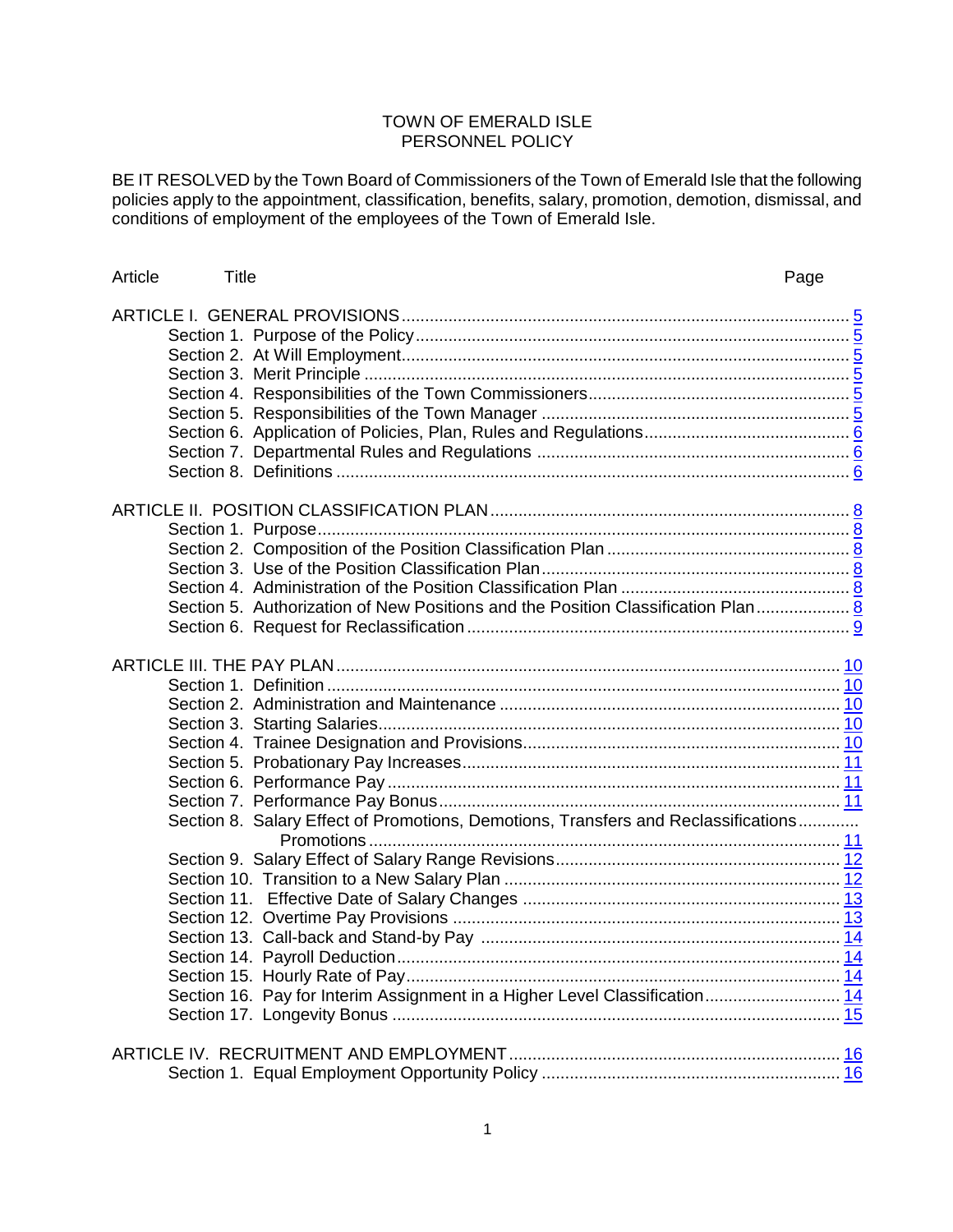| Section 2. Implementation of Equal Employment Opportunity Policy  16        |  |
|-----------------------------------------------------------------------------|--|
|                                                                             |  |
|                                                                             |  |
|                                                                             |  |
|                                                                             |  |
|                                                                             |  |
|                                                                             |  |
|                                                                             |  |
|                                                                             |  |
|                                                                             |  |
|                                                                             |  |
|                                                                             |  |
|                                                                             |  |
|                                                                             |  |
|                                                                             |  |
|                                                                             |  |
|                                                                             |  |
|                                                                             |  |
|                                                                             |  |
|                                                                             |  |
|                                                                             |  |
|                                                                             |  |
|                                                                             |  |
|                                                                             |  |
|                                                                             |  |
|                                                                             |  |
|                                                                             |  |
|                                                                             |  |
|                                                                             |  |
|                                                                             |  |
|                                                                             |  |
| Section 11. Law Enforcement Officers Special Separation Allowance  24       |  |
|                                                                             |  |
|                                                                             |  |
|                                                                             |  |
|                                                                             |  |
|                                                                             |  |
|                                                                             |  |
|                                                                             |  |
| Section 4. Holidays: Compensation When Work is Required or Regularly        |  |
|                                                                             |  |
|                                                                             |  |
|                                                                             |  |
|                                                                             |  |
|                                                                             |  |
|                                                                             |  |
|                                                                             |  |
|                                                                             |  |
|                                                                             |  |
| Section 13. Sick Leave: Accrual Rate, Accumulation, and Manner of Taking 30 |  |
|                                                                             |  |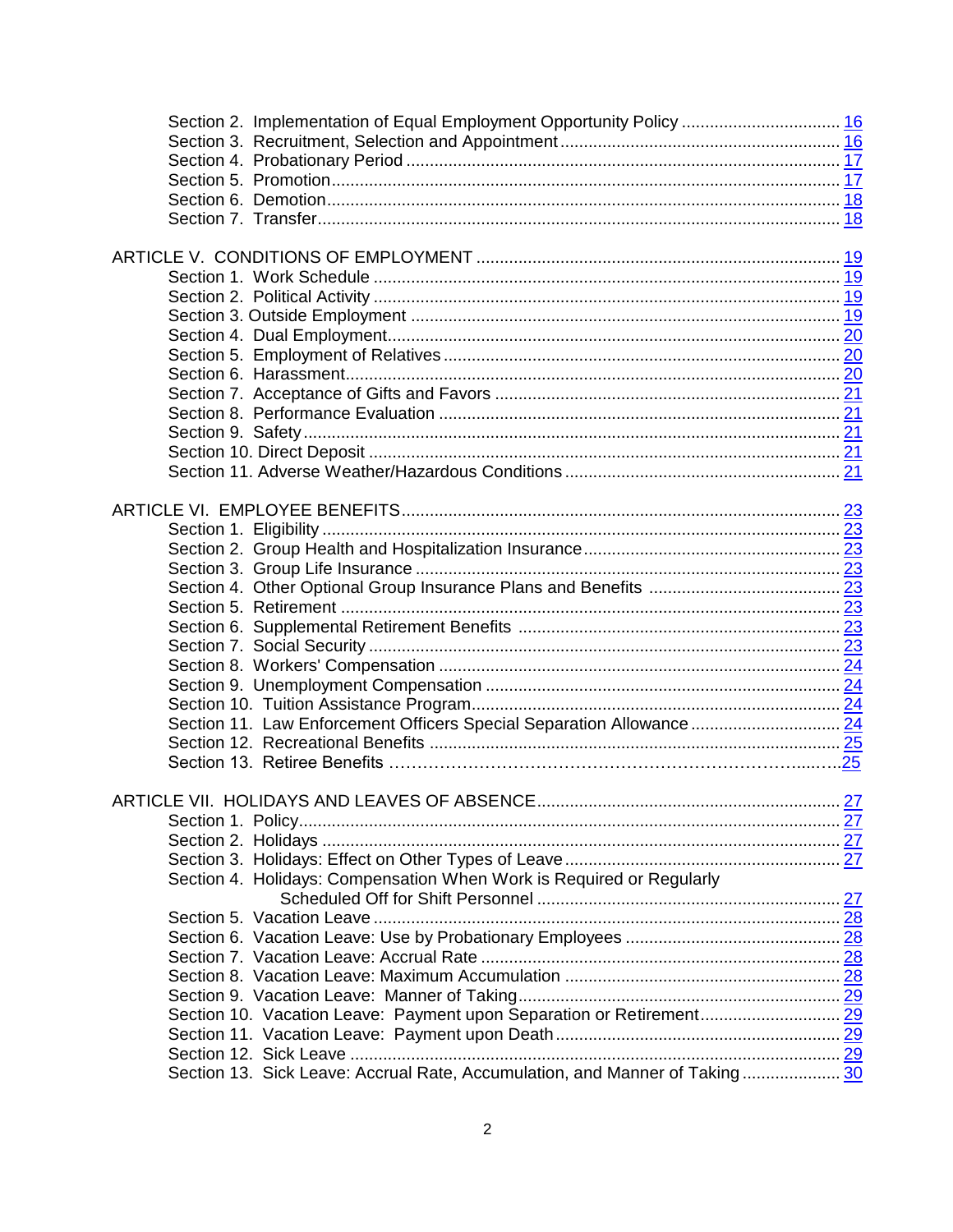| Section 20. Family Medical Leave and Leave Without Pay: Retention and           |  |
|---------------------------------------------------------------------------------|--|
|                                                                                 |  |
|                                                                                 |  |
|                                                                                 |  |
|                                                                                 |  |
|                                                                                 |  |
|                                                                                 |  |
|                                                                                 |  |
|                                                                                 |  |
|                                                                                 |  |
|                                                                                 |  |
|                                                                                 |  |
|                                                                                 |  |
|                                                                                 |  |
|                                                                                 |  |
|                                                                                 |  |
|                                                                                 |  |
|                                                                                 |  |
|                                                                                 |  |
|                                                                                 |  |
|                                                                                 |  |
| ARTICLE IX. UNSATISFACTORY JOB PERFORMANCE AND DETRIMENTAL                      |  |
|                                                                                 |  |
|                                                                                 |  |
|                                                                                 |  |
|                                                                                 |  |
| Section 3. Communication and Warning Procedures Preceding Disciplinary Action   |  |
|                                                                                 |  |
|                                                                                 |  |
|                                                                                 |  |
|                                                                                 |  |
|                                                                                 |  |
|                                                                                 |  |
|                                                                                 |  |
|                                                                                 |  |
|                                                                                 |  |
|                                                                                 |  |
|                                                                                 |  |
| Section 5. Grievance and Adverse Action Appeal Procedure for Discrimination  44 |  |
|                                                                                 |  |
|                                                                                 |  |
|                                                                                 |  |
|                                                                                 |  |
|                                                                                 |  |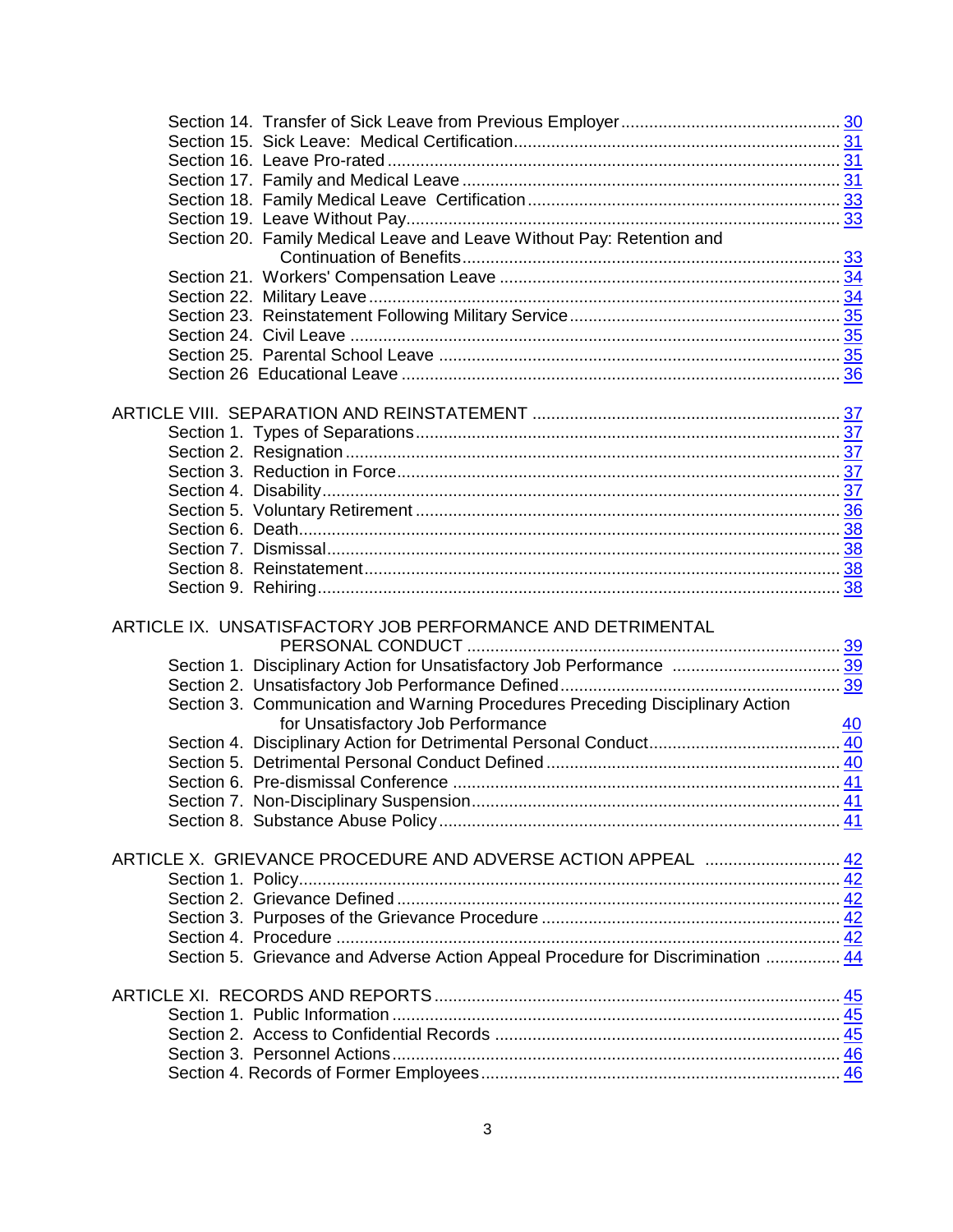| Section 6. Examining and/or Copying Confidential Material without Authorization 46 |  |
|------------------------------------------------------------------------------------|--|
|                                                                                    |  |
|                                                                                    |  |
|                                                                                    |  |
|                                                                                    |  |
|                                                                                    |  |
|                                                                                    |  |
|                                                                                    |  |
|                                                                                    |  |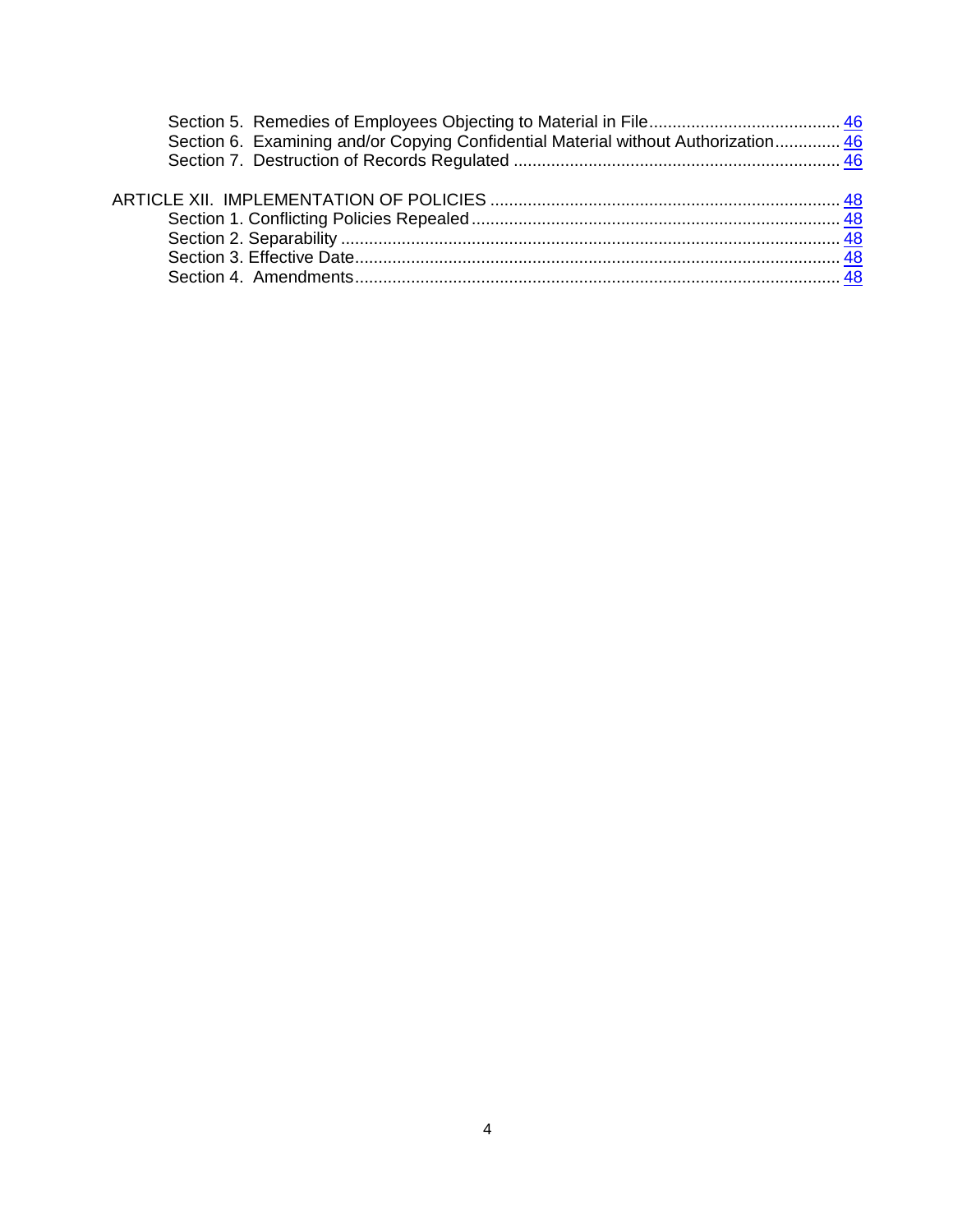# **ARTICLE I. GENERAL PROVISIONS**

## **Section 1. Purpose of the Policy**

It is the purpose of this policy and the rules and regulations set forth to establish a fair and uniform system of personnel administration for all employees of the Town under the supervision of the Town Manager. This policy is established under authority of Chapter 160A, Article 7, of the General Statutes of North Carolina.

## **Section 2. At Will Employment**

The Town of Emerald Isle is an At Will employer. Nothing in this policy creates an employment contract or term between the Town and its employees. No person has the authority to grant any employee any contractual rights of employment.

### **Section 3. Merit Principle**

All appointments and promotions shall be made solely on the basis of merit. All positions requiring the performance of the same duties and fulfillment of the same responsibilities shall be assigned to the same class and the same salary range. No applicant for employment or employee shall be deprived on employment opportunities or otherwise adversely affected as an employee because of such individual's race, color, religion, sex, national origin, political affiliation, non-disqualifying disability, or age.

## **Section 4. Responsibilities of the Town Commissioners**

The Town Commissioners shall be responsible for establishing and approving personnel policies, the position classification and pay plan, and may change the policies and benefits as necessary. They also shall make and confirm appointments when so specified by the General Statutes.

### **Section 5. Responsibilities of the Town Manager**

The Town Manager shall be responsible to the Town Commissioners for the administration and technical direction of the personnel program. The Town Manager shall appoint, suspend, and remove all Town officers and employees except those elected by the people or whose appointment is otherwise provided for by law. The Town Manager shall make appointments, dismissals and suspensions in accordance with the Town Charter and other policies and procedures spelled out in other Articles in this Policy.

The Town Manager shall:

- a) serve as the human resources officer for the Town and designate employees to assist in the implementation of the Town's human resources system;
- b) recommend rules and revisions to the personnel system to the Town Commissioners for consideration;
- c) make changes as necessary to maintain an up to date and accurate position classification plan;
- d) recommend necessary revisions to the pay plan;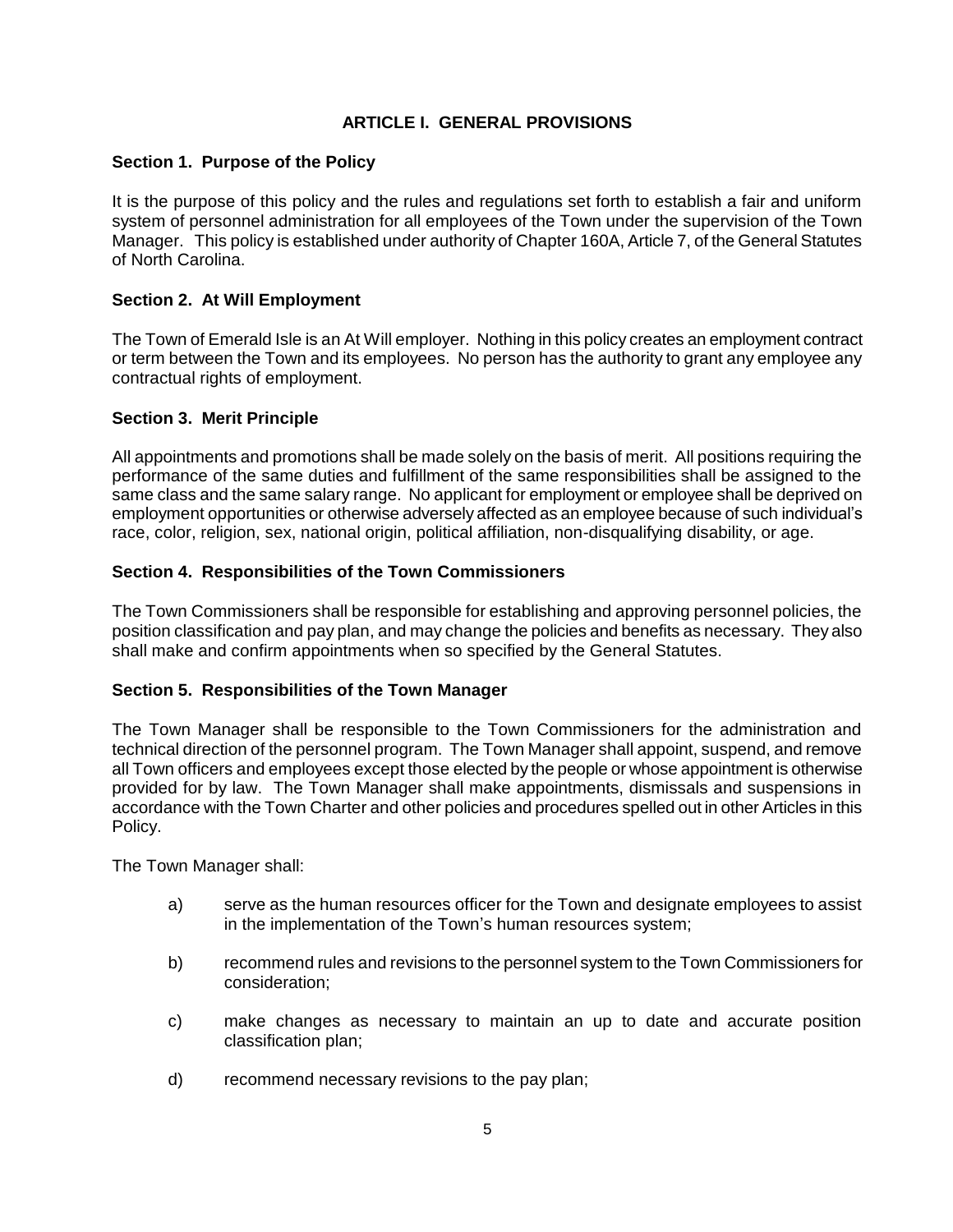- e) determine which employees shall be subject to the overtime provisions of FLSA;
- f) maintain a roster of all persons in the municipal service
- g) establish and maintain a list of authorized positions in the municipal service at the beginning of each budget year which identifies each authorized position, class title of position, salary range, any changes in class title and status, position number and other such data as may be desirable or useful;
- h) develop and administer such recruiting programs as may be necessary to obtain an adequate supply of competent applicants to meet the needs of the Town;
- i) develop and coordinate training and educational programs for Town employees;
- j) investigate periodically the operation and effect of the personnel provisions of this policy; and
- k) perform such other duties as may be assigned by the Town Commissioners not inconsistent with this Policy.

## **Section 6. Application of Policies, Plan, Rules and Regulations**

The personnel policy and all rules and regulations adopted pursuant thereto shall be binding on all Town employees. The Town Manager, Town Attorney, members of Town Commissioners and advisory boards and commissions will be exempted except in sections where specifically included. An employee violating any of the provisions of this policy shall be subject to appropriate disciplinary action, as well as prosecution under any civil or criminal laws which have been violated.

### **Section 7. Departmental Rules and Regulations**

Because of the particular personnel and operational requirements of the various departments of the Town, each department is authorized to establish supplemental written rules and regulations applicable only to the personnel of that department. All such rules and regulations shall be subject to the approval of the Town Manager, and shall not in any way conflict with the provisions of this Policy, but shall be considered as a supplement to this Policy.

### **Section 8. Definitions**

For the purposes of this policy, the following words and phrases shall have the meanings respectively ascribed to them by this section:

**Full-time employee.** An employee who is in a position which is authorized for an average work week of at least 40 hours and budgeted for at least 12 months.

**Part-time employee.** An employee appointed to a position for which the average work week required by the Town over the course of a year is less than 20 hours.

**Regular employee.** An employee appointed to a full-time position who has successfully completed the designated probationary period.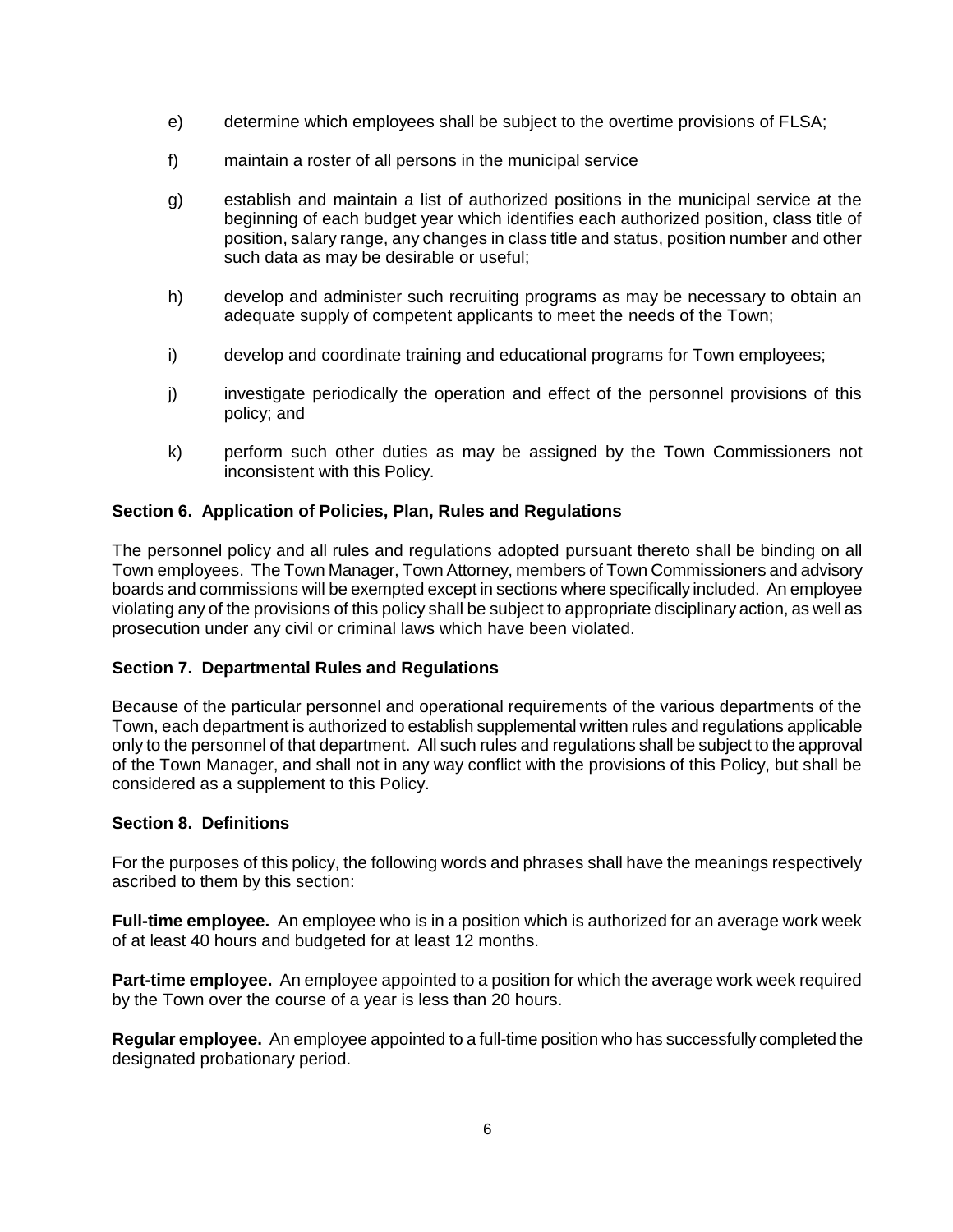**Probationary employee.** An employee appointed to a full-time position who has not yet successfully completed the designated probationary period.

**Temporary employee.** An employee appointed to a position for which employment required by the Town is less than 12 months.

**Trainee.** An employee status when an applicant is hired (or employee promoted) who does not meet all of the requirements for the position. During the duration of a trainee appointment, the employee is on probationary status.

**Permanent position.** A position authorized for the budget year for a full twelve months and budgeted for forty or more hours per week. All Town positions are subject to budget review and approval each year by the Town Commissioners and all employees' work and conduct must meet Town standards. Therefore, reference to "permanent" positions or employment should not be construed as a contract or right to perpetual funding or employment.

The Town will not hire anyone into a position that a) requires an average of more than 20 hours and less than 40 hours per week; and b) extends more than 12 months. This is to prevent the Town hiring long term employees without providing benefits to those employees.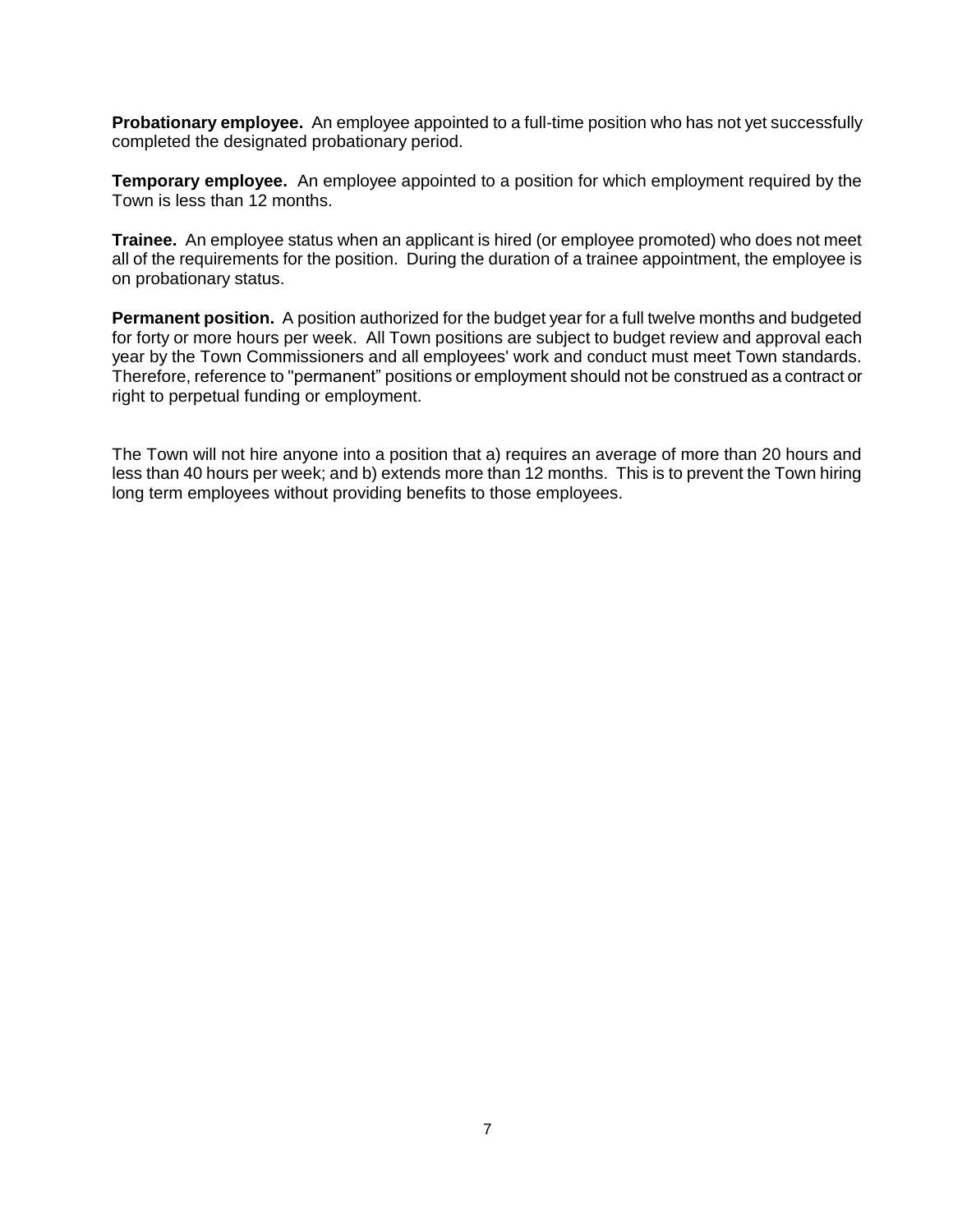# **ARTICLE II. POSITION CLASSIFICATION PLAN**

### **Section 1. Purpose**.

The position classification plan provides a complete inventory of all authorized and permanent positions in the Town service, and an accurate description and specification for each class of employment. The plan standardizes job titles, each of which is indicative of a definite range of duties and responsibilities.

## **Section 2. Composition of the Position Classification Plan**

The classification plan shall consist of:

- a) a grouping of positions in classes which are approximately equal in difficulty and responsibility which call for the same general qualifications, and which can be equitably compensated within the same range of pay under similar working conditions;
- b) class titles descriptive of the work of the class;
- c) written specifications for each class of positions; and
- d) an allocation list showing the class title of each position in the classified service.

## **Section 3. Use of the Position Classification Plan**

The classification plan is to be used:

- a) as a guide in recruiting and examining applicants for employment;
- b) in determining lines of promotion and in developing employee training programs;
- c) in determining salary to be paid for various types of work;
- d) in determining personnel service items in departmental budgets; and
- e) in providing uniform job terminology.

### **Section 4. Administration of the Position Classification Plan**

The Town Manager shall allocate each position covered by the classification plan to its appropriate class, and shall be responsible for the administration of the position classification plan. The Town Manager shall periodically review portions of the classification plan and make minor revisions to insure that classifications accurately reflect current job duties and responsibilities. The Town Manager shall also periodically review the entire classification plan and, when needed, recommend major changes to the Town Commissioners.

### **Section 5. Authorization of New Positions and the Position Classification Plan**

New positions shall be established upon recommendation of the Town Manager and approval of the Town Commissioners. New positions shall be recommended to the Town Commissioners with a recommended class title. The position classification plan, along with any new positions or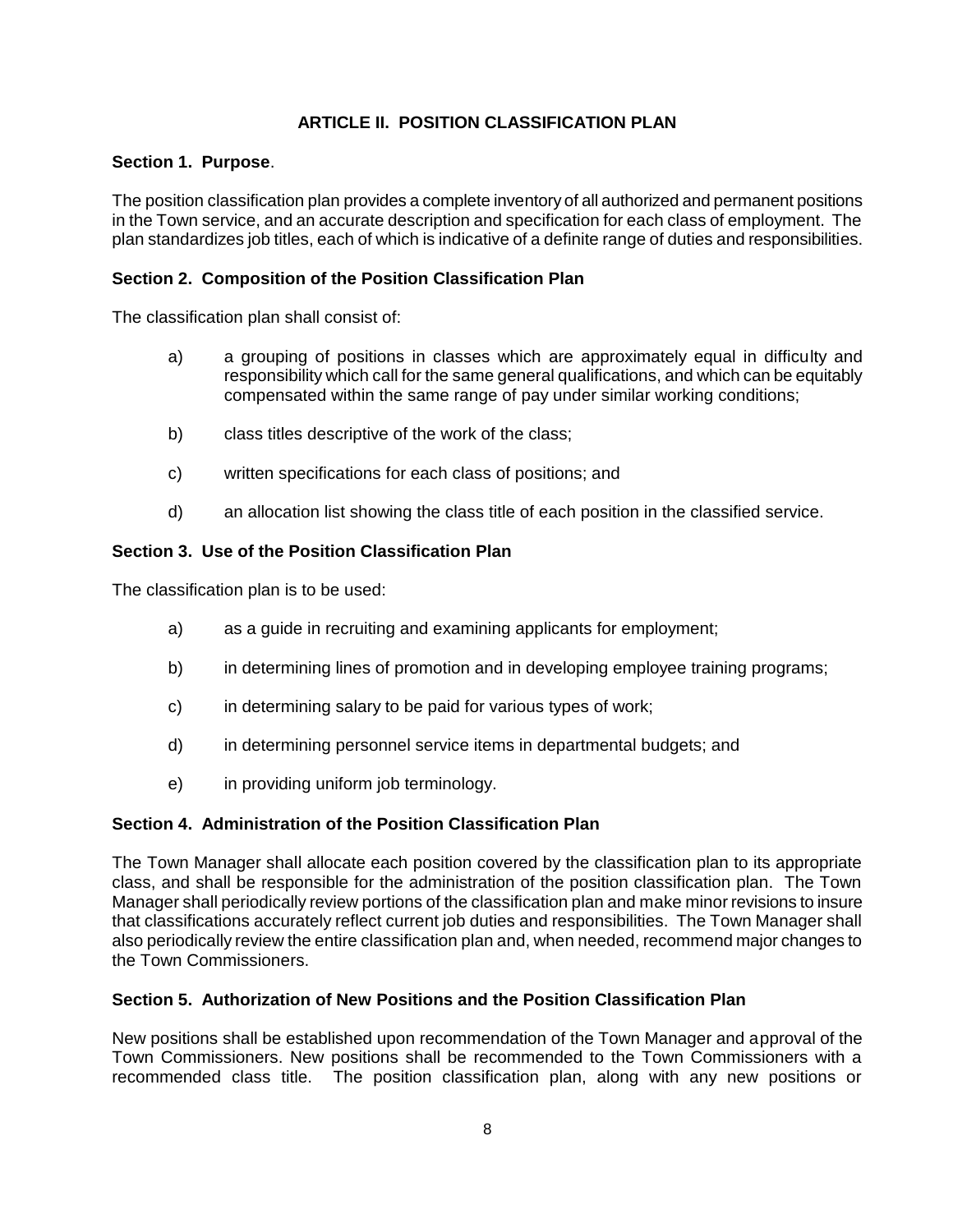classifications shall be approved by the Town Commissioners and kept on file with the Town Clerk. Copies will be available to all Town employees for review upon request.

## **Section 6. Request for Reclassification**

Any employee who considers the position in which classified to be improper shall submit a request in writing for reclassification to such employee's immediate supervisor, who shall immediately transmit the request through the department head to the Town Manager. Upon receipt of such request, the Town Manager shall study the request, determine the merit of the reclassification, and take the appropriate action. The Town Manager will respond to this request within ten working days.

Department heads are responsible for identifying changes in job duties that may result in a position being mis-classified and making the Manager aware of the need for a review of the position classification.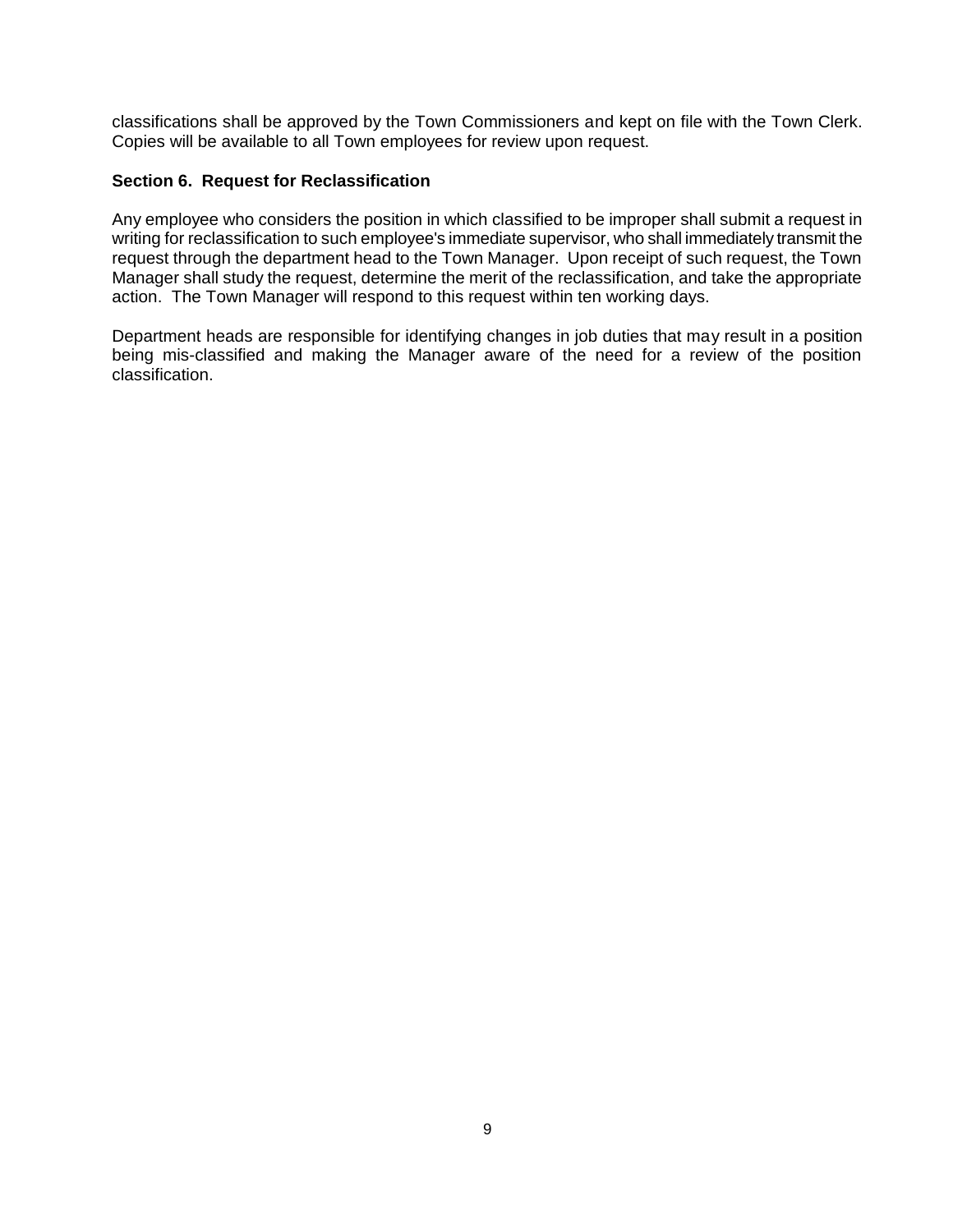# **ARTICLE III. THE PAY PLAN**

## **Section 1. Definition**

The pay plan includes the basic salary schedule and the "List of Classes Arranged by Grades" adopted by the Town Commissioners. The salary schedule consists of minimum or beginning, maximum, and intervening rates of pay for all classes of positions.

## **Section 2. Administration and Maintenance**

The Town Manager shall be responsible for the administration and maintenance of the pay plan. All employees covered by the pay plan shall be paid at a rate listed within the salary range established for the respective position classification, except for employees in trainee status or employees whose existing salaries are above the established maximum rate following transition to a new pay plan. As needed, the Town Manager shall recommend a cost of living or market adjustment to the salary plan. When cost of living or market adjustments are approved by the Commissioners, the salary plan shall be adjusted.

The pay plan is intended to provide equitable compensation for all positions, reflecting differences in the duties and responsibilities, the comparable rates of pay for positions in private and public employment in the area, changes in the cost of living, the financial conditions of the Town, and other factors. To this end, from time to time the Town Manager shall oversee comparative studies of all factors affecting the level of salary ranges and may make minor adjustments in the allocation of positions to salary grades. Approximately every three to five years the Town will conduct a comprehensive classification and pay study to update the plan insuring internal equity and external competitiveness. When major adjustments encompassing numerous positions are needed, or when a general adjustment is needed to the pay plan, the Town Manager shall recommend such changes in salary ranges as appear to be warranted to the Town Commissioners. The Town Commissioners shall adopt the "Assignment of Classes to Grades and Ranges," including any minor adjustments made by the Town Manager during the previous budget year, annually as part of the budget process.

### **Section 3. Starting Salaries**

All persons hired or promoted into positions approved in the position classification plan shall be compensated at the hiring rate for the classification in which they are employed; however, exceptionally well qualified applicants may be paid above the hiring rate of the established salary range upon recommendation of the hiring department head and approval of the Town Manager.

### **Section 4. Trainee Designation and Provisions**

Applicants being considered for employment or Town employees who do not meet all of the requirements for the position for which they are being considered may be hired, promoted, demoted, or transferred to a "trainee" status. In such cases, a plan for training, including a time schedule, must be prepared by the department head. "Trainee" salaries shall be one or (no more than) two grades below the hiring rate established for the position for which the person is being trained. A new employee designated as "trainee" shall concurrently serve a probationary period. However, probationary periods shall be no less than six months and trainee periods may extend from three to eighteen months. A trainee shall remain a probationary employee until the trainee period is satisfactorily completed.

If the training is not successfully completed to the satisfaction of the Town, the trainee shall be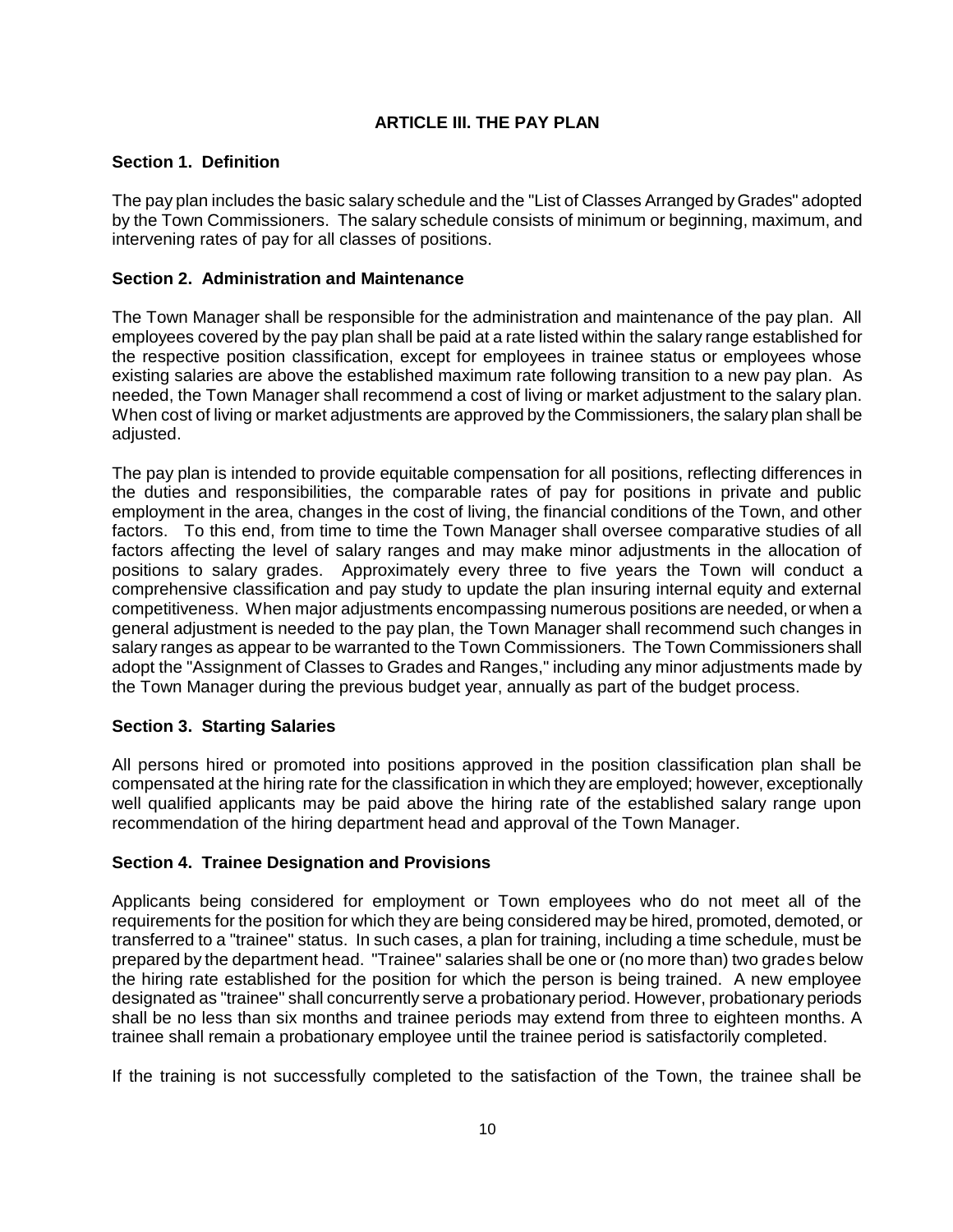transferred, demoted, or dismissed. If the training is successfully completed, the employee shall be paid at least at the hiring rate established for the position for which the employee was trained.

## **Section 5. Probationary Pay Increases**

Employees hired or promoted may receive a salary increase within the range of 5% if the employee is below the midpoint of the salary range, and 2.5% - 5% if the employee is above midpoint of the salary range upon successful completion of probation. Employees serving a twelve-month probationary period are eligible for consideration for this pay increase after six months of successful employment.

## **Section 6. Performance Pay**

An annual performance evaluation shall be scheduled for each employee as close as is practicable to a year from the date of the successful completion of the probationary period. Consultation between the employee and supervisor regarding performance at times other than the annual performance evaluation is anticipated and encouraged under this policy and shall be considered to supplement rather than replace the annual performance evaluation. Upward movement within the established salary range for an employee is not automatic but rather based upon specific performance-related reasons. Employees may be considered for advancement within the established salary range based on the quality of their overall performance. Procedures for determining performance levels and performance pay increases shall be established in procedures approved by the Town Manager. Performance pay is subject to annual appropriation.

## **Section 7. Performance Pay Bonus**

Employees who are at the maximum of the salary range for their position classification are eligible to be considered for a performance bonus at their regular performance evaluation time. Performance bonuses shall be awarded based upon the performance of the employee as described in the performance evaluation and shall be the same percentage of annual salary as employees within the salary range with the same performance level. Performance bonuses do not become part of base pay and shall be awarded in a lump sum payment.

## **Section 8. Salary Effect of Promotions, Demotions, Transfers and Reclassifications Promotions**

When an employee is promoted, the employee's salary shall normally be advanced to the hiring rate of the new position, or to a salary which provides an increase of at least 5% over the employee's salary before the promotion, provided, however, that the new salary may not exceed the maximum rate of the new salary range. The purpose of the promotion pay increase is to recognize and compensate the employee for taking on increased responsibility.

**Demotions.** When an employee is demoted to a position for which qualified, the salary shall be set at the rate in the lower pay range which provides a salary commensurate with the employee's qualifications to perform the job when the demotion is not the result of discipline. If the current salary is within the new range, the employee's salary may be retained at the previous rate, if appropriate. Consideration should be given to whether the employee is receiving the same pay for decreased workload or responsibility level and action should be appropriate to this consideration. If the demotion is the result of discipline, the salary shall be decreased at least 5%, but may be no greater than the maximum of the new range.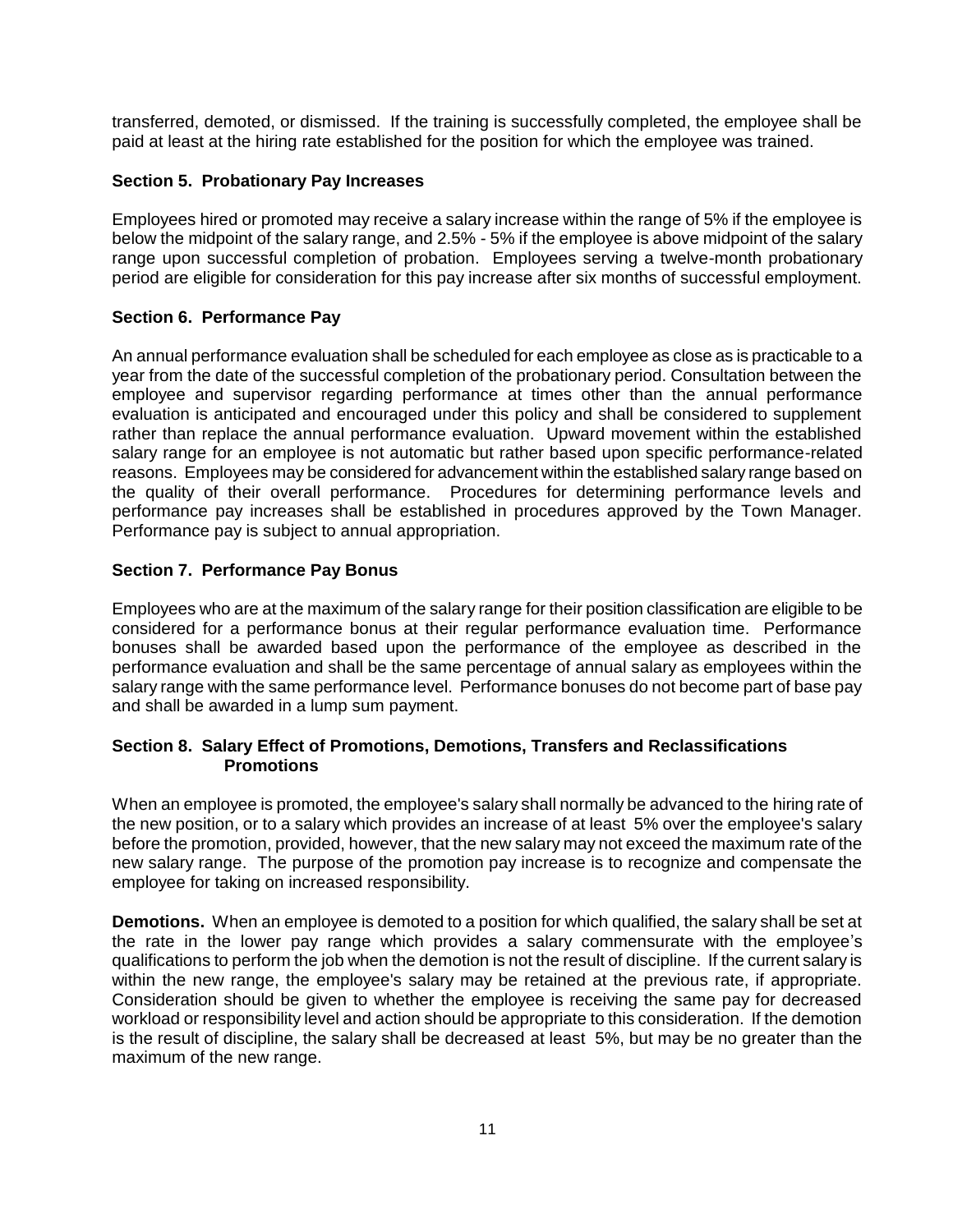**Transfers.** The salary of an employee reassigned to a position in the same class or to a position in a different class within the same salary range shall not be changed by the reassignment.

**Reclassifications.** An employee whose position is reclassified to a class having a higher salary range shall receive a pay increase of 5% or an increase to the hiring rate of the new pay range, whichever is higher if the employee's salary is below midpoint of the new range. If the employee has completed probation, the employee's salary shall be advanced to at least the minimum (probation completion) amount in the new range. If the employee's salary is above the midpoint of the new range, the employee shall receive an increase of 2.5%.

If the position is reclassified to a lower pay range, the employee's salary shall remain the same. If the employee's salary is above the maximum established for the new range, the salary of that employee shall be maintained at the current level until the range is increased above the employee's salary.

### **Section 9. Salary Effect of Salary Range Revisions**

When a class of positions is assigned to a higher salary range, employees in that class shall receive a pay increase of at least 5%, or to the hiring rate of the new range, whichever is higher if the employee's current salary is below the midpoint of the new salary range. If the employee has passed probation, the employee's salary shall be advanced at least to the probation completion amount (minimum rate) in the new range. If the employee's salary is above the midpoint of the new range, the employee shall receive an increase of 2.5%.

When a class of positions is assigned to a lower salary range, the salaries of employees in that class will remain unchanged. If this assignment to a lower salary range results in an employee being paid at a rate above the maximum established for the new class, the salary of that employee shall be maintained at that level until such time as the employee's salary range is increased above the employee's current salary.

### **Section 10. Transition to a New Salary Plan**

The following principles shall govern the transition to a new salary plan:

- 1) No employee shall receive a salary reduction as a result of the transition to a new salary plan.
- 2) All employees being paid at a rate lower than the hiring rate established for their respective classes shall have their salaries raised at least to the new hiring rate for their classes.
- 3) All employees being paid at a rate below the maximum rate established for their respective classes shall be paid at a rate within the salary schedule; all employees not at a listed rate shall have their salaries raised to a listed rate.
- 4) All employees being paid at a rate above the maximum rate established for their respective classes shall be maintained at that salary level until such time as the employees' salary range is increased above the employees' current salary.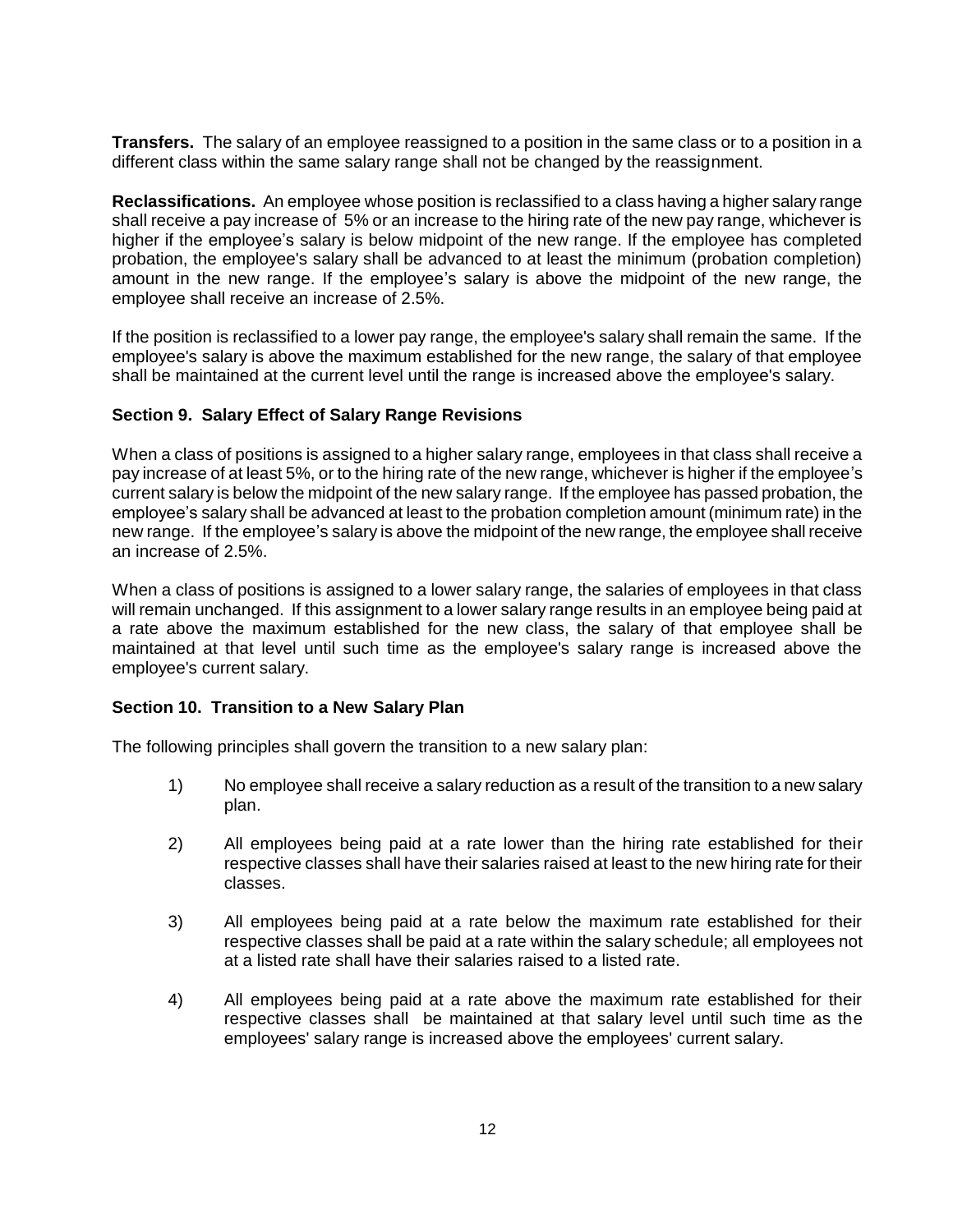## **Section 11. Effective Date of Salary Changes**

Salary changes approved after the first working day of a pay period shall become effective at the beginning of the next pay period, or at such specific date as may be provided by procedures approved by the Town Manager.

### **Section 12. Overtime Pay Provisions**

Employees of the Town can be requested and may be required to work overtime hours as necessitated by the needs of the Town and determined by the Department Head. All overtime hours worked must be authorized by appropriate management or Town officials. To the extent that local government jurisdictions are so required, the Town will comply with the Fair Labor Standards Act (FLSA). The Town Manager shall determine which jobs are "non-exempt" and are therefore subject to the Act in areas such as hours of work and work periods, rates of overtime compensation, and other provisions.

Non-exempt employees will be paid at a straight time rate for hours up to the FLSA established limit for their position (usually 40 hours in a 7 day period; 171 hours for police and 212 for fire personnel in a 28 day cycle). Hours worked beyond the FLSA established limit will be compensated in pay at the appropriate overtime rate. In determining eligibility for overtime in a work period, only hours actually worked shall be considered. In no event will holidays, vacation, sick leave or compensatory leave hours be counted toward the total hours for the purpose of overtime compensation.

Whenever practicable, departments will schedule time off on an hour-for-hour basis within the applicable work period (work period is seven days except for law enforcement) for non-exempt employees, instead of paying overtime. When time off within the work period cannot be granted, overtime worked will be compensated in accordance with the FLSA.

Compensatory time may be accumulated by non-exempt employees up to 240 hours. Any employee who accumulates time over this limit must be paid. With the approval of the Town Manager, department heads may pay an employee for all or part of accumulated compensatory time below this limit when it is not possible or feasible to permit an employee's absence for the purpose of taking compensatory time or in order to control departmental liability. Employees must take compensatory time before use of any sick or vacation leave. (Amended 9-14-2010)

In emergency situations, where employees are required to work long and continuous hours, the Town Manager may approve compensation at time and one half for those hours worked and/or grant time off with pay for rest and recuperation to ensure safe working conditions. In emergencies specifically declared by the Town Manager, exempt employees may be compensated for overtime as approved by the Town Manager.

Employees in positions determined to be "exempt" from the FLSA (as Executive, Administrative, or Professional staff) will not receive pay for hours worked in excess of their normal work periods. These employees may be granted compensatory leave by their supervisor where the convenience of the department allows and in accordance with procedures established by the Town Manager. Such compensatory time is not guaranteed to be taken and ends without compensation upon separation from the organization.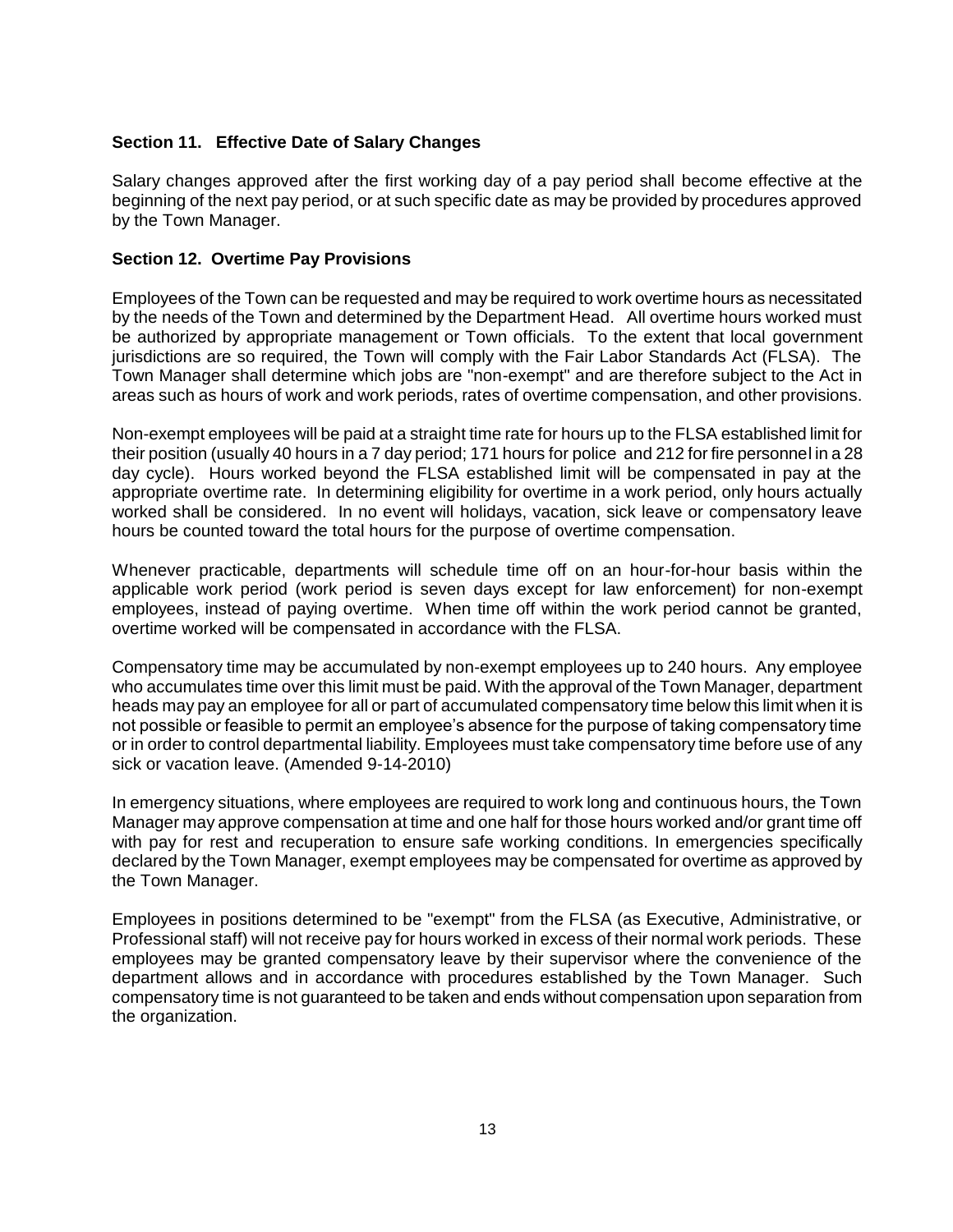## **Section 13. Call-back and Stand-by Pay**

The Town provides a continuous twenty-four hour a day, seven day a week service to its customers. Therefore, it is necessary for certain employees to respond to any reasonable request for duty at any hour of the day or night. One of the conditions of employment with the Town is the acceptance of a share of the responsibility for continuous service, in accordance with the nature of each job position. If an employee fails to respond to reasonable calls for emergency service, either special or routine, the employee shall be subject to disciplinary actions up to and including dismissal.

**Call-back.** Non-exempt employees will be guaranteed a minimum payment of two hours of compensation in time or pay per twenty-four hour period for being called back to work outside of normal working hours when not on stand-by. "Call-back" provisions do not apply to previously scheduled overtime work (scheduled one or more days in advance).

**Stand-by.** Non-exempt employees required to be on "stand-by" duty will be paid for three hours of work for each week (approximately 128 hours, excluding work time) of stand-by time they serve. Standby compensation for less than one full week shall be determined by the ratio of .023 hours of pay per one hour of stand-by time. Hours actually worked while on stand-by are calculated beginning when the employee reports to the work site and are added to the regular total of hours worked for the week. Stand-by time is defined as that time when an employee must carry a pager or other communication device and must respond immediately to calls for service.

## **Section 14. Payroll Deduction**

Deductions shall be made from each employee's salary, as required by law. Additional deductions may be made upon the request of the employee on determination by the Town Manager as to capability of payroll equipment and appropriateness of the deduction.

### **Section 15. Hourly Rate of Pay**

Employees working in a part-time or temporary capacity with the same duties as full-time employees will work at a rate in the same salary range as the full-time employees. The hourly rate for employees working an average of 40 hours per week will be determined by dividing 2080 hours into the annual salary for the employee. The hourly rate for employees working an average of 42 hours per week (i.e. police officers) will be determined by dividing 2223 hours into the annual salary for the employee. The hourly rate for employees working an average of 53 hours per week (i.e. fire staff) will be determined by dividing 2756 hours into the annual salary for the employee. The general formula for determining the hourly rate for employees working other than 40 hours per week will be to divide the average number of hours scheduled per year into the annual salary for the employee. (Amended 10-13-2015)

## **Section 16. Pay for Interim Assignment in a Higher Level Classification**

An employee who is formally designated for a period of at least one month to perform the duties of a job that is assigned to a higher salary grade than that of the employees regular classification shall receive an increase for the duration of the acting assignment. The employee shall receive a salary adjustment to the entry level (Hiring rate) of the job in which the employee is acting or an increase of 10%. Criteria involved in determining the amount of compensation shall include 1) the difference between the existing job and that being filled on a temporary basis, and 2) the degree to which the employee is expected to fulfill all the duties of the temporary assignment. The salary increase shall be temporary and the employee shall go back to the salary he or she would have had if not assigned to the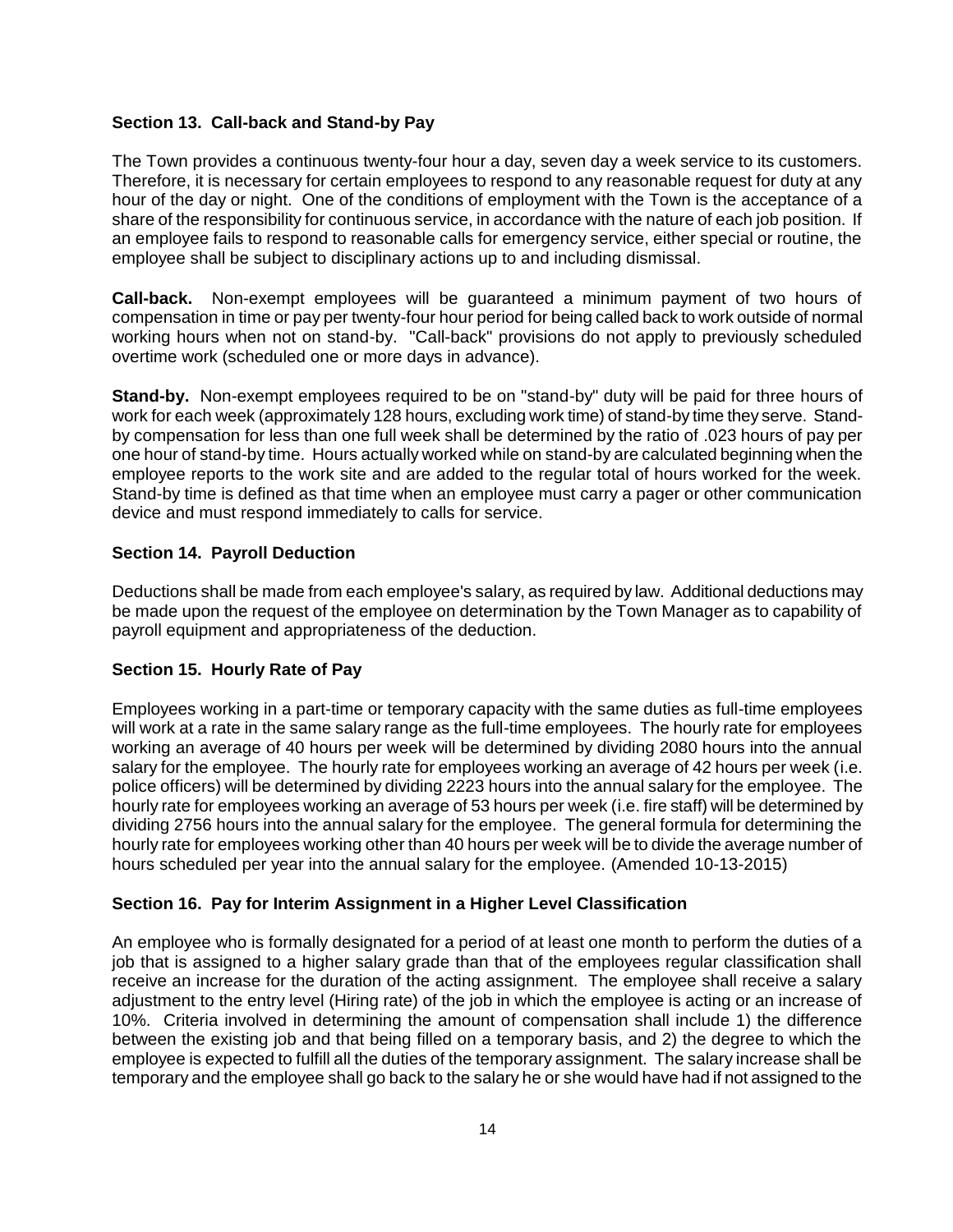acting role upon completion of the assignment.

## **Section 17. Longevity Bonus**

Full-time employees of the Town may be compensated for years of service by payment of a longevity bonus based on continuous years of service as of December 1<sup>st</sup> of each year if funds are appropriated. Continuous service is continuous employment including any approved leave or involuntary reduction in force.

Longevity amounts shall be as follows:

| <b>Years of Service</b> | Amount |  |
|-------------------------|--------|--|
| 0 - 1 years             | \$50   |  |
| $1 - 2$ years           | \$100  |  |
| $2 - 5$ years           | 1%     |  |
| 5 - 10 years            | 2%     |  |
| 10 - 15 years           | 3%     |  |
| 15 - 20 years           | 4%     |  |
| 20 + years              | 5%     |  |

Employees who separate from employment in good standing prior to December 1<sup>st</sup> shall be eligible for a pro-rated longevity payment at the time of separation, but only in the year of separation from employment.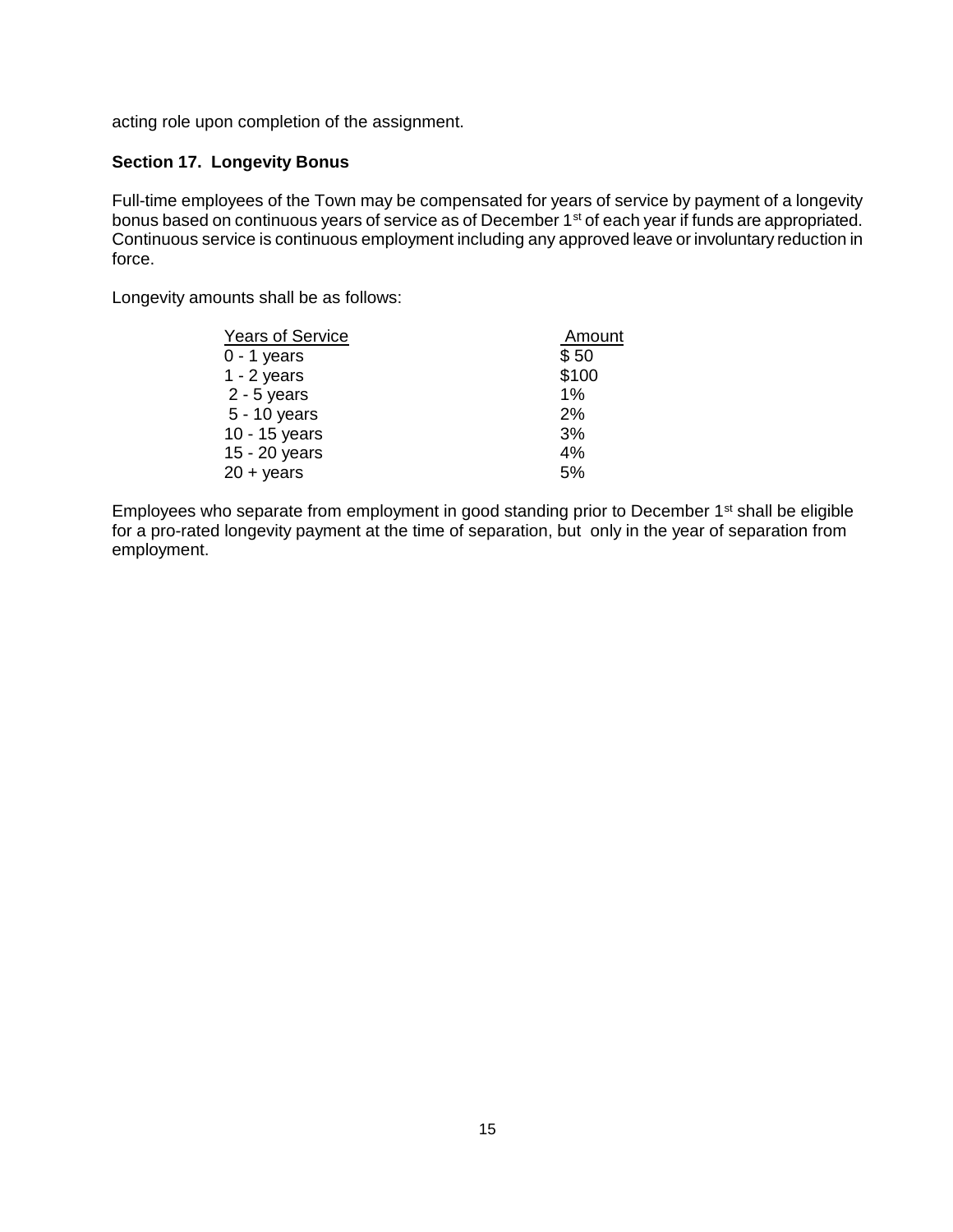## **ARTICLE IV. RECRUITMENT AND EMPLOYMENT**

### **Section 1. Equal Employment Opportunity Policy**

It is the policy of the Town to foster, maintain and promote equal employment opportunity. The Town shall select employees on the basis of the applicant's qualifications for the job and award them, with respect to compensation and opportunity for training and advancement, including upgrading and promotion, without regard to age, sex, race, color, religion, national origin, disability, political affiliation, sexual orientation, or marital status. Applicants with physical disabilities shall be given equal consideration with other applicants for positions in which their disabilities do not represent an unreasonable barrier to satisfactory performance of required duties with or without reasonable accommodation.

## **Section 2. Implementation of Equal Employment Opportunity Policy**

All personnel responsible for recruitment and employment will continue to review regularly the implementation of this personnel policy and relevant practices to assure that equal employment opportunity based on reasonable, job-related requirements is being actively observed to the end that no employee or applicant for employment shall suffer discrimination because of age, sex, race, color, religion, disability, national origin, political affiliation, sexual orientation, or marital status. Notices with regard to equal employment matters shall be posted in conspicuous places on Town premises in places where notices are customarily posted.

### **Section 3. Recruitment, Selection and Appointment**

**Recruitment Sources.** When position vacancies occur, the Town Manager shall cause these opportunities for employment to be publicized, including applicable salary information and employment qualifications. Information on job openings and hiring practices will be published on the Town's website and in local and/or other news media as necessary to inform the community and create a quality and diverse pool of applicants. In addition, notice of vacancies shall be posted at designated conspicuous sites within departments. Individuals shall be recruited from a geographic area as wide as necessary and for a period of time sufficient to ensure that well-qualified applicants are obtained for Town service. The North Carolina Employment Security Commission shall normally be used as a recruitment source. In rare situations because of emergency conditions, high turnover, etc., the Town may hire or promote without advertising jobs, upon approval of the Town Manager.

**Job Advertisements.** The Town Manager will approve all employment advertisements prior to their publication. Employment advertisements shall contain assurances of equal employment opportunity and shall comply with Federal and State statutes.

**Application for Employment.** All persons expressing interest in employment with the Town shall be given the opportunity to file an application for employment for positions which are currently being recruited.

**Application Reserve File.** Applications shall be kept in an inactive reserve file for a period of two years, in accordance with Equal Employment Opportunity Commission guidelines.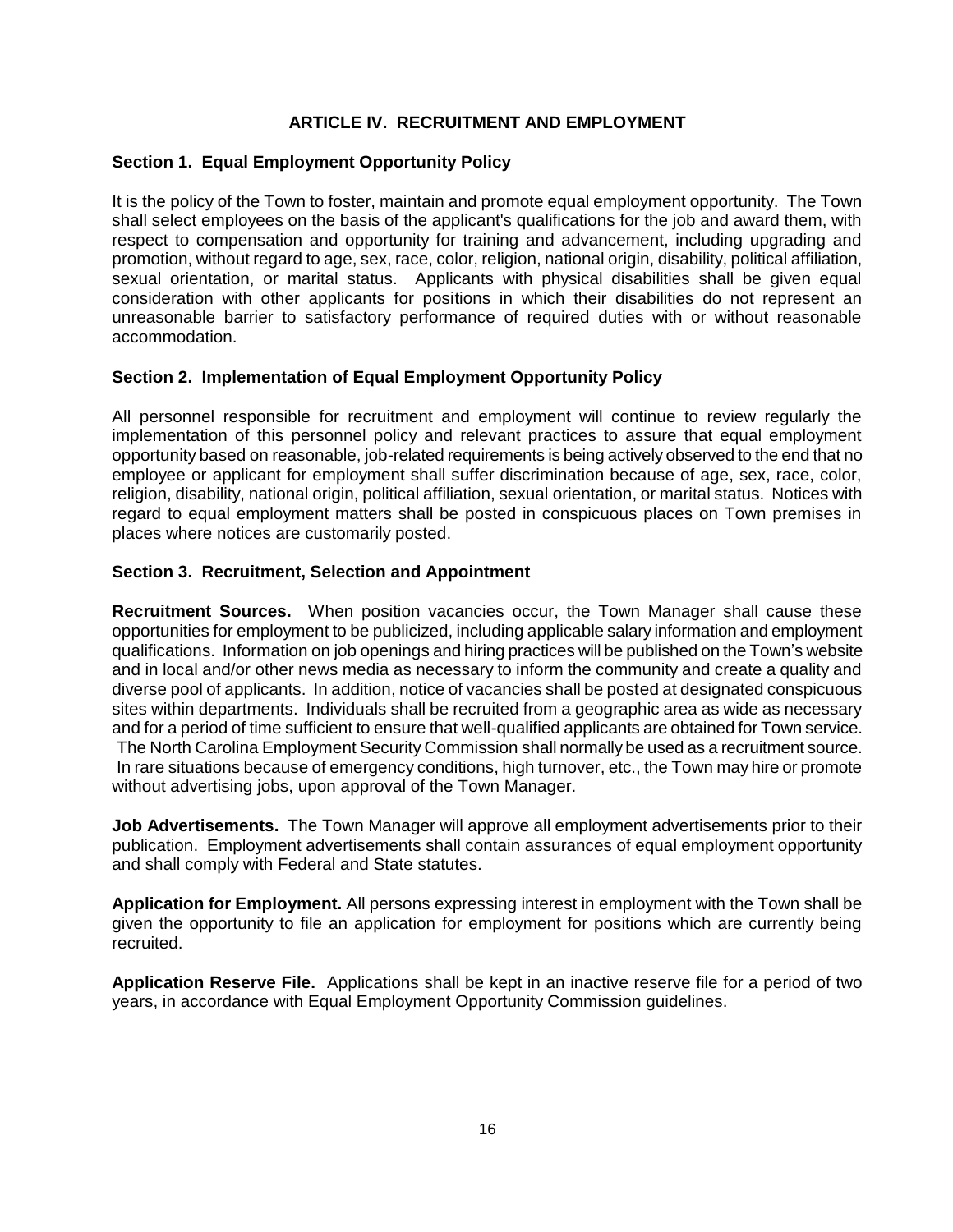**Selection.** Department heads shall make such investigations and conduct such examinations as necessary to assess accurately the knowledge, skills, and experience qualifications required for the position. All selection devices administered by the Town shall be valid measures of job performance.

**Appointment.** Before any commitment is made to an applicant either internal or external, the Department Head shall make recommendations to the Town Manager including the position to be filled, the salary to be paid, and the reasons for selecting the candidate over other candidates. The Town Manager must approve all hiring decisions.

#### **Section 4. Probationary Period**

An employee appointed or promoted to a permanent position shall serve a probationary period. Employees shall serve a six month probationary period, except that sworn police officers, fire personnel, and department heads shall serve a twelve month probationary period. Employees hired as trainees shall remain on probation until the provisions of their traineeship are satisfied. During the probationary period, supervisors shall monitor an employee's performance and communicate with the employee concerning performance progress. Before the end of the probationary period, the supervisor shall conduct a performance evaluation conference with the employee and discuss accomplishments, strengths, and needed improvements. A summary of this discussion shall be documented in the employee's personnel file. The supervisor shall recommend in writing whether the probationary period should be completed, extended, or the employee transferred, demoted, or dismissed. Probationary periods may be extended for a maximum of six additional months.

During the probationary period, the supervisor of the employee serving in a probationary status shall closely monitor the progress of that employee and shall frequently discuss with the employee his or her performance. Before the end of the probationary period, the department head of an employee serving in a probationary status shall make a written recommendation to the Manager whether the probationary period should be extended or whether the employee should be retained in his or her present position, transferred, demoted, or dismissed.

Disciplinary action, including demotion and dismissal, may be taken at any time during the probationary period of a new hire without following the steps outlined in this Policy for disciplinary action. A promoted employee who does not successfully complete the probationary period may be transferred or demoted to a position in which the employee shows promise of success. If no such position is available, the employee shall be dismissed. Promoted employees retain all other rights and benefits such as the right to use of the grievance procedures and to graduated disciplinary procedures.

#### **Section 5. Promotion**

Promotion is the movement of an employee from one position to a vacant position in a class assigned to a higher salary range. It is the Town's policy to create career opportunities for its employees whenever possible. Therefore, when a current employee applying for a vacant position is best suited of all applicants, that applicant shall be appointed to that position. The Town will balance three goals in the employment process: 1) the benefits to employees and the organization of promotion from within; 2) providing equal employment opportunity and a diversified workforce to the community; and 3) obtaining the best possible employee who will provide the most productivity in that position. Therefore, except in rare situations where previous Town experience is essential, or exceptional qualifications of an internal candidate so indicate, the Town will consider external and internal candidates rather than automatically promote from within. Candidates for promotion shall be chosen on the basis of their qualifications and their work records. Internal candidates shall apply for promotions using the same application process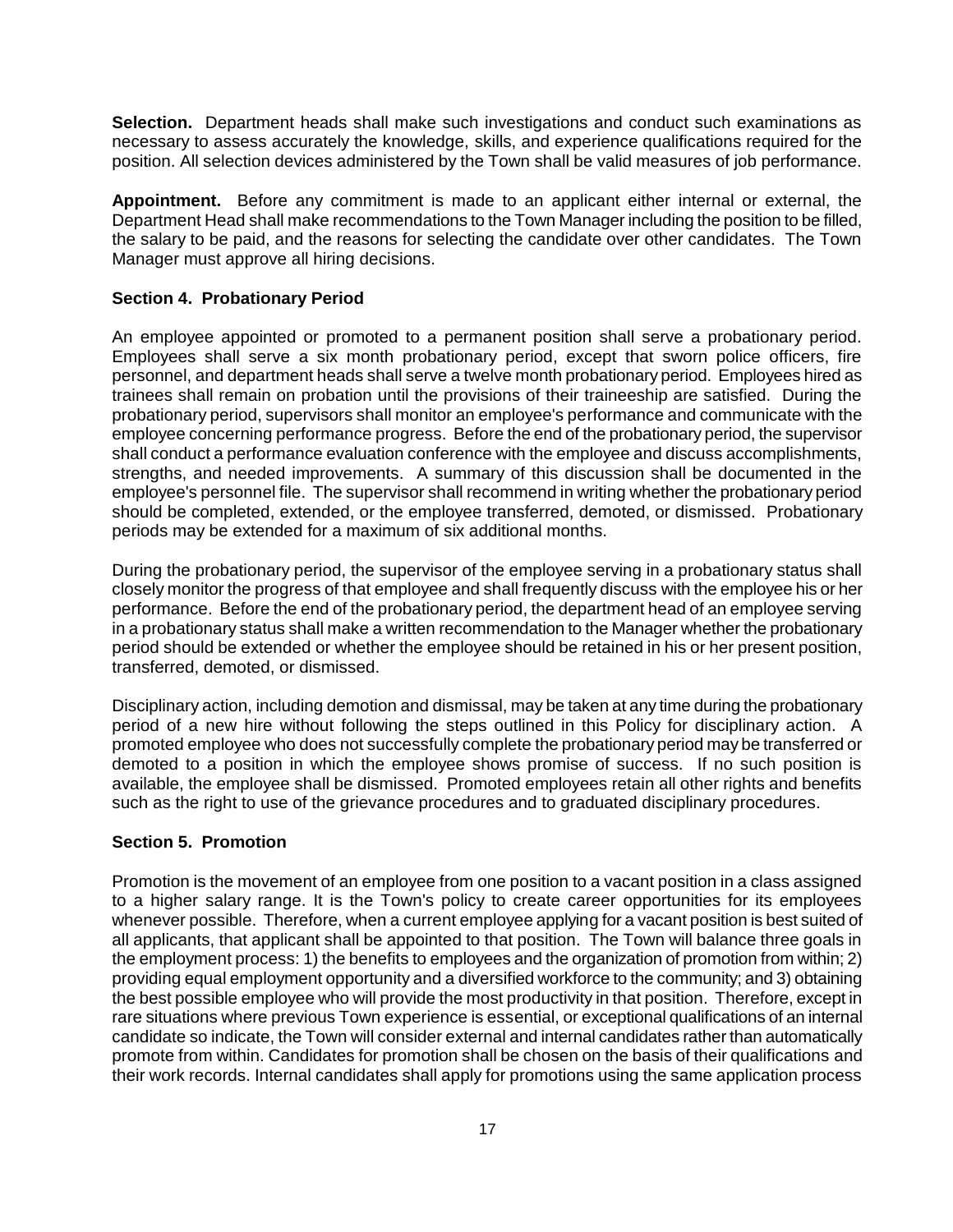as external candidates.

Department heads are responsible for developing staff capacity to provide back-up for coworkers and higher level positions; to prepare staff and the organization for smooth transitions; and to insure capability to cover interim absences and vacancies.

### **Section 6. Demotion**

Demotion is the movement of an employee from one position to a position in a class assigned to a lower salary range. Demotion may be voluntary or involuntary. An employee whose work or conduct in the current position is unsatisfactory may be demoted provided that the employee shows promise of becoming a satisfactory employee in the lower position. Such disciplinary demotion shall follow the disciplinary procedures outlined in this chapter.

An employee who wishes to accept a position with less complex duties and reduced responsibilities may request a voluntary demotion. A voluntary demotion is not a disciplinary action and is made without using the above-referenced disciplinary procedures.

## **Section 7. Transfer**

Transfer is the movement of an employee from one position to a position in a class in the same salary range. If a vacancy occurs and an employee in another department is eligible for a transfer, the employee shall apply for the transfer using the usual application process. The Department Head wishing to transfer an employee to a different department or classification shall make a recommendation to the Town Manager with the consent of the receiving department head. Any employee transferred without requesting the action may appeal the action in accordance with the grievance procedure outlined in this policy. An employee who has successfully completed a probationary period may be transferred into the same classification without serving another probationary period.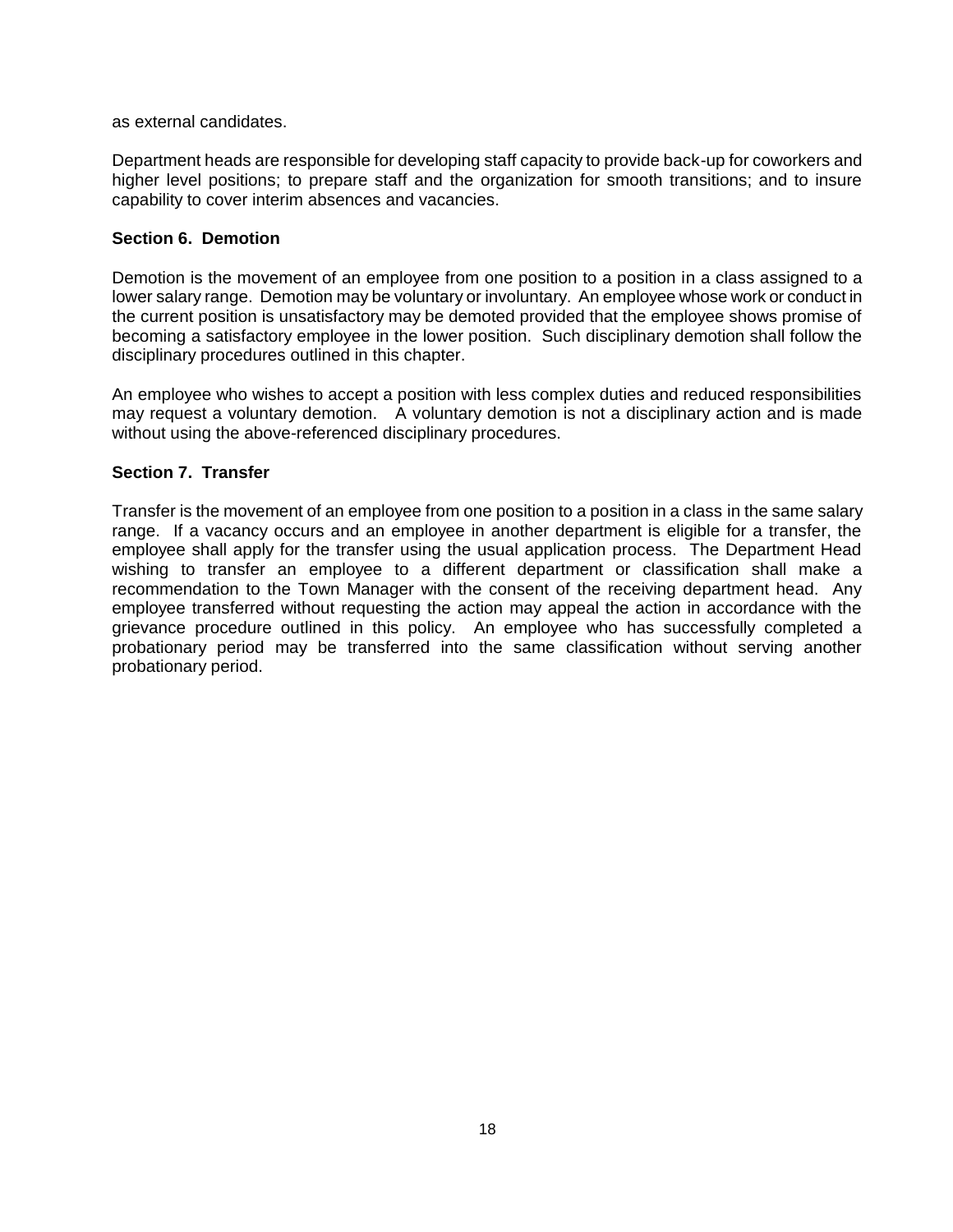# **ARTICLE V. CONDITIONS OF EMPLOYMENT**

## **Section 1. Work Schedule**

Department heads shall establish work schedules, with the approval of the Town Manager, which meet the operational needs of the department in the most cost effective manner possible.

## **Section 2. Political Activity**

Each employee has a civic responsibility to support good government by every available means and in every appropriate manner. Each employee may join or affiliate with civic organizations of a partisan or political nature, may attend political meetings, may advocate and support the principles or policies of civic or political organizations in accordance with the Constitution and laws of the State of North Carolina and in accordance with the Constitution and laws of the United States. However, no employee shall:

- a) Engage in any political or partisan activity while on duty;
- b) Use official authority or influence for the purpose of interfering with or affecting the result of a nomination or an election for office;
- c) Be required as a duty of employment or as condition for employment, promotion or tenure of office to contribute funds for political or partisan purposes;
- d) Coerce or compel contributions from another employee of the Town for political or partisan purposes;
- e) Use any supplies or equipment of the Town for political or partisan purposes; or
- f) Be a candidate for nomination or election to an office under the Town Charter;

Any violation of this section shall subject the employee to disciplinary action including dismissal.

### **Section 3. Outside Employment**

The work of the Town shall have precedence over other occupational interests of employees. All outside employment for salaries, wages, or commission and all self-employment must be reported in advance to the employee's supervisor, who in turn will report it to the Department Head. The Department Head will review such employment for possible conflict of interest and decide whether to approve the work. Conflicting or unreported outside employment are grounds for disciplinary action up to and including dismissal. Documentation of the approval of outside employment will be placed in the employee's personnel file.

Examples of conflicts of interest in outside employment *include but are not limited to:*

- a) employment with organizations or in capacities that are regulated by the employee or employees department; or
- b) employment with organizations or in capacities that negatively impact the employees perceived integrity, neutrality, or reputation related to performance of the employees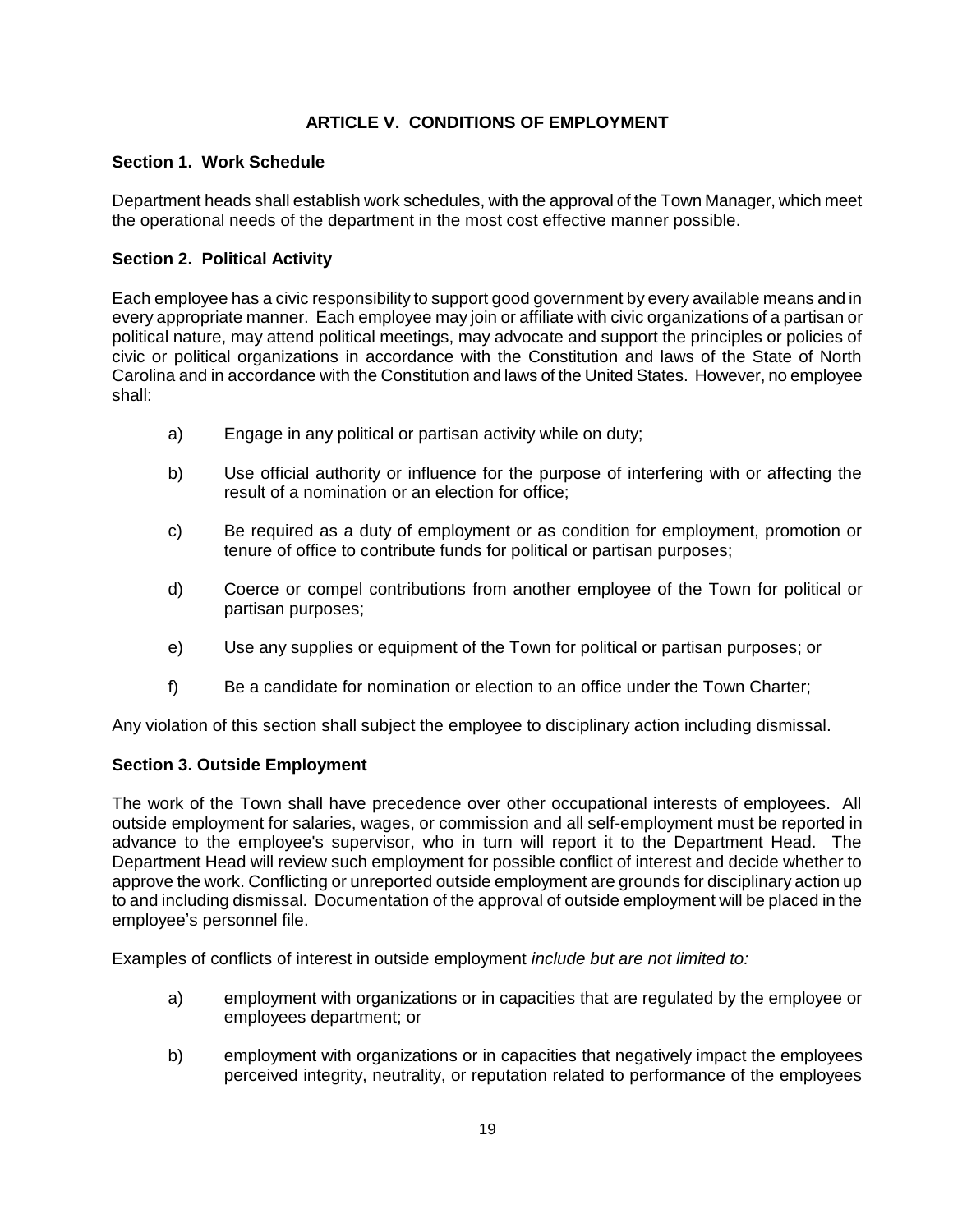Town duties.

# **Section 4. Dual Employment**

A full or part-time employee of the Town may simultaneously hold another position with the Town if the part-time or temporary position is in a different department and clearly different program area from that of the full or part-time position and the employment in the temporary position is performed on an occasional or sporadic basis. The work of the full or part-time position shall take precedence over the temporary or second part-time position, and such work will not count toward the calculation of overtime for pay or time off. This policy is intended to reflect requirements of the FLSA; otherwise, hourly rate must be pro-rated by the two different salaries and overtime compensated after 40 hours per week.

# **Section 5. Employment of Relatives**

The Town prohibits the hiring and employment of immediate family in permanent positions within the same work unit. "Immediate Family" is defined in Article VII, Section 12. The Town also prohibits the employment of any person into a permanent position who is an immediate family member of individuals holding the following positions: Mayor, Mayor Pro Tem, Town Commissioners Member, Town Manager, Finance Director, Town Clerk, or Town Attorney. Otherwise, the Town will consider employing family members or related persons in the service of the Town, provided that such employment does not:

- 1) result in a relative supervising relatives;
- 2) result in a relative auditing the work of a relative;
- 3) create a conflict of interest with either relative and the Town ; or
- 4) create the potential or perception of favoritism.

This clause shall not be retroactive concerning any relative currently working for the Town at the time of adoption.

Should a family member (as defined in Article VII, Section 12) of a current employee be elected to the Town Board of Commissioners, the employee must resign within six months of the relative taking office.

# **Section 6. Harassment**

Harassment on the basis of race, color, religion, gender, national origin, age or disability constitutes discrimination. The Town opposes harassment by supervisors and co-workers in any form. Harassment is verbal or physical conduct that denigrates of shows hostility or aversion toward an individual because of his or her race, color, religion, gender, national origin, age, sexual orientation, or disability, or that of his or her relatives, friends, or associates.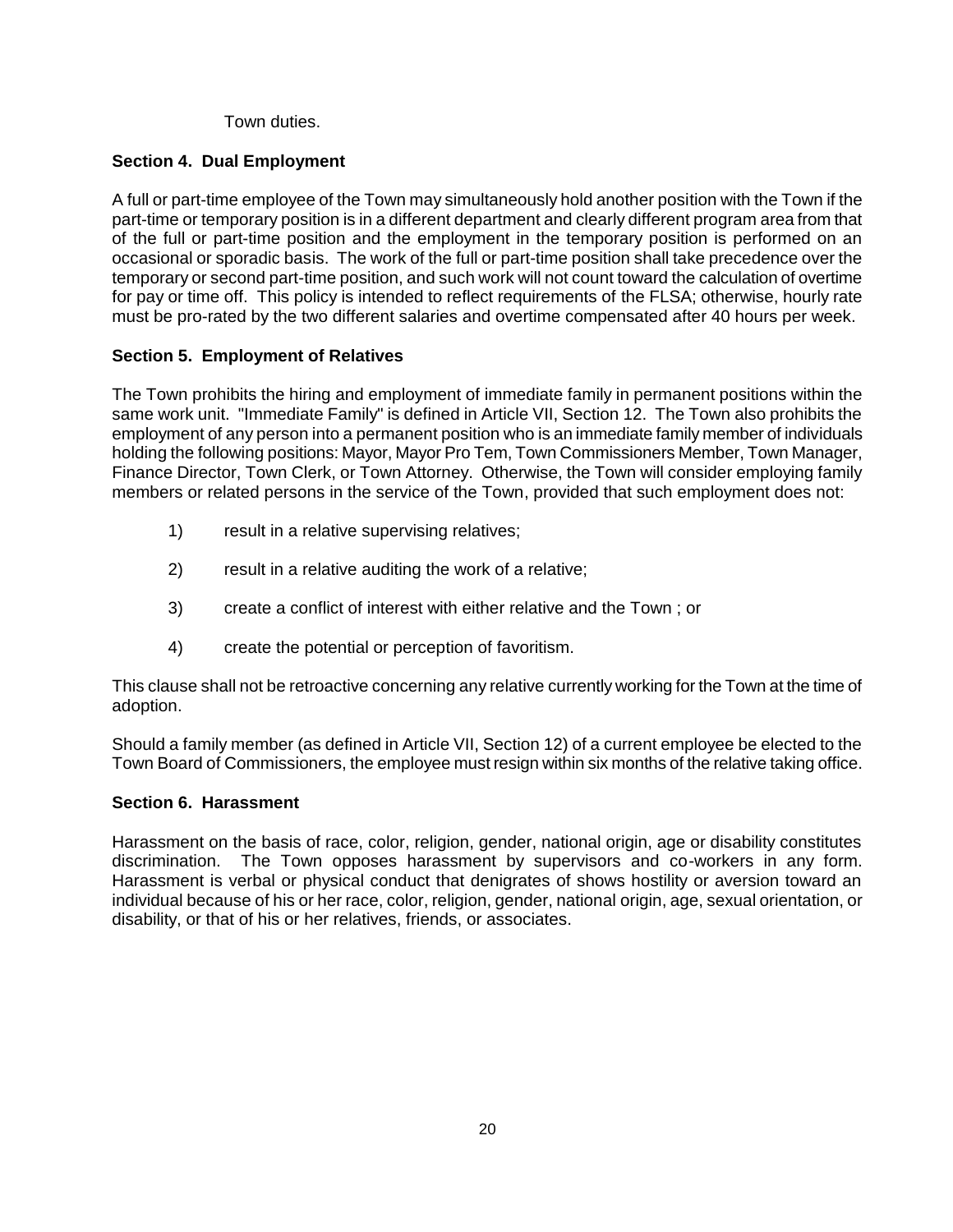Sexual harassment is defined as unwelcome sexual advances, requests for sexual favors, and other verbal or physical conduct of a sexual nature when 1) submission to such conduct is made either explicitly or implicitly a term or condition of an individual's employment; 2) submission to or rejection of such conduct by an individual is used as the basis for employment decisions affecting such individual; or 3) such conduct has the purpose or effect of unreasonably interfering with an individual's work performance or creating an intimidating, hostile, or offensive working environment.

Any employee who believes that he or she may have a complaint of harassment may follow the Grievance Procedure described in this Policy or may file the complaint directly with the Town Manager, or any department head who will advise the Town Manager of the complaint. The Town Manager will insure that an investigation is conducted into any allegation of harassment and advise the employee and appropriate management officials of the outcome of the investigation.

Employees witnessing harassment shall also report such conduct to an appropriate Town official.

### **Section 7. Acceptance of Gifts and Favors**

No official or employee of the Town shall accept any gift, favor, or thing of value (more than \$50) that may tend to influence such employee in the discharge of the employee's duties, or grant in the discharge of duty an improper favor, service, or thing of value.

### **Section 8. Performance Evaluation**

Supervisors and/or Department Heads shall conduct performance evaluation conferences with each employee at least once a year to review the employee's accomplishments and strengths, areas for improvements, goals for the next year, and overall performance level. These performance evaluations shall be documented in writing and placed in the employee's personnel file. Procedures for the performance evaluation program shall be published by the Town Manager.

### **Section 9. Safety**

Safety is the responsibility of both the Town and employees. It is the policy of the Town to establish a safe work environment for employees. The Town shall establish a safety program including policies and procedures regarding safety practices and precautions and training in safety methods. Department Heads and supervisors are responsible for insuring the safe work procedures of all employees and providing necessary safety training programs. Employees shall follow the safety policies and procedures and attend safety training programs as a condition of employment. Employees who violate such policies and procedures shall be subject to disciplinary action up to and including dismissal.

### **Section 10. Direct Deposit**

All new employees are required to participate in the Town's direct deposit program.

### **Section 11. Adverse Weather/Hazardous Conditions**

The Town has responsibility for emergency services including law enforcement. Adequate staff are required to operate these critical services seven days per week and 24 hours per day in all weather. Department heads should designate which staff are in essential positions required to report to work regardless of weather or other hazardous conditions. Such designation may vary depending upon the nature of the hazardous situation. For example, most employees will be needed in the case of hurricanes. The Town Manager will declare when inclement weather or other hazardous conditions trigger the implementation of this policy.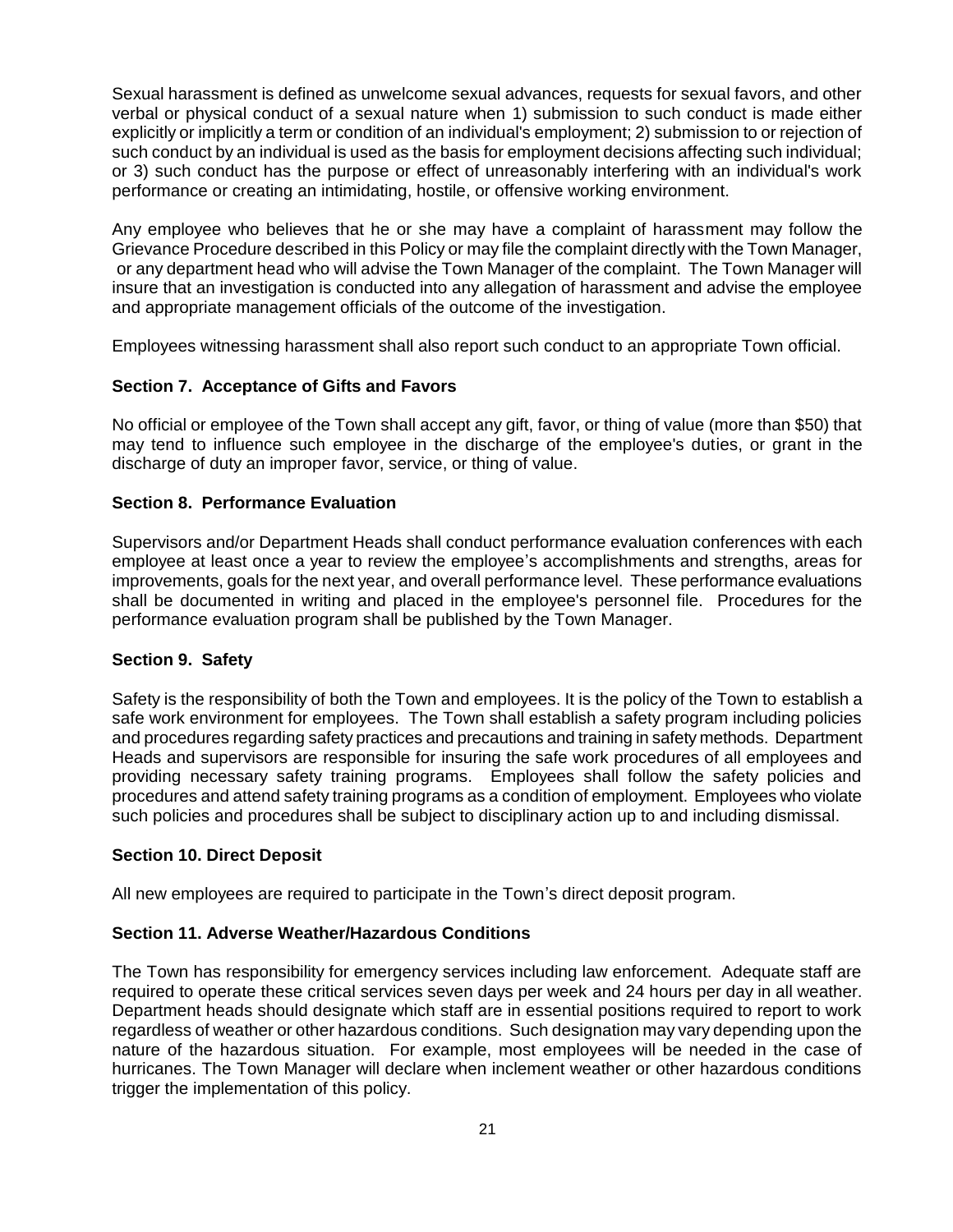The Town Manager shall have the authority to grant up to five working days off per employee for inclement weather annually. Employees in critical positions who are required to work during declared adverse weather or hazardous conditions shall receive an additional day (pro-rated as in Article VII, Section 16) of compensation. (Amended 08-11-2020)

22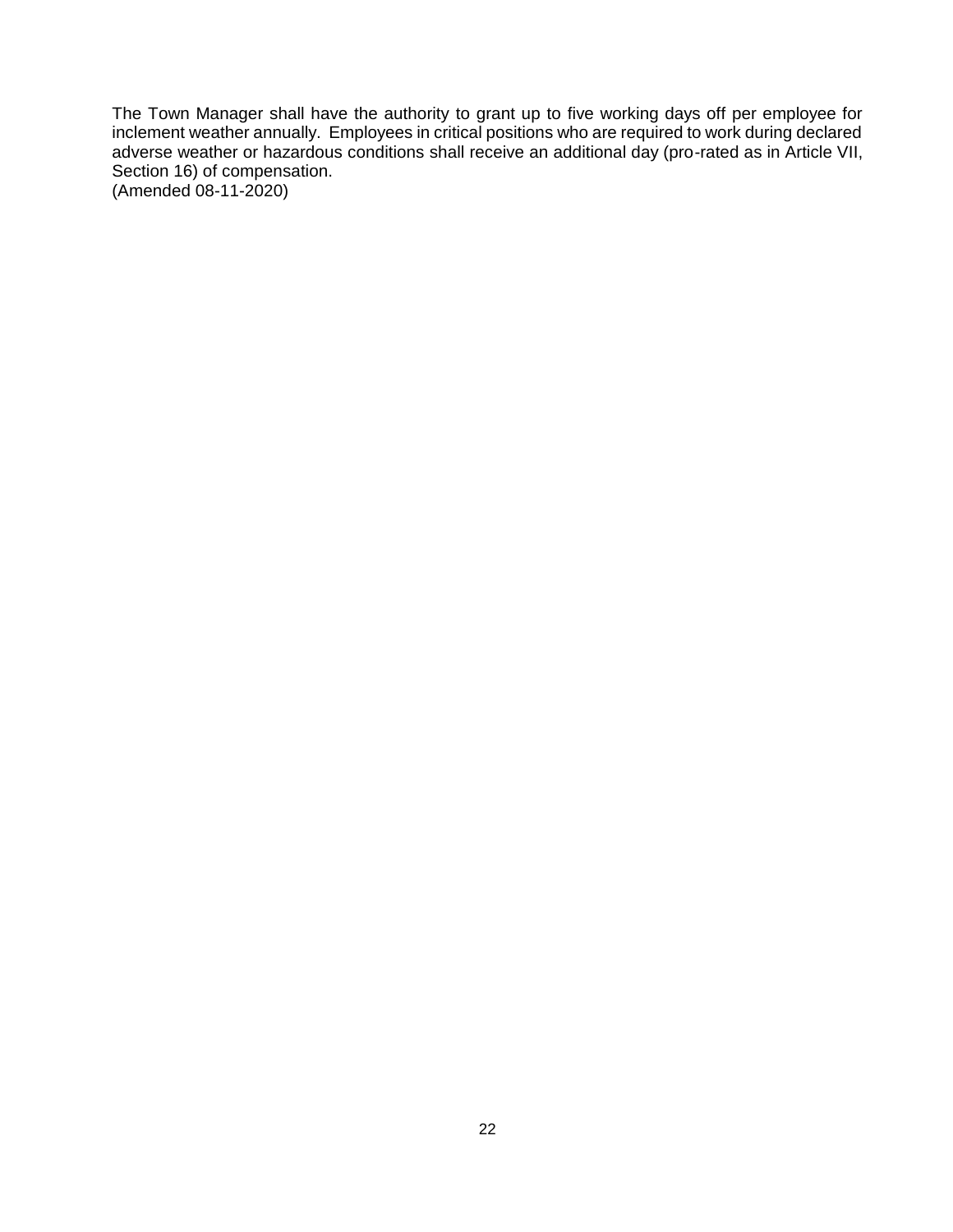# **ARTICLE VI. EMPLOYEE BENEFITS**

# **Section 1. Eligibility**

All full-time employees (see definitions) of the Town are eligible for employee benefits as provided for in this policy. These benefits are subject to change at the Town 's discretion. Temporary and part-time employees are eligible only for workers' compensation and FICA. At the Town Manager's discretion, temporary and part-time employees may, however, be eligible for those certain benefits as described in Section 12. Recreational Benefits. (Amended 2-14-2012)

## **Section 2. Group Health and Hospitalization Insurance**

The Town provides group health and hospitalization insurance programs for full-time employees, subject to annual appropriation by the Town Commissioners.

Information concerning cost and benefits shall be available to all employees from town staff assigned by the Town Manager. All employees have confidential access to such persons to meet benefits and other human resources needs.

## **Section 3. Group Life Insurance**

The Town may elect to provide group life insurance for each employee subject to the stipulations of the insurance contract. Employees may elect to purchase additional coverage and/or to insure other family members at their expense subject to the stipulations of the insurance contract.

## **Section 4. Other Optional Group Insurance Plans and Benefits**

The Town may make other group insurance plans available to employees upon authorization of the Town Manager or Town Commissioners.

### **Section 5. Retirement**

Each employee who is expected to work for the Town more than 1,000 hours annually shall join the North Carolina Local Governmental Employees' Retirement System on the first day of employment as a condition of employment.

### **Section 6. Supplemental Retirement Benefits**

The Town may provide supplemental retirement benefits for its full-time employees. Each law enforcement officer shall receive 401-K benefits at least at levels prescribed by North Carolina State Law and beginning on the first day of employment. Each general employee, including law enforcement officers, shall receive supplemental benefits of 5% as determined and amended from time to time, by the Town Commissioners. (Section 6 – Amended 11-12-2008; Amended 3-8-2011, effective 7-1-2011)

### **Section 7. Social Security**

The Town, to the extent of its lawful authority and power, extends Social Security benefits for its eligible employees and eligible groups and classes of such employees.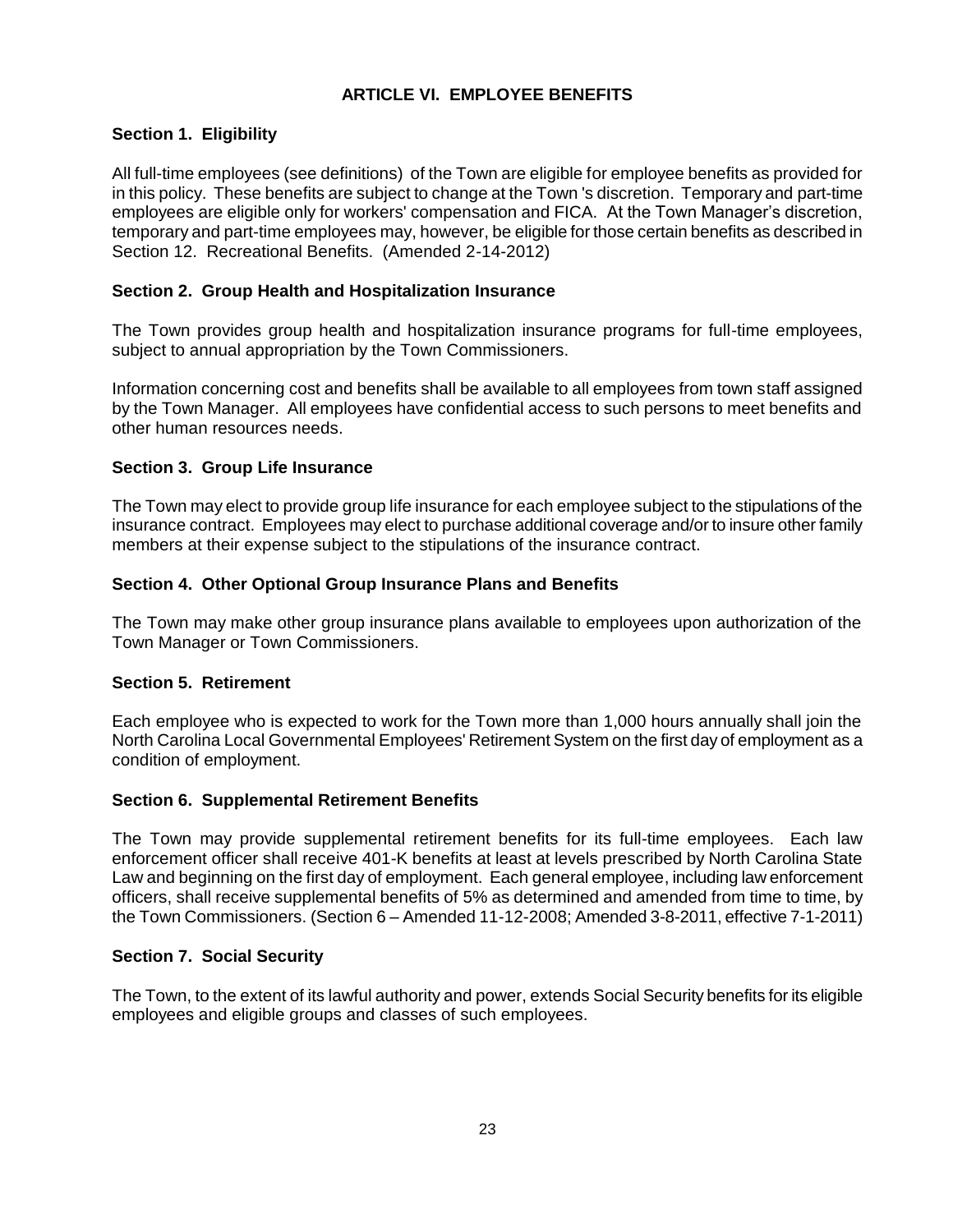## **Section 8. Workers' Compensation**

All employees of the Town (full-time, part-time, and temporary) are covered by the North Carolina Workers' Compensation Act and are required to report all injuries arising out of and in the course of employment to their immediate supervisors at the time of the injury in order that appropriate action may be taken at once. This provision also applies to reactions to small pox vacations administered to Town employees under Section 304 of the Homeland Security Act. Such reactions shall be treated the same as any other workers compensation claim as regards leave and salary continuation.

Employees may use sick leave, vacation leave, or compensatory time during the waiting period before Workers' compensation benefits begin.

Responsibility for claiming compensation under the Workers' Compensation Act is on the injured employee, and such claims should be filed with the North Carolina Industrial Commission within five days of the date of injury. Town staff assigned by the Town Manager will assist the employee in filing the claim. (Section 8 – Amended 05-08-07)

### **Section 9. Unemployment Compensation**

In accordance with Public Law 94-566 and subsequent amendments, local governments are covered by unemployment insurance. Town employees who are terminated due to a reduction in force or released from Town service may apply for benefits through the local Employment Security Commission office, where a determination of eligibility will be made.

## **Section 10. Tuition Assistance Program**

Full-time employees who have completed initial probation may apply for tuition reimbursement for courses taken on their own time or during educational leave which will improve their skills for their current job or prepare them for promotional opportunities with the Town. Tuition, registration, fees, laboratory fees, and student fees are eligible expenses. Employees may be reimbursed eligible expenses up to a total of one thousand dollars (\$1000) per fiscal year. Satisfactory completion of the courses will be required for reimbursement including earning at least a B in graded courses. Requests for tuition assistance shall be submitted to the Town Manager prior to course registration and are subject to the review and approval of Department Head and Town Manager, subject to availability of funds. The Town Manager shall request funding for this program as part of the budget process and all approvals shall be subject to the availability of funds.

### **Section 11. Law Enforcement Officers Special Separation Allowance**

The Town of Emerald Isle provides a special separation allowance to qualified retiring law enforcement officers in accordance with the conditions set forth in NC General Statute 143-166.42.

To qualify for payment of the special separation allowance, a retiring sworn law enforcement officer shall:

- (1) Have (i) completed 30 or more years of creditable service or, (ii) have attained 55 years of age and completed five or more years of creditable service; and
- (2) Not have attained 62 years of age; and
- (3) Have completed at least five years of continuous service as a law enforcement officer immediately preceding a service retirement.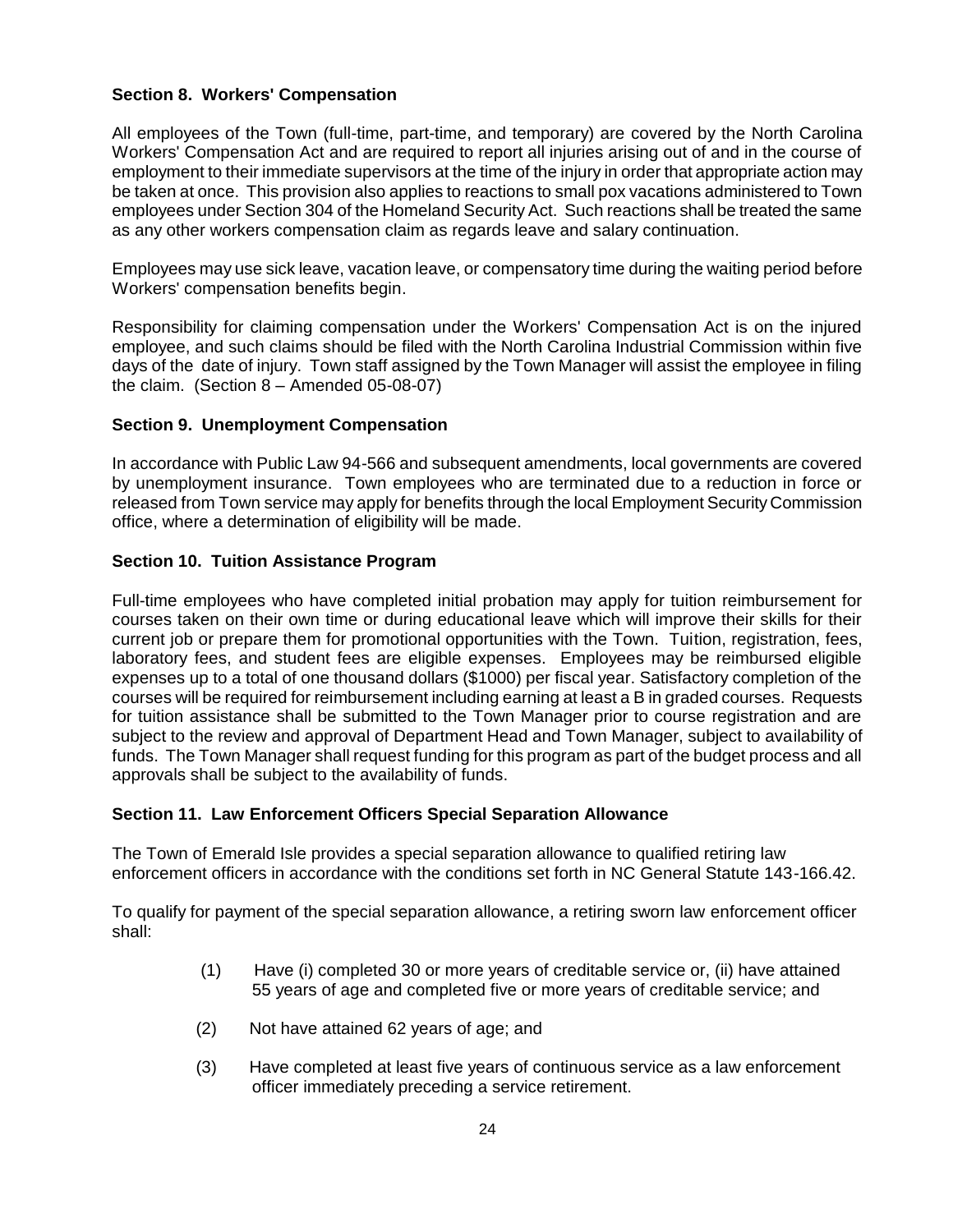(a) The annual compensation to an eligible retired officer is equal to 0.85% of his annual base rate of compensation multiplied by his total creditable service. No member contributions are required.

(b) As used in this section, "creditable service" means the service for which credit is allowed under the retirement system of which the officer is a member, provided that at least fifty percent (50%) of the service is as a law enforcement officer as herein defined.

- (c) Payment to a retired officer under the provisions of this section shall cease at the first of:
	- (1) The death of the officer;
	- (2) The last day of the month in which the officer attains 62 years of age; or
	- (3) The first day of reemployment by a local government employer in any capacity.

Notwithstanding the provision of subdivision (3) of this subsection, a local government employer may employ retired officers in a public safety position in a capacity not requiring participation in the Local Governmental Employees Retirement System, and doing so shall not cause payment to cease to those officers under the provisions of this section.

For purposes of this policy, a local government "employer" under G.S. 143-166.42 is understood to be an employer that is eligible to participate in the Local Government Employee's Retirement System. (Section 11 – Added 3-11-2008, Amended 1-12-2010)

### **12. Recreational Benefits**

Community Center memberships: All full-time and part-time employees are eligible for one (1) free individual annual membership. Temporary employees are eligible for one (1) free individual 3-month membership.

Regional Access Free Parking Permits: All full-time, part-time, and temporary employees are eligible for one (1) free parking permit.

Beach Driving Permits: All full-time and part-time employees are eligible for one (1) free beach driving permit.

Employees retiring in good standing from the Town of Emerald Isle having completed at least twenty (20) years of full-time service with the Town prior to their retirement are eligible for the following life-time recreational benefits:

- One (1) free individual annual Community Center membership
- One (1) free parking permit
- One (1) free beach driving permit
- One (1) free golf permit

(Section 12 – Added 2-14-2012, Section Amended 07-10-2018).

### **13. Retiree Benefits**

The Town of Emerald Isle offers a retiree health benefit for employees who retire in good standing from the Town under the following conditions:

 The employee has completed at least twenty (20) years of full-time service with the Town prior to retirement;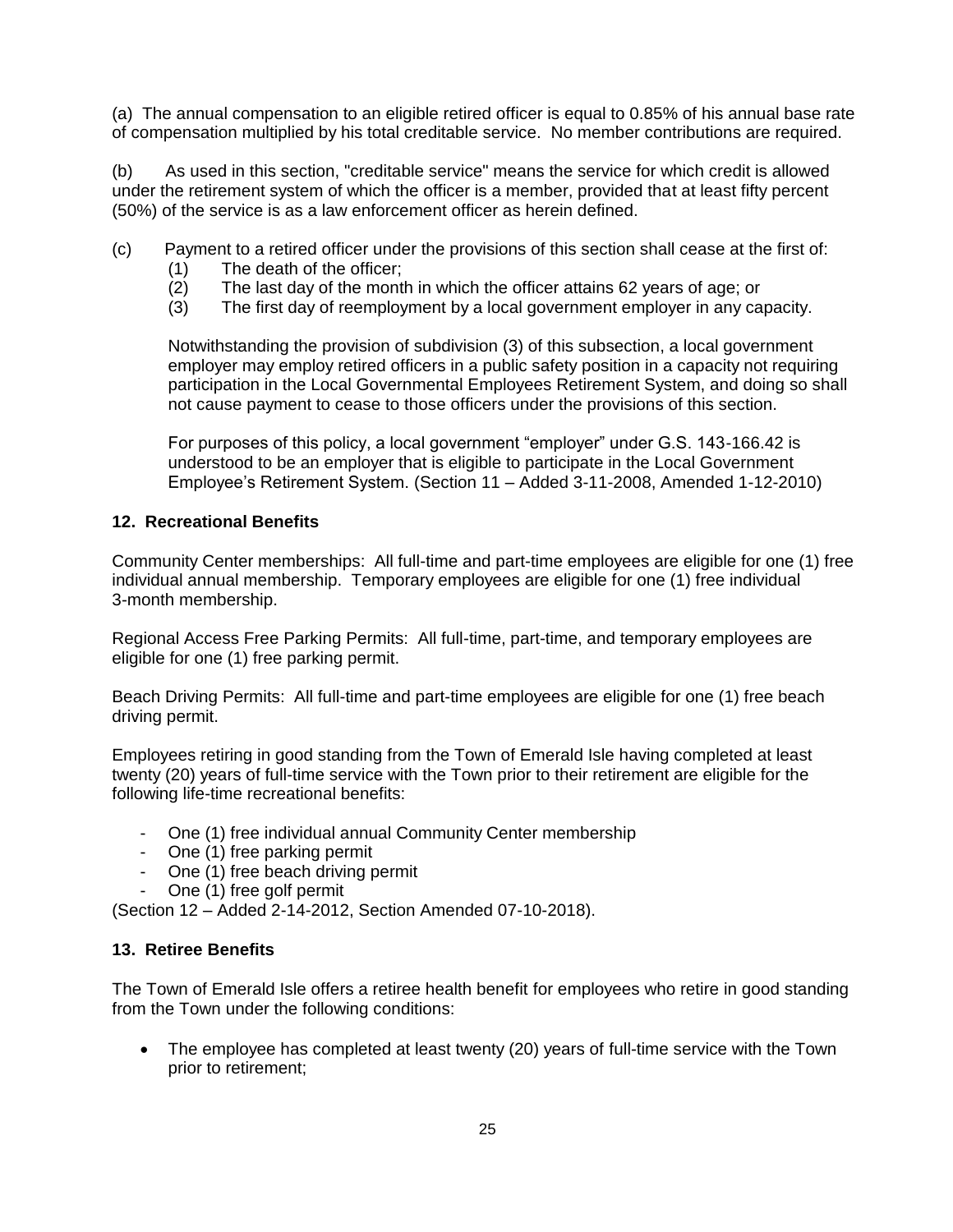• The employee is eligible to retire with the North Carolina Local Government Employees' Retirement System (NCLGERS);

Eligible employees under the age of 65 will receive a health benefit payment of \$10.00 per month, per completed year of full-time service with the Town of Emerald Isle. The health benefit payment will become effective with the first day of retirement, as determined by the NCLGERS, and will be paid to the eligible retired employee, as determined by the Town. The health benefit payment will not be retroactive or pro-rated.

The purpose and intent of the health benefit payment is to assist the retiree with the costs of medical, dental, and vision expenses until becoming eligible for Medicare. The Town believes this benefit recognizes the contributions and dedication of its long-serving employees, and serves as a valuable retention and recruitment tool for the future.

Retired employees are no longer eligible to receive this benefit upon the first occurrence of the following:

1. The last day of the month in which the retiree turns 65 years of age, or the first day of the month in which the retiree becomes eligible for Medicare, whichever comes first; or

2. The first day the retiree is covered under another employer sponsored group health plan; or

3. The death of the retired employee.

Once the benefit is discontinued it cannot be reinstated. It is the responsibility of the retiree, or, in the event of death, the responsibility of the surviving spouse, beneficiary or estate administrator, to inform the Town of any such change in status. Failure to notify the Town immediately following a change of status shall result in such benefit paid after the change in status to be reimbursed to the Town by the retiree or their estate.

Town paid health insurance coverage for eligible retirees shall end on the last day of the month of termination of employment. (Amended 10-12-2021, effective 10-12-2021)

The benefits provided under this section are not intended to be contractual in nature. The Town retains the right to modify these benefits, including amendments and termination, if it deems such modification to be necessary. (Section 13 added 07-10-2018)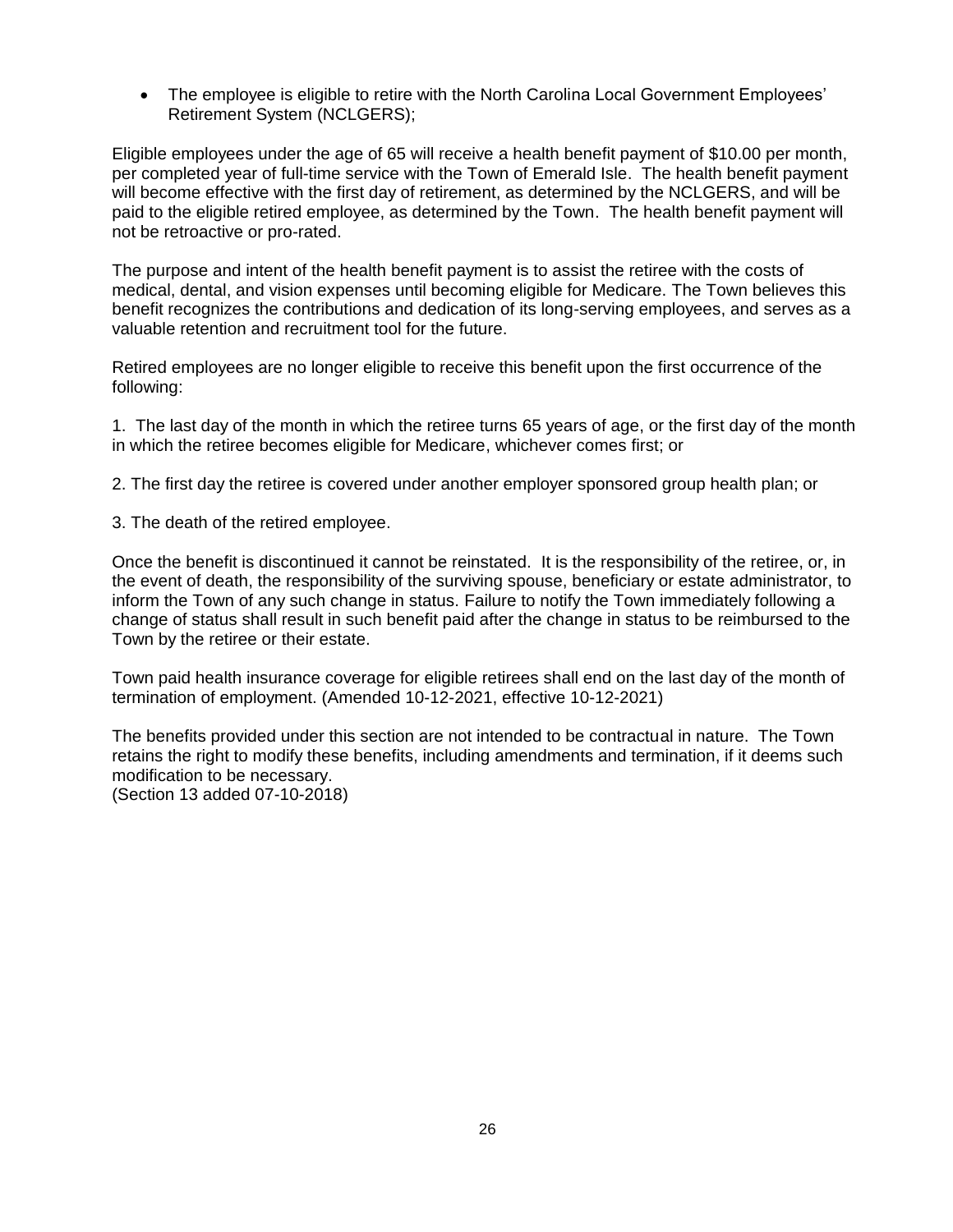# **ARTICLE VII. HOLIDAYS AND LEAVES OF ABSENCE**

## **Section 1. Policy**

The policy of the Town is to provide vacation, sick leave, and holiday leave to all full-time employees, and to provide proportionately equivalent amounts to employees having average work weeks of different lengths. Leave balances should be printed on payroll checks or provided to employees with each paycheck, including net accrued sick leave, vacation, compensatory time, etc.

## **Section 2. Holidays**

The Town will follow the holiday schedule as published by the State of North Carolina for state employees. In order to receive a paid holiday, an employee must be on paid status before and after the holiday. The Town Manager will post the designated holidays at the beginning of each fiscal year.

Specific holidays to be observed are as follows:

New Years Day Martin Luther King, Jr. Birthday Good Friday Memorial Day Independence Day Labor Day Veterans Day Thanksgiving (2 days) Christmas (2 or 3 days, depending on the day of the week for Christmas Day)

To be eligible for holiday pay, an employee must be in pay status for a full regular scheduled workday before and after the holiday, unless excused by the appropriate supervisor. (Amended 3-8-2011, effective 7-1-2011)

## **Section 3. Holidays: Effect on Other Types of Leave**

Regular holidays which occur during a vacation, sick or other leave period of any employee shall not be considered as vacation, sick, or other leave.

## **Section 4. Holidays: Compensation When Work is Required or Regularly Scheduled Off for Shift Personnel**

Employees required to perform work on regularly scheduled holidays may be granted compensatory time off or be paid at their hourly rate for hours actually worked in addition to any holiday pay to which they are entitled. If a holiday falls on a regularly scheduled off-duty day for shift personnel, the employee shall receive the hours for paid holiday leave. Departments with employees working a shift schedule may elect to compensate those employees for working on the true holiday rather than the designated holiday. Holiday pay will be calculated according to the formula in Section 16 of this article. This means employees working an average 40 hour week are compensated for an 8 hour holiday; employees working a 42 hour week are compensated with a 8.4 hour holiday, and employees working an average 53 hour week are compensated with a 10.6 hour holiday.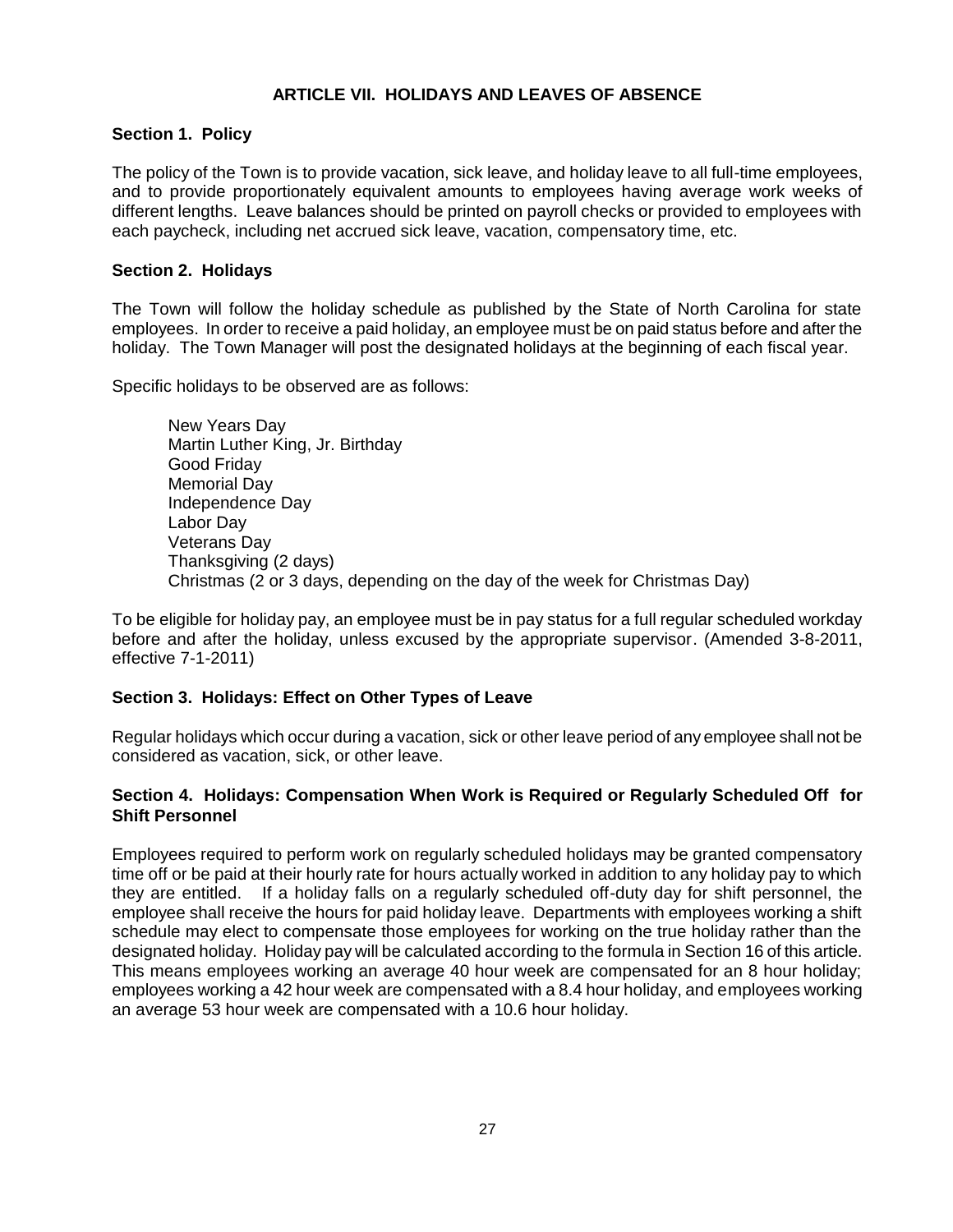## **Section 5. Vacation Leave**

Vacation leave may be used for rest and relaxation, school appointments, medical appointments, and other personal needs.

### **Section 6. Vacation Leave: Use by Probationary Employees**

Employees serving a probationary period following initial employment may accumulate vacation leave but shall not be permitted to take vacation leave during the first six months of the probationary period. Employees shall be allowed to take accumulated vacation leave after six months of service.

#### **Section 7. Vacation Leave: Accrual Rate**

Each full-time employee of the Town shall earn vacation at the following schedule, prorated by the average number of hours scheduled in the workweek:

#### 40 hour Average Workweek

**Years of Service Hours Accrued Per Month** 0 - 5 years 8 hours

5 - 10 years 12 hours 10+ years 14 hours

42 hour Average Workweek

**Years of Service Hours Accrued Per Month**  $0 - 5$  vears  $8.4$  hours 10+ years 14.7 hours

5 - 10 years 12.6 hours

53 hour Average Workweek

| <b>Years of Service</b> | <b>Hours Accrued Per Month</b> |  |
|-------------------------|--------------------------------|--|
| $0 - 5$ years           | 10.6 hours                     |  |
| $5 - 10$ years          | 15.9 hours                     |  |
| 10+ years               | 18.6 hours                     |  |

Vacation should be accrued in each payroll period. Employees working greater or fewer than forty hours will have accrual rates prorated based upon the formula in Article VII Section 16.

### **Section 8. Vacation Leave: Maximum Accumulation**

Vacation leave may be accumulated without any applicable maximum until December 31 of each year. However, if the employee departs from service, payment for accumulated vacation leave shall not exceed thirty days (30) pro-rated as described in Section 16 of this article. For example, 30 days for a 40 hours per week employee is 240 hours; for a 42 hours per week employee 252 hours; 318 hours for a 53 hour per week employee, etc.

Effective the last payroll in the calendar year, any employee with more than this maximum amount of accumulated leave shall have the excess accumulation removed so that only 30 days are carried forward to January 1 of the next calendar year. Employees are not eligible to receive pay for vacation time not taken.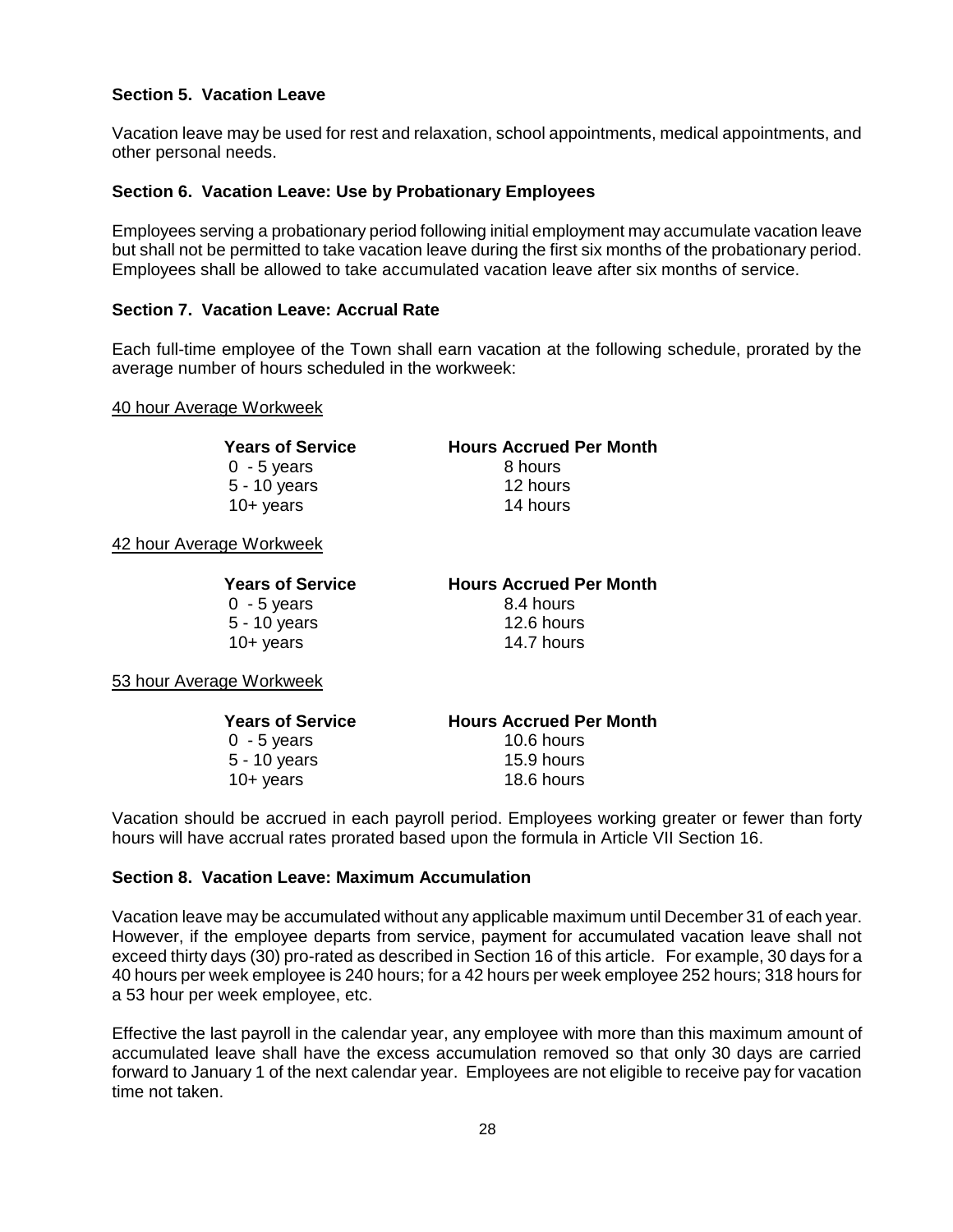Employees may have the excess vacation leave (over the above maximum) converted to sick leave.

Employees are cautioned not to retain excess accumulated vacation leave until late in the year. Because of the necessity to keep all functions in operation, large numbers of employees cannot be granted vacation leave at any one time. If an employee has excess leave accumulation during the latter part of the year and is unable to take such leave because of staffing demands, the employee shall receive no special consideration either in having vacation leave scheduled or in receiving any exception to the maximum accumulation.

## **Section 9. Vacation Leave: Manner of Taking**

Employees should request vacation leave two weeks in advance. Employees shall be granted the use of earned vacation leave at those times designated by the Department Head which will least obstruct normal operations of the Town. Department heads are responsible for insuring that approved vacation leave does not hinder the effectiveness of service delivery. Vacation may be taken in one-half hour increments.

## **Section 10. Vacation Leave: Payment upon Separation or Retirement**

An employee who has successfully completed six months of the probationary period will normally be paid for accumulated vacation leave upon separation, subject to a 30 day maximum as described in Section 8 of this Article, provided written notice is given to the supervisor at least two weeks in advance of the effective date of resignation (minimum of three weeks notice for department heads). Any employee failing to give the written notice required by this section shall forfeit payment for accumulated leave. The notice requirement may be waived by the Town Manager when deemed to be in the best interest of the Town.

An employee retiring under the provisions of the North Carolina Local Government Retirement System will be paid as wages all accumulated vacation leave effective as of the last day worked subject to a 30 day maximum as described in Section 8 of this Article. The use of accumulated vacation leave following the last day worked is not permitted. Employees may have any excess vacation (above the 30 day maximum) converted to sick leave and used for retirement service credit. (Amended 10-13-2015)

### **Section 11. Vacation Leave: Payment upon Death**

The estate of an employee who dies while employed by the Town shall be entitled to payment of all the accumulated vacation leave credited to the employee's account not to exceed 30 days (as described in Section 8 of this Article).

### **Section 12. Sick Leave**

Sick leave is not a right but a privilege granted to employees for use as prescribed in this Section upon approval of the department. Sick leave may be granted to an employee absent from work for any of the following reasons: sickness, bodily injury, temporary disabilities, required physical or dental examinations or treatment, or exposure to a contagious disease, when continuing work might jeopardize the health of others.

Sick leave may be used when an employee must care for a member of his or her immediate family who is ill or needs medical care.

Sick leave may also be used for a death in the immediate family but is limited to three days per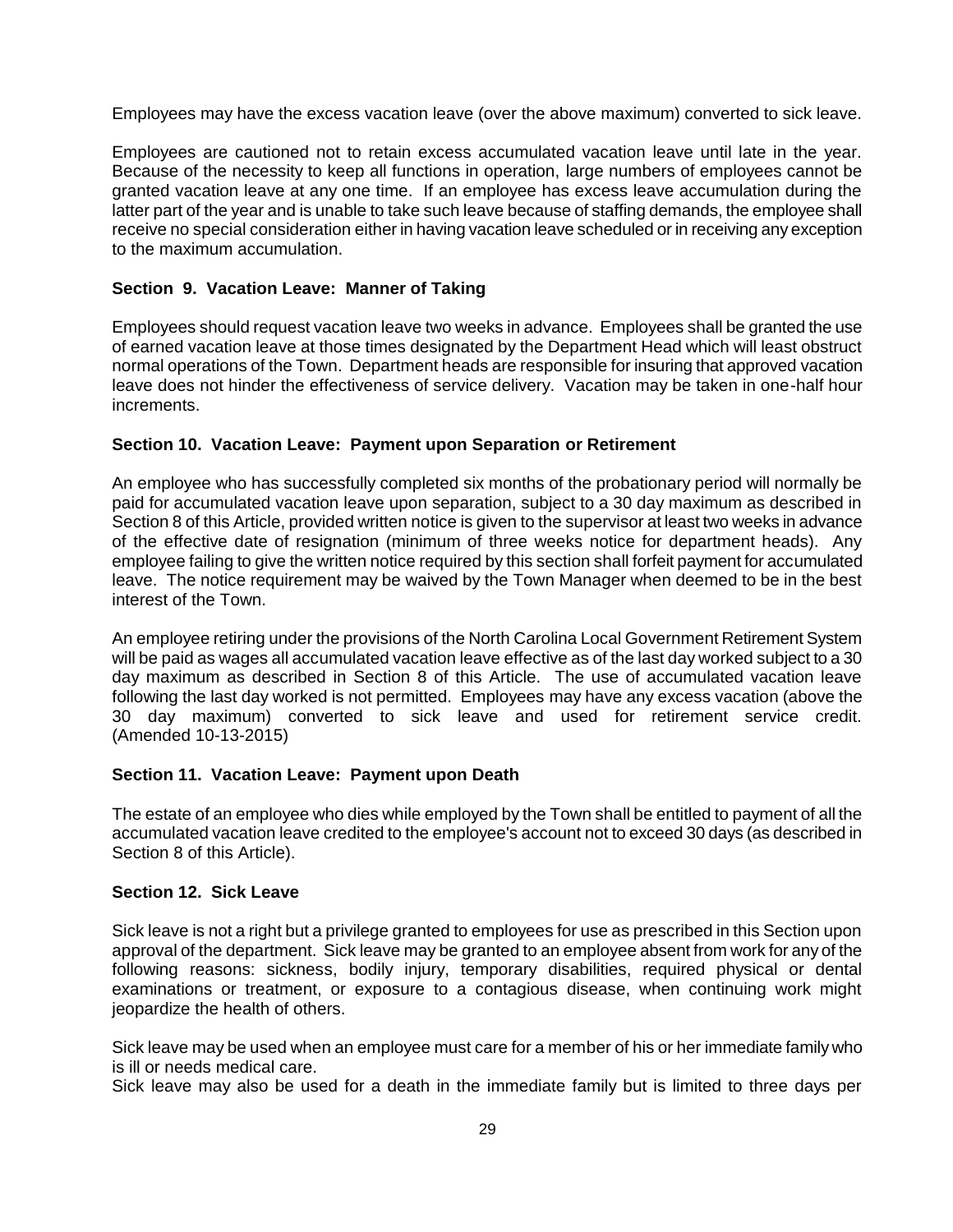occurrence. Additional time needed for bereavement or funerals may be charged to accrued vacation or compensatory time.

Sick leave may also be used to supplement Workers' Compensation Disability Leave during the first waiting period before Workers' compensation benefits begin.

Sick leave may not be used in the final two weeks of an employee's resignation notice, unless a physician's certification or comparable documentation is provided.

"Immediate family" shall be defined as spouse, child, parent, brother, sister, grandparent, grandchild, various combinations of step, half, and in-law, and adopted relationships of the employee, or guardian. (Section 12 – Amended 8-14-2007)

#### **Section 13. Sick Leave: Accrual Rate, Accumulation, and Manner of Taking**

Sick leave shall accrue at a rate of one day per month of service or twelve days per year. Sick leave for full-time employees working other than the basic work schedule shall be pro-rated as described in Section 16 of this Article.

| <b>Average Work Week</b> | <b>Hours Accrued Per Month</b> |  |
|--------------------------|--------------------------------|--|
| 40 hours per week        | 8 hours                        |  |
| 42 hours per week        | 8.4 hours                      |  |
| 53 hours per week        | 10.6 hours                     |  |

Notification of the desire to take sick leave shall be submitted to the employee's supervisor prior to the leave or not later than two hours after the beginning of a scheduled work day. An employee who works in shifts must notify his/her supervisor of the desire to take sick leave prior to leave or not later than two hours prior to the beginning of the shift. Failure to so notify the appropriate supervisor may result in disciplinary action.

The minimum amount of sick leave that may be taken is one hour, and leave must be taken in increments of one half hour.

Sick leave will be cumulative for an indefinite period of time and may be converted upon retirement for service credit consistent with the provisions of the North Carolina Local Government Employees' Retirement System.

All sick leave accumulated by an employee shall end and terminate without compensation when the employee resigns or is separated from the Town, except as stated for employees retiring or terminated due to reduction in force.

#### **Section 14. Transfer of Sick Leave from Previous Employer**

The Town will accept the transfer of sick leave for employees from other employers who are participants of the North Carolina Local Government or State Employees Retirement System. The sick leave will be treated as though it were earned with the Town of Emerald Isle. The sick leave amount must be certified by the previous employer. This sick leave may be taken after the employee successfully completes the initial hire probationary period. The Town of Emerald Isle will also cooperate in the event that an employee desires to transfer sick leave from the Town to a new employer, subject to the policies of the new employer.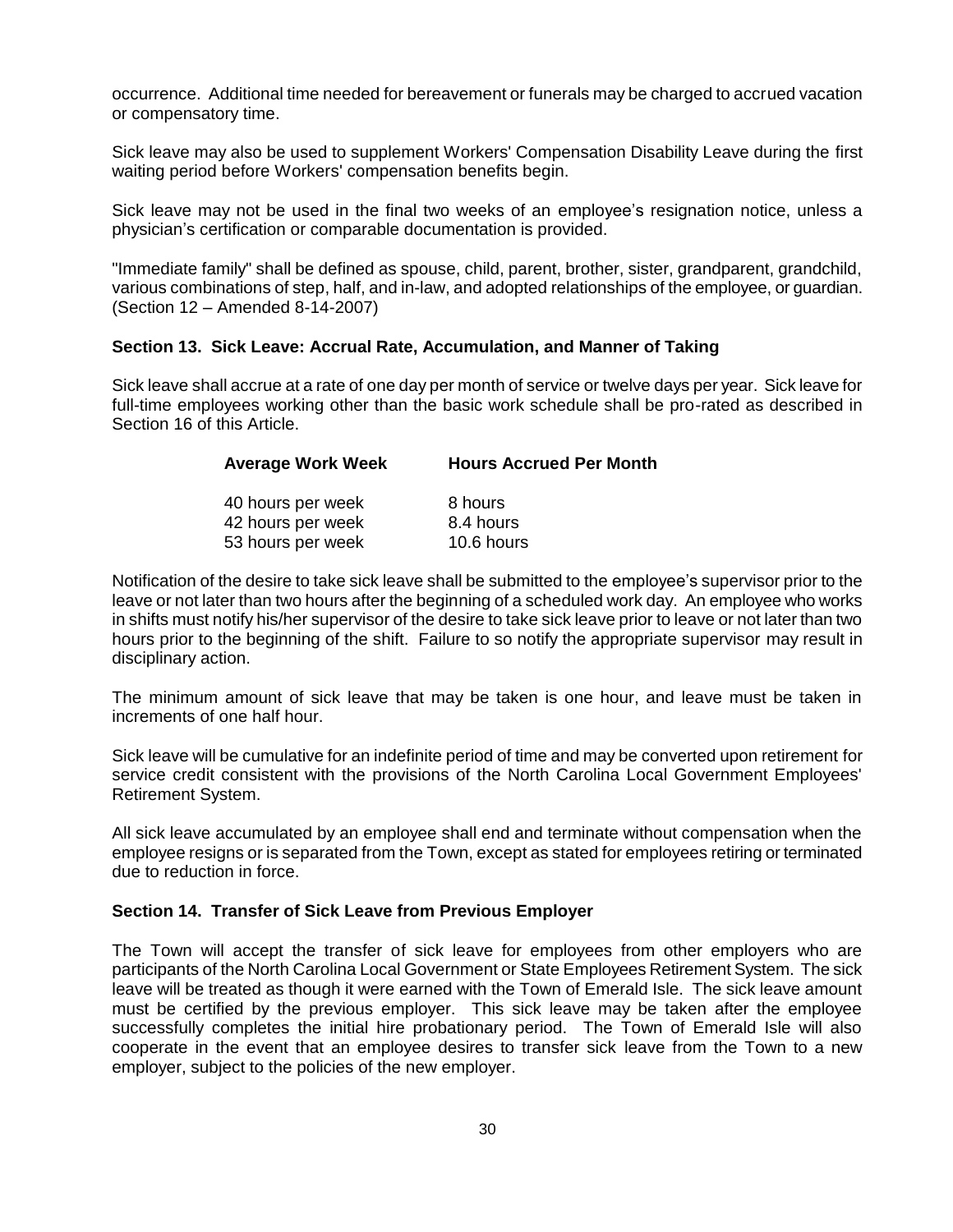## **Section 15. Sick Leave: Medical Certification**

The employee's supervisor or Department Head may require a physician's certificate stating the nature of the employee's or employee's family member's illness and the employee's capacity to resume duties, for each occasion on which an employee uses sick leave or whenever the supervisor observes a "pattern of absenteeism." The employee may be required to submit to such medical examination or inquiry as the Department Head deems desirable. The Department Head shall be responsible for the application of this provision to the end that:

- 1) Employees shall not be on duty when they might endanger their health or the health of other employees; and
- 2) There will be no abuse of leave privileges.

Claiming sick leave under false pretense to obtain a day off with pay shall subject the employee to disciplinary action up to and including dismissal.

## **Section 16. Leave Pro-rated**

Holiday, annual, and sick leave earned by full-time employees with more hours than the basic work week shall be determined by the following formula:

- 1) The number of hours worked by such employees shall be divided by the number of hours in the basic work week (usually 40 hours).
- 2) The proportion obtained in step 1 shall be multiplied by the number of hours of leave earned annually by employees working the basic work week.
- 3) The number of hours in step 2 divided by 12 shall be the number of hours of leave earned monthly by the employees concerned.

This means, for example, that law enforcement officers scheduled for an annual average 42 hour week earn 8.4 hours for each day of sick, vacation, or holiday leave they earn. Another example: fire staff scheduled for an average work week of 53 hours will earn 10.6 hours for each day of sick, vacation or holiday leave.

## **Section 17. Family and Medical Leave**

The Town will grant up to 12 weeks of family and medical leave per twelve (12) months to eligible employees in accordance with the Family and Medical Leave Act of 1993 (FMLA). The leave may be paid (coordinated with the Town's Vacation and Sick Leave policies), unpaid, or a combination of paid and unpaid. Earned compensatory time may also be used during FMLA leave. Unpaid leave will be granted only when the employee has exhausted all appropriate types of paid leave. Additional time away from the job beyond the 12 week period may be approved in accordance with the Town's Leave without Pay policy.

To qualify for FMLA coverage, the employee must have worked for the employer 12 months or 52 weeks; these do not have to be consecutive. However, the employee must have worked 1,250 hours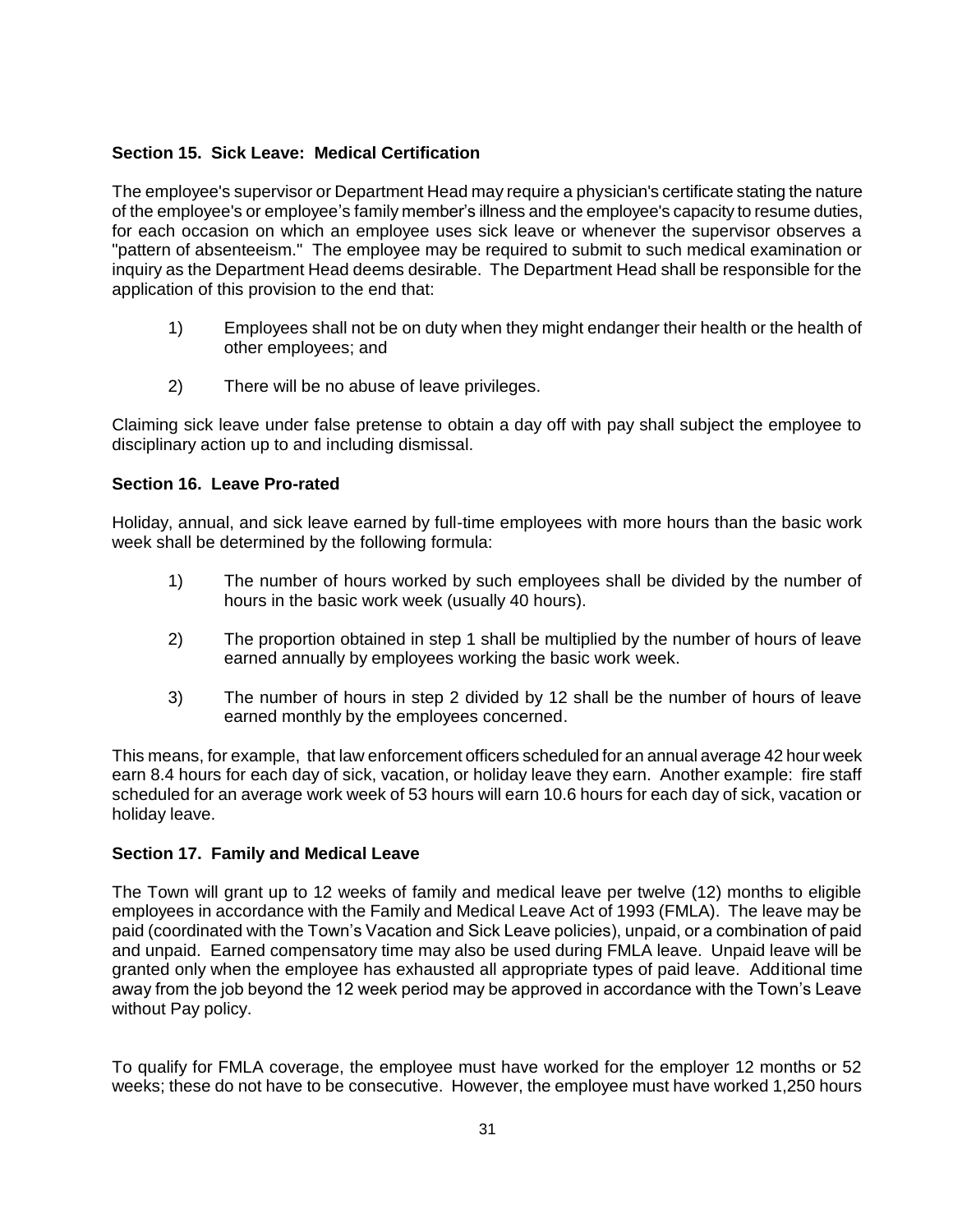during the twelve month period immediately before the date when the FMLA time begins.

Family and medical leave can be used for the following reasons:

- 1. the birth of a child and in order to care for that child;
- 2. the placement of a child for adoption or foster care;
- 3. to care for a spouse, child, or parent with a serious health condition; or
- 4. the serious health condition of the employee; or
- 5. military exigency.

A serious health condition is defined as a condition which requires inpatient care at a hospital, hospice, or residential medical care facility, or a condition which requires continuing care by a licensed health care provider. This policy covers illness of a serious and long-term nature resulting in recurring or lengthy absences. Generally, a chronic or long term health condition which results in a period of incapacity for more than three days would be considered a serious health condition.

If a husband and wife both work for the Town and each wishes to take leave for the birth of a child, adoption or placement of a child in foster care, or to care for a parent (not parent in-law) with a serious health condition, the husband and wife together may only take a total of 12 weeks leave under FMLA.

An employee taking leave for the birth of a child may use paid sick leave for the period of actual disability, based on medical certification. The employee shall then use all paid vacation and accrued compensatory time for the remainder of the 12 week period.

The request for the use of leave must be made in writing by the employee and approved by the department head or Town Manager.

An employee who takes leave under this policy will return to the same job or a job with equivalent status, pay, benefits, and other employment terms. The position will be the same or one which entails substantially equivalent skill, effort, responsibility, and authority.

"Military Exigency" is a qualifying exigency arising out of the fact that the employee's spouse, son, daughter, or parent is a military service member (reserve or national guard) under a call or order to federal active duty in support of a contingency operation. Qualifying events are:

- 1) deployment of service member with seven or fewer days notice;
- 2) military ceremonies and events such as family assistance or informational programs related to the family member's active duty or call to active duty;
- 3) urgent, immediate childcare or arranging for alternative childcare for the children of service members;
- 4) attending school or daycare meetings relating to the child of service member;
- 5) making financial or legal arrangements related to a family member's active duty status or call to active duty; or
- 6) post-deployment activities for a period of ninety days after the termination of the service member's active duty status.

Military Caregiver Leave: An employee whose spouse, son, daughter, parent or next of kin is a current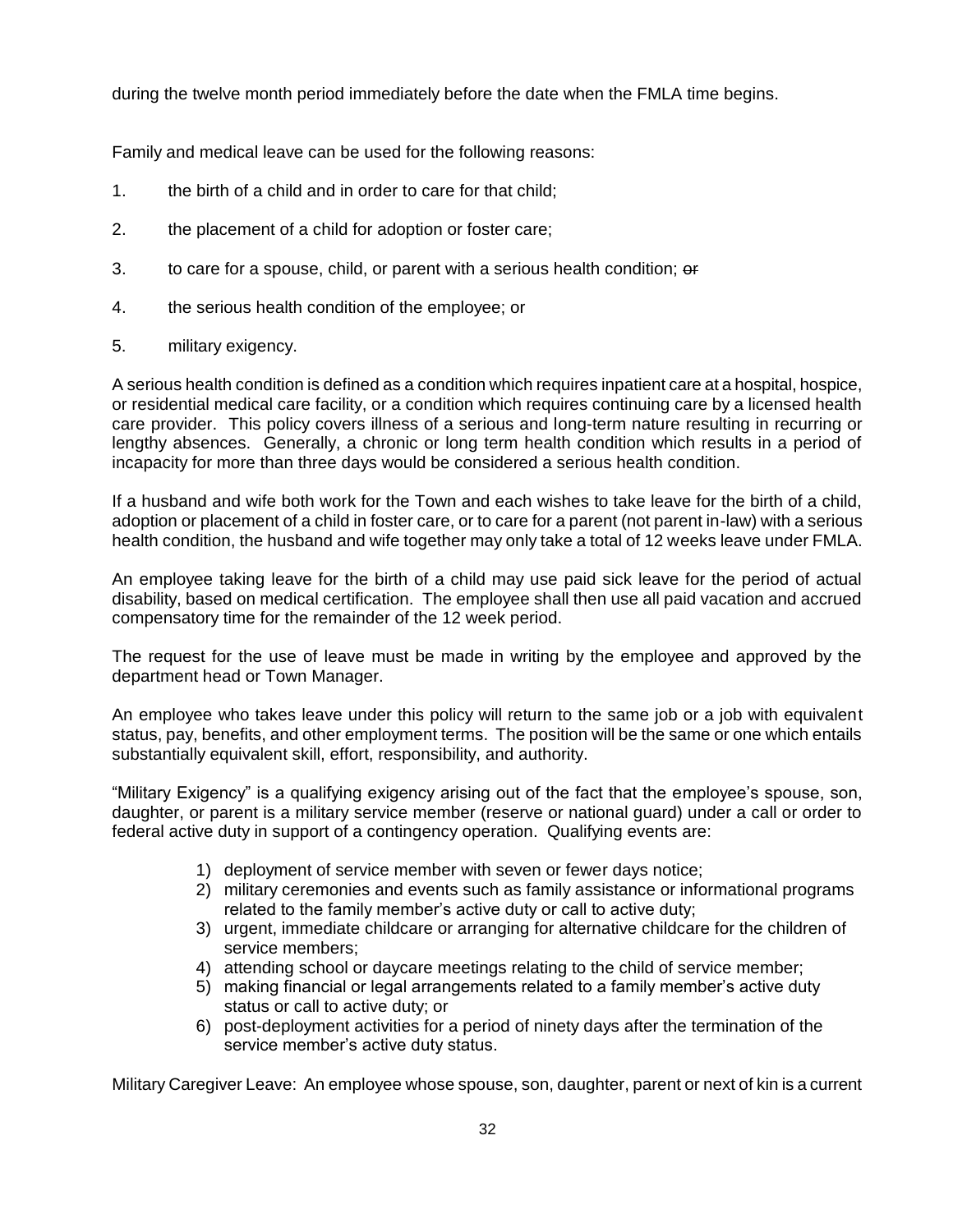service member who is undergoing treatment, therapy, recuperation or outpatient treatment or has temporary disability retirement for injury or illness sustained in the line of duty, is eligible for 26 weeks of leave in a single 12 month period. During a single 12 month period, the employee is eligible for a total of 26 weeks of all types of FMLA leave.

For the purposes of determining available FMLA leave for reasons other than Military Caregiver Leave, the 12-month period during which employees may be eligible for FMLA leave will be calculated on a "rolling" 12-month period measured backward from the date the FMLA leave is requested to begin.

For the purposes of determining available Military Caregiver Leave, the 12 month period during which employees may be eligible for Military Caregiver Leave will be calculated on a 12-month period measured forward from the date the employees' leave to care for the covered service member begins.

#### **Section 18. Family Medical Leave Certification**

In order to qualify for leave under this law, the Town requires medical certification. This statement from the employee's or the family member's physician should include the date when the condition began, its expected duration, diagnosis, and brief statement of treatment. For the employee's own health condition, it should state that the employee is unable to perform the essential functions of his/her position. For a seriously ill family member, the certification must include a statement that the patient requires assistance and the employee's presence would be beneficial or desirable.

This certification should be furnished at least 30 days prior to the needed leave unless the employee's or family member's condition is a sudden one. Failure to provide timely or complete certifications may result in denial of leave or return to work. The certification and request must be made to the department head and filed with the staff designated by the Town Manager.

The employee is expected to return to work at the end of the time frame stated in the medical certification, unless he/she has requested additional time in writing under the Town's Leave Without Pay policy.

#### **Section 19. Leave Without Pay**

A full-time employee may be granted a leave of absence without pay for a period of up to twelve months by the Town Manager. The leave shall be used for reasons of personal disability after both sick leave and vacation have been exhausted, sickness or disability of immediate family members, continuation of education, special work that will permit the Town to benefit by the experience gained or the work performed, or for other reasons deemed justified by the Town Manager.

The employee shall apply in writing to the supervisor for leave. The employee is obligated to return to duty within or at the end of the time determined appropriate by the Town Manager. Upon returning to duty after being on leave without pay, the employee shall be entitled to return to the same position held at the time leave was granted or to one of like classification, seniority, and pay. If the employee decides not to return to work, the supervisor shall be notified immediately. Failure to report at the expiration of a leave of absence, unless an extension has been requested, shall be considered a resignation.

### **Section 20. Family Medical Leave and Leave Without Pay: Retention and Continuation of Benefits**

When an employee is on leave under FMLA (maximum of 12 weeks in a year, 26 weeks for military caregiver leave), the Town will continue the employee's health benefits during the leave period at the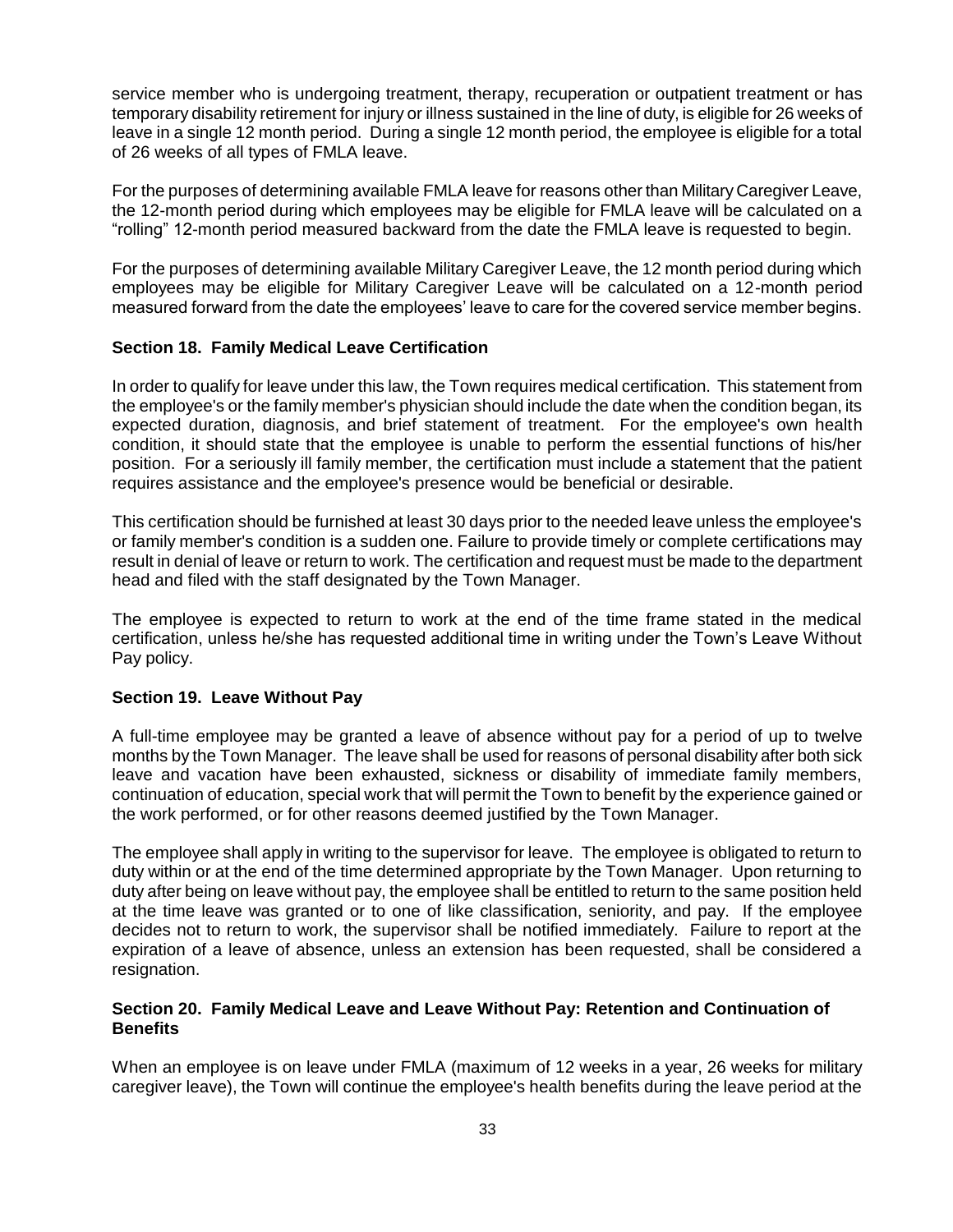same level and under the same conditions as if the employee had continued to work. If an employee chooses not to return to work for reasons other than a continued serious health condition, the Town will require the reimbursement of the amount paid for the employee's health insurance premium during the FMLA leave period.

Other insurance and payroll deductions are the responsibility of the employee and the employee must make those payments for continued coverage of that benefit.

An employee shall retain all unused vacation and sick leave while on Leave Without Pay. An employee ceases to earn leave credits on the date leave without pay begins. The employee may continue to be eligible for benefits under the Town's group insurance plans at his or her own expense, subject to any regulation adopted by the Town Commissioners and the regulations of the insurance carrier.

#### **Section 21. Workers' Compensation Leave**

An employee absent from duty because of sickness or disability covered by the North Carolina Workers' Compensation Act may elect to use accrued sick leave, vacation, or compensatory time during the first waiting period. An employee on workers' compensation leave may be permitted to continue to be eligible for benefits under the Town 's group insurance plans. When workers' compensation leave extends long enough for the first waiting period to be reimbursed the employee will not be required to reimburse the Town for this paid leave.

All injuries arising out of, and during, the course of employment should be reported by the injured employee to the immediate supervisor as soon as possible. The supervisor or department head shall file an injury report with the Town Manager or his / her designee immediately. The employee must use sick leave, vacation leave, or compensatory time for the first seven (7) days waiting period of disability.

Before returning to work a statement from the attending physician should be submitted to the Town Manager giving permission for the employee to resume regular duties.

Upon return to work, the employee's salary will be computed on the basis of the last salary plus any merit increment or other salary increase to which the employee would have been entitled during the disability covered by Workers Compensation. While receiving workers compensation benefits, an employee continues to earn annual leave, sick leave, and will retain all accumulated sick or annual leave.

Any period of leave without pay for a workers compensation disability that qualifies as a "serious health condition" under the Family and Medical Leave Act (FMLA), will run concurrently with FMLA leave.

This provision also applies to reactions to small pox vaccinations administered to Town employees under Section 304 of the Homeland Security Act. Such reactions shall be treated the same as any other workers' compensation claim as regards leave and salary continuation. (Section 21 - Amended 05-08-07)

#### **Section 22. Military Leave**

Regular employees who are members of an Armed Forces Reserve organization or National Guard shall be granted two calendar weeks per year for military leave without pay. On rare occasions due to annual training being scheduled on a federal fiscal year basis, an employee may be required to attend two periods of training in one calendar year. For this purpose only, an employee shall be granted an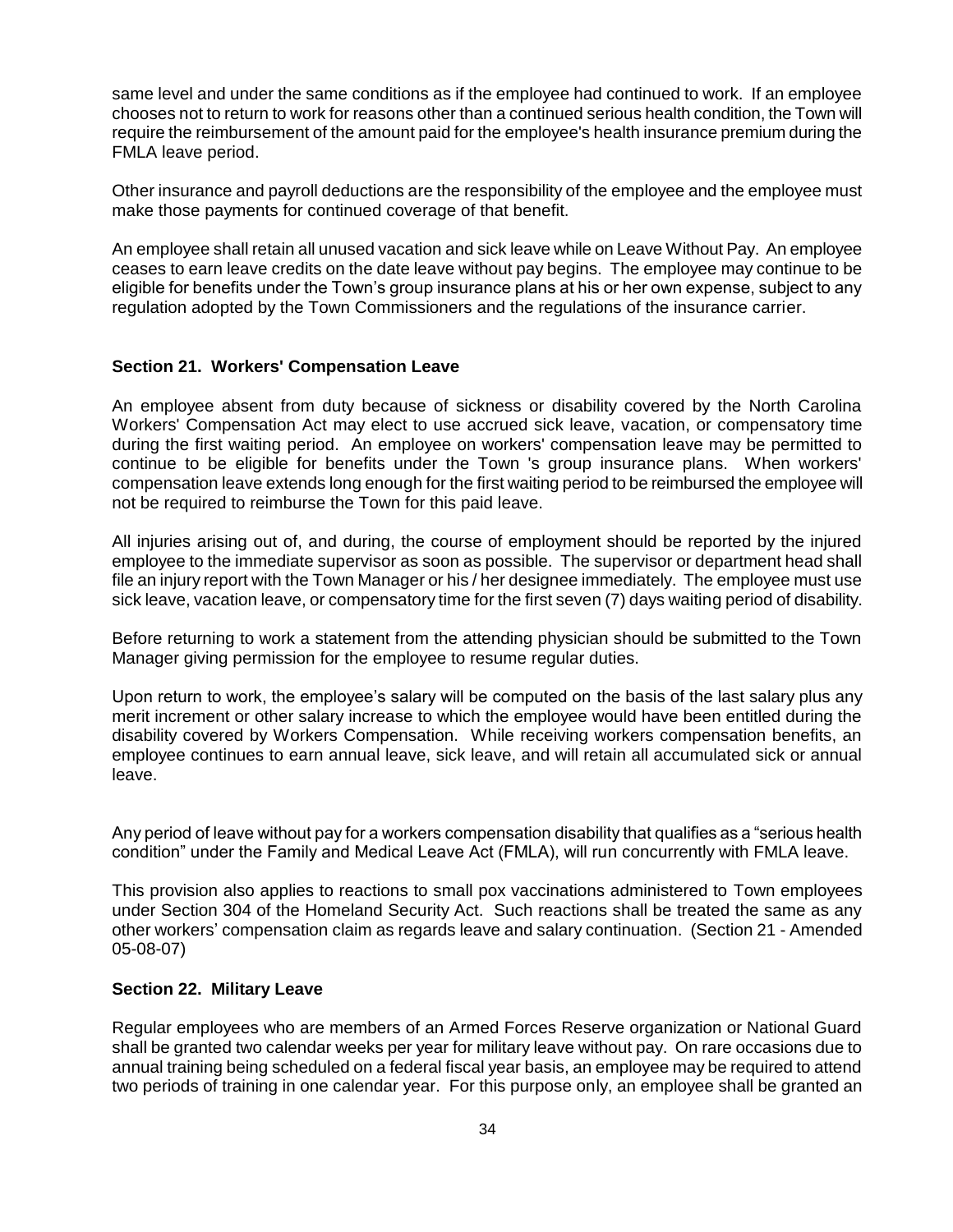additional ten days of military leave during the same calendar year. If the compensation received while on military leave is less than the salary that would have been earned during this same period as a Town employee, the employee shall receive partial compensation equal to the difference. The effect will be to maintain the employee's salary at the normal level during this period. If such duty is required beyond this ten workdays, the employee shall be eligible to take accumulated vacation leave or be placed in a leave without pay status, and the provisions of that leave shall apply. While taking military leave, the employee's leave credits and other benefits shall continue to accrue as if the employee physically remained with the Town during this period. Employees who are eligible for military leave have all job rights specified by the Vietnam Veterans Readjustment Act.

## **Section 23. Reinstatement Following Military Service**

An employee called to extended active duty with the United States military forces, who does not volunteer for service beyond the period for which called, shall be reinstated with full benefits provided the employee:

- 1) Applies for reinstatement within ninety days after the release from military service; and
- 2) Is able to perform the duties of the former position or similar position; or
- 3) Is unable to perform the duties of the former position or a similar position due to disability sustained as a result of the military service, but is able to perform the duties of another position in the service of the Town . In this case the employee shall be employed in such other position as will provide the nearest approximation of the seniority, status, and pay which the employee otherwise would have been provided, if available.

### **Section 24. Civil Leave**

A Town employee called for jury duty or as a court witness for the federal or state governments, or a subdivision thereof, shall receive leave with pay for such duty during the required absence without charge to accumulated leave. The employee may keep fees and travel allowances received for jury or witness duty in addition to regular compensation; except, that employees must turn over to the Town any witness fees or travel allowance awarded by that court for court appearances in connection with official duties. While on civil leave, benefits and leave shall accrue as though on regular duty.

## **Section 25. Parental School Leave**

A Town employee who is a parent, guardian, or person standing in loco parentis (in place of the parent) may take up to four hours of paid leave (vacation or accrued compensatory leave) annually to involve him or herself in school activities of his or her child(ren). This leave is subject to the three following conditions:

- 1) The leave must be taken at a time mutually agreed upon by the employee and the Town;
- 2) The Town may require the employee to request the leave in writing at least 48 hours prior to the time of the desired leave; and
- 3) The Town may require written verification from the child's school that the employee was involved at the school during the leave time.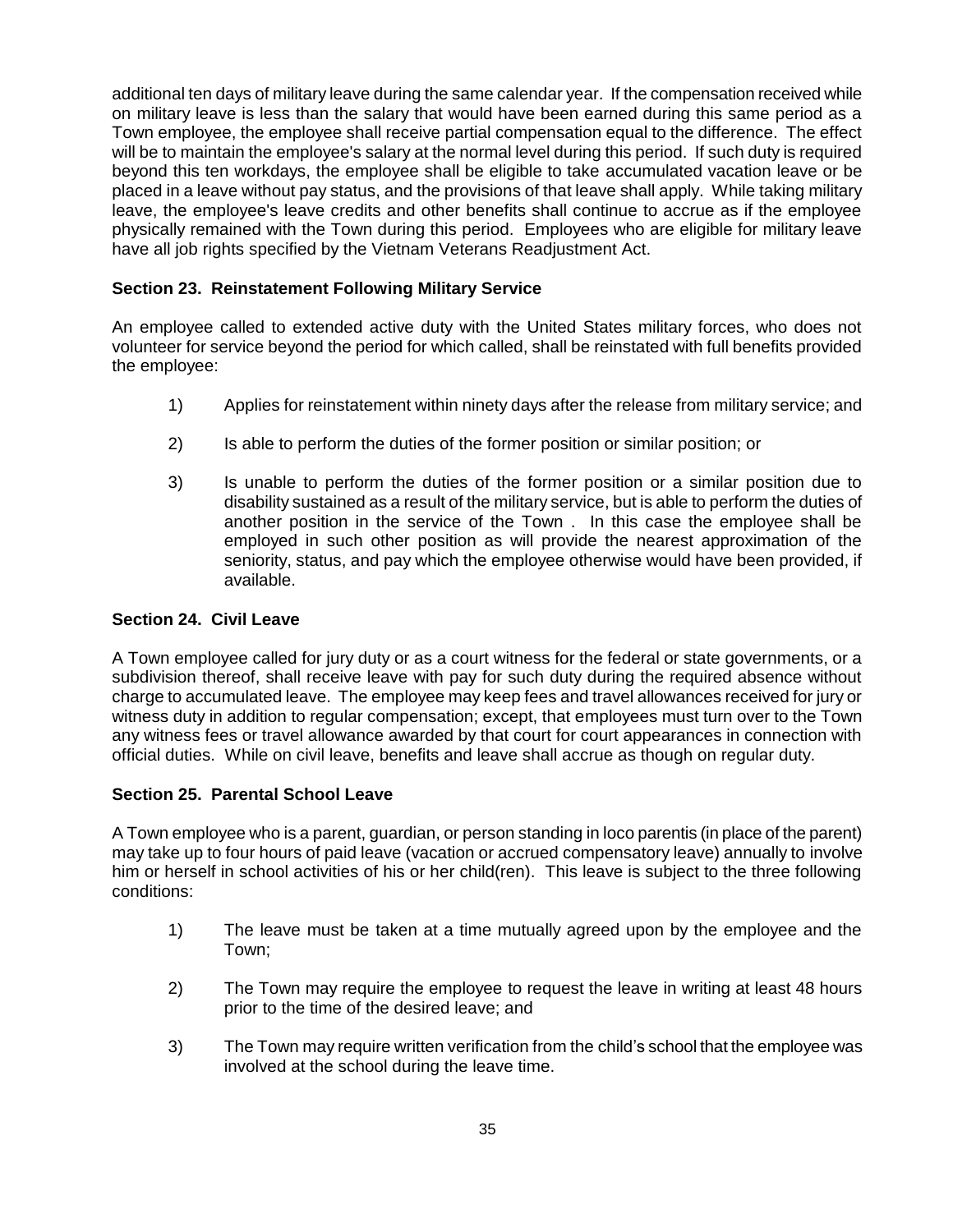### **Section 26 Educational Leave**

The Town Manager may grant educational leave to an employee. Educational leave may be granted with or without pay to an employee and is limited to one course at a time (per semester, quarter, etc.).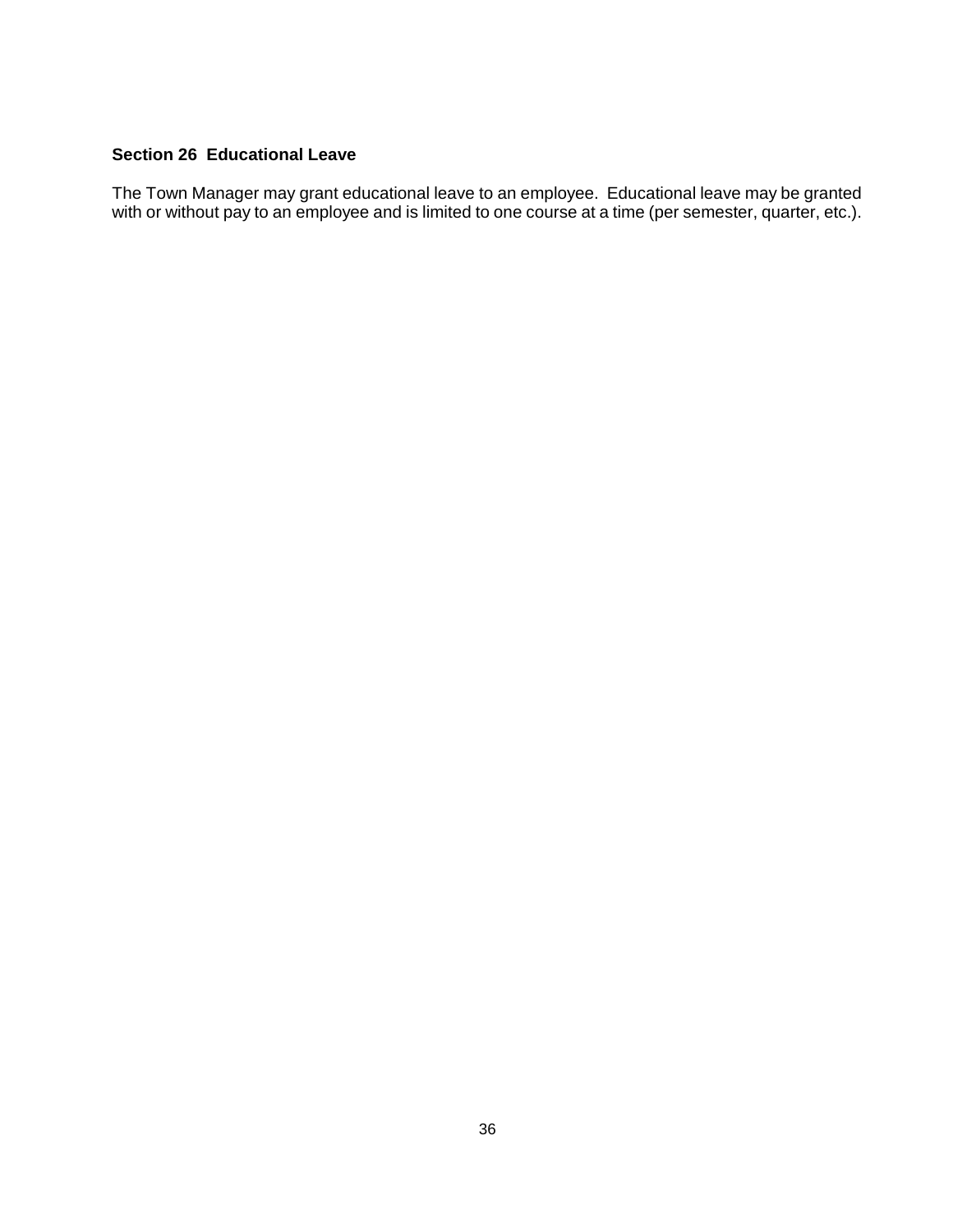# **ARTICLE VIII. SEPARATION AND REINSTATEMENT**

## **Section 1. Types of Separations**

All separations of employees from positions in the service of the Town shall be designated as one of the following types and shall be accomplished in the manner indicated: Resignation, reduction in force, disability, voluntary retirement, dismissal, or death.

## **Section 2. Resignation**

An employee may resign by submitting the reasons for resignation and the effective date in writing to the immediate supervisor as far in advance as possible. In all instances, the minimum notice requirement is two weeks; three weeks notice is required for department heads. Failure to provide minimum notice shall result in forfeit of payment for accumulated vacation unless the notice is waived upon recommendation of the Department Head and approval by the Town Manager. Sick leave and vacation time may not be taken in the final two weeks when an employee is working his or her resignation notice.

Three consecutive days of absence without contacting the immediate supervisor or Department Head may be considered to be a voluntary resignation. Sick leave will only be approved during the final two weeks of a notice with a physician's certification or comparable documentation.

Participation in a work stoppage or strike against the Town by an employee(s) may be considered a resignation by the employee.

Employees must return any Town property including uniforms and equipment upon resignation.

### **Section 3. Reduction in Force**

In the event that a reduction in force becomes necessary, consideration shall be given to the quality of each employee's performance, organizational needs, and seniority in determining those employees to be retained. Employees who are separated because of a reduction in force shall be given at least two weeks notice of the anticipated action. No regular employee shall be separated because of a reduction in force while there are temporary or probationary employees serving in the same class in the department, unless the regular employee is not willing to transfer to the position held by the temporary or probationary employee.

### **Section 4. Disability**

An employee who cannot perform the required duties because of a physical or mental impairment may be separated for disability. Action may be initiated by the employee or the Town . In cases initiated by the employee, such action must be accompanied by medical evidence acceptable to the Town Manager. The Town may require an examination, at the Town 's expense, performed by a physician of the Town 's choice.

### **Section 5. Voluntary Retirement**

An employee who meets the conditions set forth under the provision of the North Carolina Local Government Employee's Retirement System may elect to retire and receive all benefits earned under the retirement plan.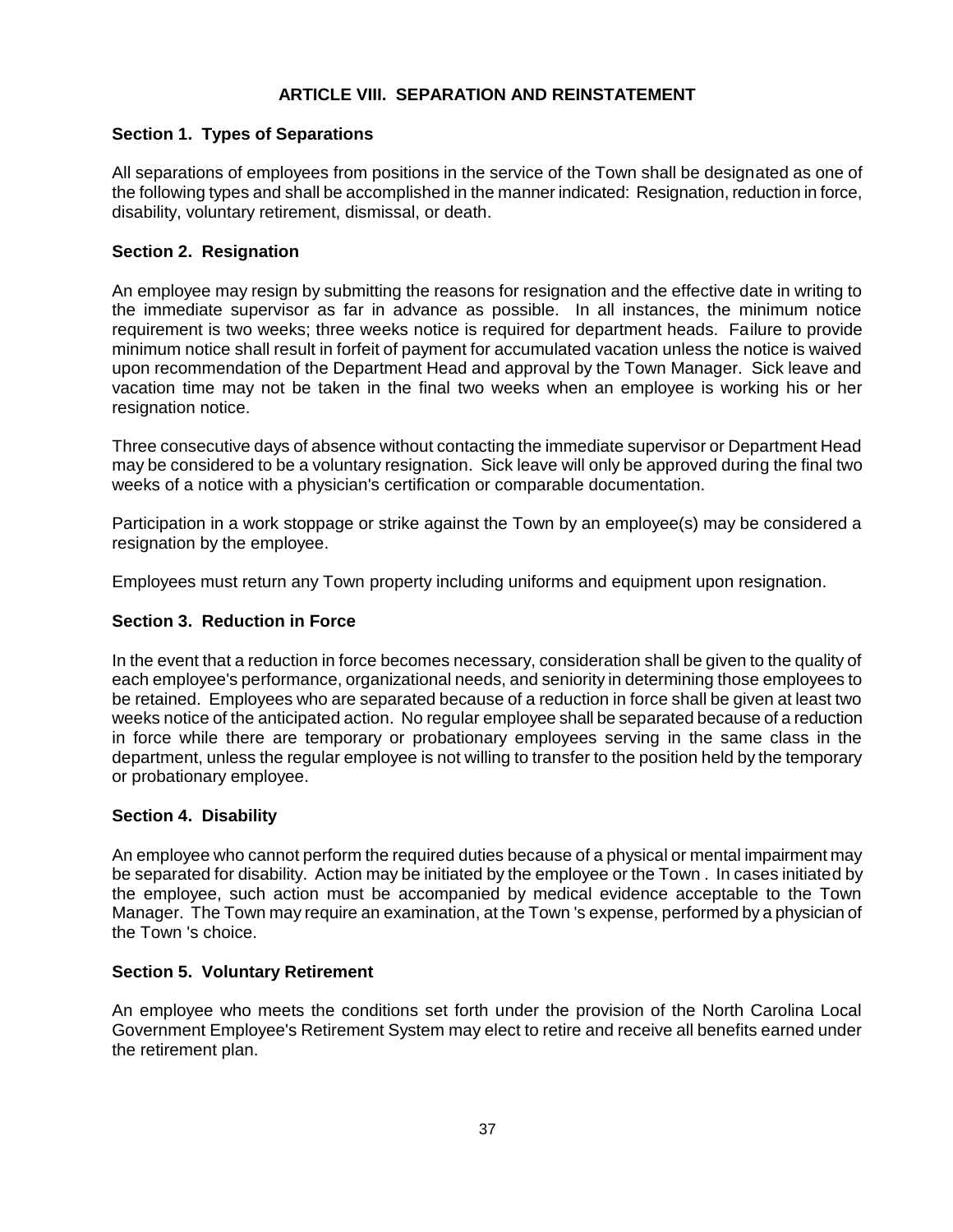## **Section 6. Death**

Separation shall be effective as of the date of death. All compensation due shall be paid to the estate of the employee.

## **Section 7. Dismissal**

An employee may be dismissed in accordance with the provisions and procedures of Article IX.

### **Section 8. Reinstatement**

An employee who is separated because of reduction in force may be reinstated within five years of the date of separation, upon recommendation of the Department Head, and upon approval of the Town Manager. An employee who is reinstated in this manner shall be re-credited with his or her previously accrued sick leave and previous service.

## **Section 9. Rehiring**

An employee who resigns while in good standing may be rehired with the approval of the Town Manager, and may be regarded as a new employee, subject to all of the provisions of rules and regulations of this Policy. An employee in good standing who is separated due to a reduction in force shall be given the first opportunity to be rehired in the same or a similar position.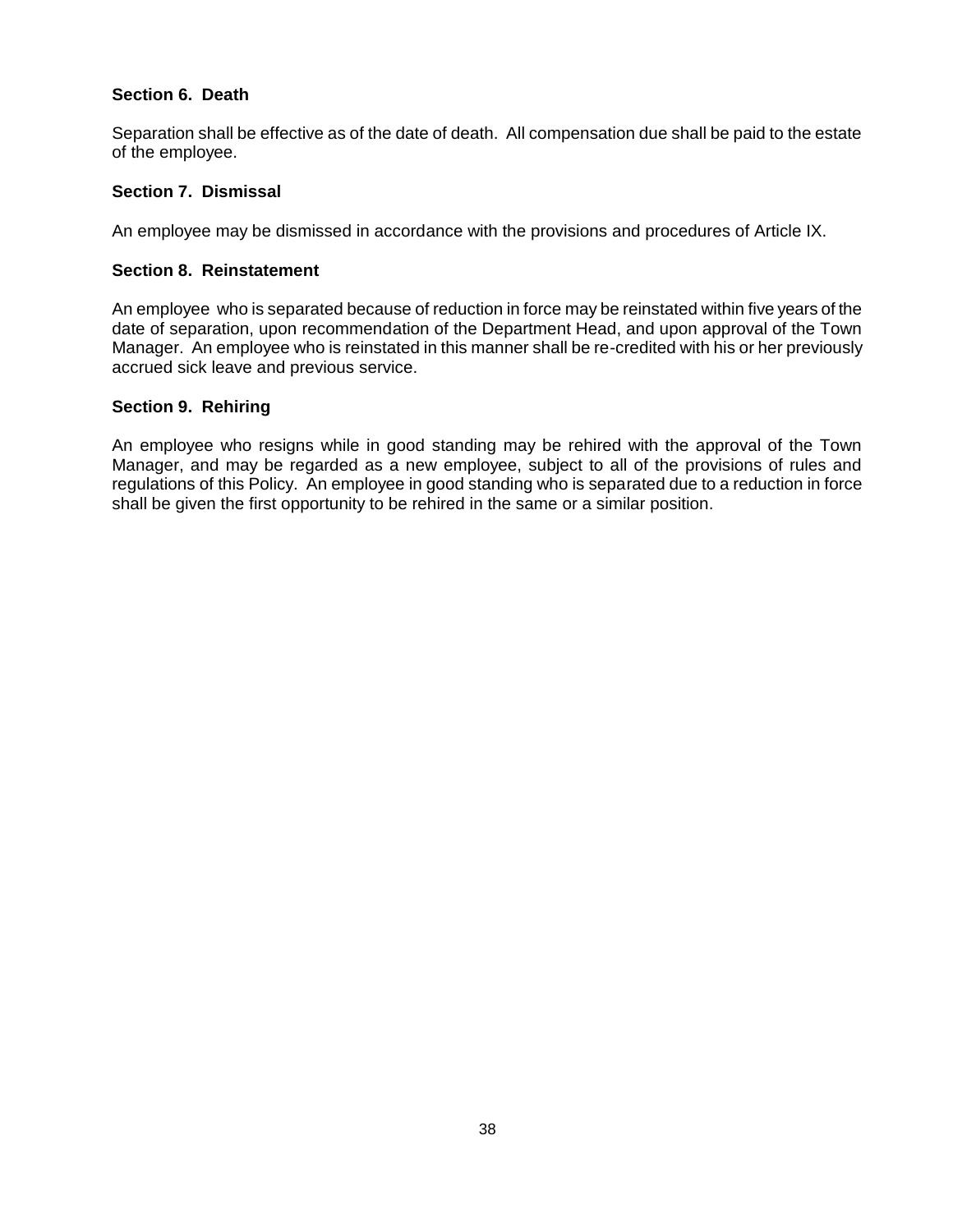## **ARTICLE IX. UNSATISFACTORY JOB PERFORMANCE AND DETRIMENTAL PERSONAL CONDUCT**

### **Section 1. Disciplinary Action for Unsatisfactory Job Performance**

A regular employee may be placed on disciplinary suspension, demoted, or dismissed for unsatisfactory job performance, if after following the procedure outlined below, the employee's job performance is still deemed to be unsatisfactory. All cases of disciplinary suspension, demotion, or dismissal must be approved by the Town Manager prior to giving final notice to the employee.

### **Section 2. Unsatisfactory Job Performance Defined**

Unsatisfactory job performance includes any aspect of the employee's job which are not performed as required to meet the standards set by the Department Head. *Examples of unsatisfactory job performance include, but are not limited to, the following:*

- 1) Demonstrated inefficiency, negligence, or incompetence in the performance of duties;
- 2) Careless, negligent or improper use of Town property or equipment;
- 3) Physical or mental incapacity to perform duties after reasonable accommodation;
- 4) Discourteous treatment of the public or other employees;
- 5) Absence without approved leave;
- 6) Repeated improper use of leave privileges;
- 7) Habitual pattern of failure to report for duty at the assigned time and place;
- 8) Failure to complete work within time frames established in work plan or work standards; or
- 9) Failure to meet work standards over a period of time.

### **Section 3. Communication and Warning Procedures Preceding Disciplinary Action for Unsatisfactory Job Performance**

When an employee's job performance is unsatisfactory, or when incidents or inappropriate actions warrant, the supervisor should meet with the employee as soon as possible in one or more counseling sessions to discuss specific performance problems. A brief summary of these counseling sessions should be noted in the employee's file by the supervisor. An employee whose job performance is unsatisfactory over a period of time should normally receive at least two counseling sessions followed with written warnings from the supervisor before disciplinary action is taken. In each case, the supervisor should record the dates of discussions with the employee, the performance deficiencies discussed, the corrective actions recommended, and the time limits set. If the employee's performance continues to be unsatisfactory, then the supervisor should use the following steps:

1) A final counseling session followed by a written warning from the supervisor serving notice upon the employee that corrected performance must take place immediately in order to avoid suspension, demotion, or dismissal.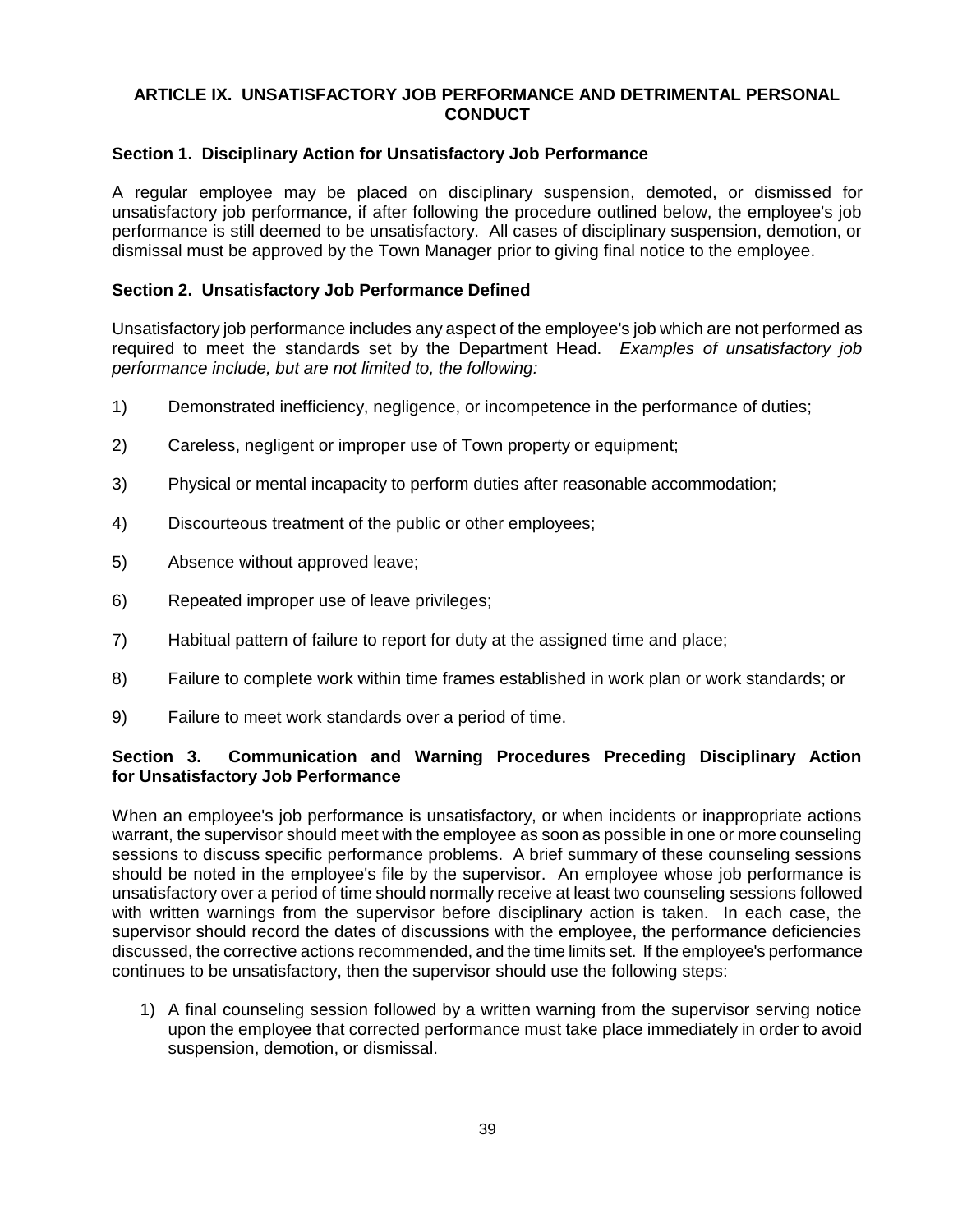2) If performance does not improve, a written recommendation should be sent to the department head or Town Manager for disciplinary action such as suspension, demotion, or dismissal.

Disciplinary suspensions for nonexempt and exempt employees shall vary based on the seriousness of the offense at the discretion of the Department Head and/or the Town Manager. Copies of all disciplinary actions should be sent through the Town Manager to the personnel file. (Amended 11-10-2014)

### **Section 4. Disciplinary Action for Detrimental Personal Conduct**

With the approval of the Town Manager, an employee may be placed on disciplinary suspension, demoted, or dismissed without prior graduated discipline and written warnings for causes relating to personal conduct detrimental to Town service in order to 1) avoid undue disruption of work; 2) to protect the safety of persons or property; or 3) for other serious reasons.

### **Section 5. Detrimental Personal Conduct Defined**

Detrimental personal conduct includes behavior of such a serious detrimental nature that the functioning of the Town may be or has been impaired; the safety of persons or property may be or have been threatened; or the laws of any government may be or have been violated. *Examples of detrimental personal conduct include, but are not limited to, the following:*

- 1) Fraud or theft;
- 2) Conviction of a felony or the entry of a plea of nolo contendere thereto;
- 3) Falsification of records for personal profit, to grant special privileges, or to obtain employment;
- 4) Willful misuse or gross negligence in the handling of Town funds;
- 5) Willful or wanton damage or destruction to property;
- 6) Willful or wanton acts that endanger the lives and property of others;
- 7) Possession of unauthorized firearms or other lethal weapons on the job;
- 8) Brutality in the performance of duties;
- 9) Reporting to work under the influence of alcohol or drugs or partaking of such while on duty. Prescribed medication may be taken within the limits set by a physician as long as medically necessary;
- 10) Engaging in incompatible employment or serving a conflicting interest;
- 11) Request or acceptance of gifts in exchange for favors or influence;
- 12) Engaging in political activity prohibited by this policy;
- 13) Harassment of an employee or the public with threatening or obscene language and/or gestures;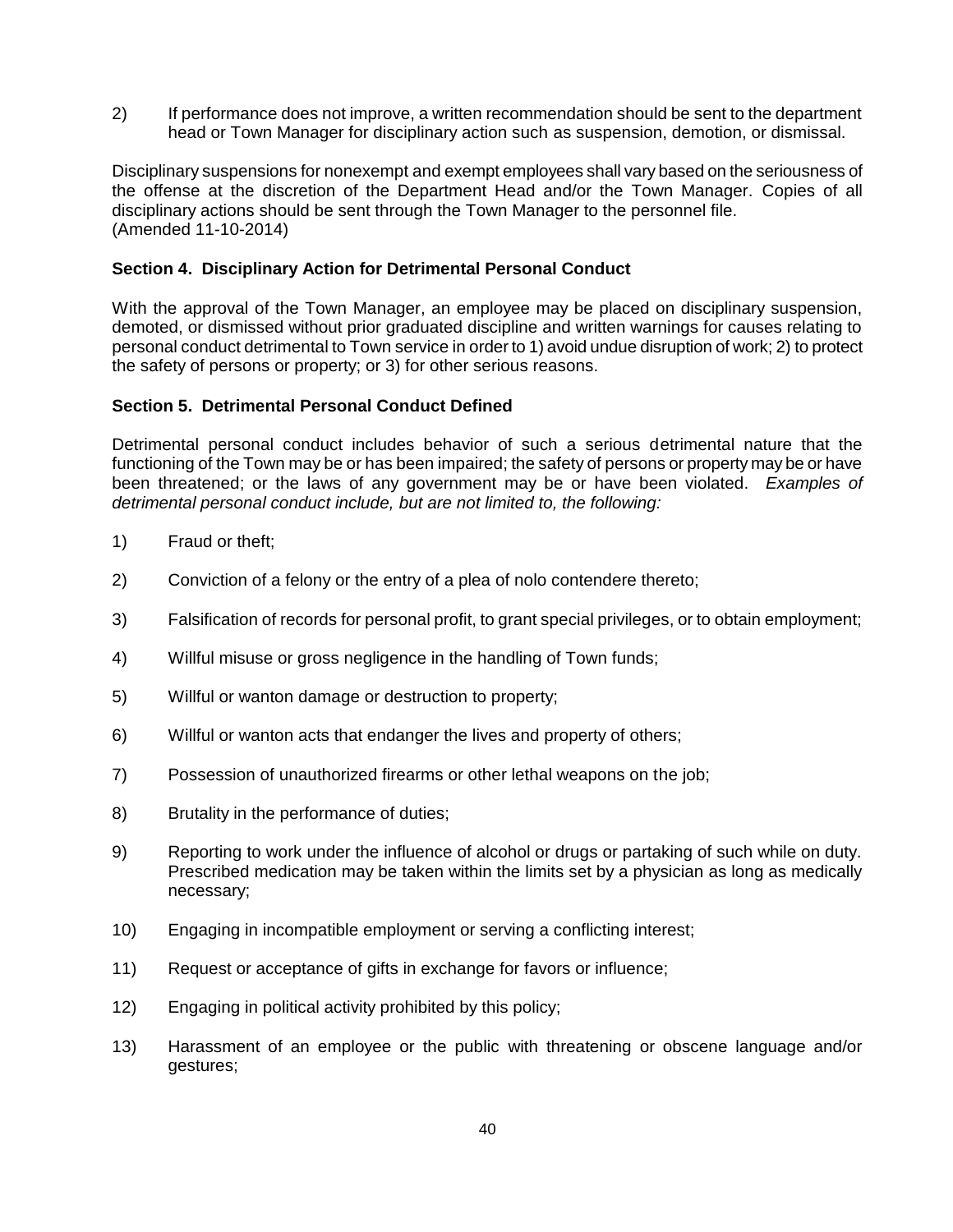- 14) Harassment of an employee(s) and/or the public on the basis of sex or any other protected class status;
- 15) Stated refusal to perform assigned duties or flagrant violation of work rules and regulations;
- 16) Disclosure of confidential information;
- 17) Lying to and / or deceiving one's superiors, co-workers, and / or the public;
- 18) Habitual or continued use of alcohol or controlled substances to such an extent that it injures or affects the employee's standing in the community and / or substantially affects his / her job performance; or
- 19) Personal misconduct that affects the employee's standing in the community, casts doubt upon his / her ability to serve the public, and / or casts dishonor and disrespect upon the Town.

### **Section 6. Pre-dismissal Conference.**

Before dismissal action is taken, whether for failure in personal conduct or failure in performance of duties, the Town Manager or a Department head will conduct a pre-dismissal conference. At this conference, the employee may present any response to the proposed dismissal to the Town Manager or Department Head. The Town Manager or Department Head will consider the employee's response, if any, to the proposed dismissal, and will, within three working days following the pre-dismissal conference, notify the employee in writing of the final decision. If the employee is dismissed, the notice shall contain a statement of the reasons for the action and the employee's appeal rights under the Town 's grievance procedure*.*

### **Section 7. Non-Disciplinary Suspension**

During the investigation, hearing, or trial of an employee on any criminal charge, or during an investigation related to alleged detrimental personal conduct, or during the course of any civil action involving an employee, when suspension would, in the opinion of the Department Head, be in the best interest of the Town, the Department Head may suspend the employee for part or all of the proceedings as a non-disciplinary action. In such cases, the Department Head may:

- 1) Temporarily relieve the employee of all duties and responsibilities and place the employee on paid or unpaid leave for the duration of the suspension, or
- 2) Assign the employee new duties and responsibilities and allow the employee to receive such compensation as is in keeping with the new duties and responsibilities.

If the employee is reinstated following the suspension such employee shall not lose any compensation or benefits to which otherwise the employee would have been entitled had the suspension not occurred. If the employee is terminated following suspension, the employee shall not be eligible for any pay from the date of suspension; provided, however, all other benefits with the exception of accrued vacation and sick leave shall be maintained during the period of suspension.

### **Section 8. Substance Abuse Policy**

The Town has established policies and procedures related to employee substance abuse in order to insure the safety and well-being of citizens and employees, and to comply with any state, federal, or other laws and regulations.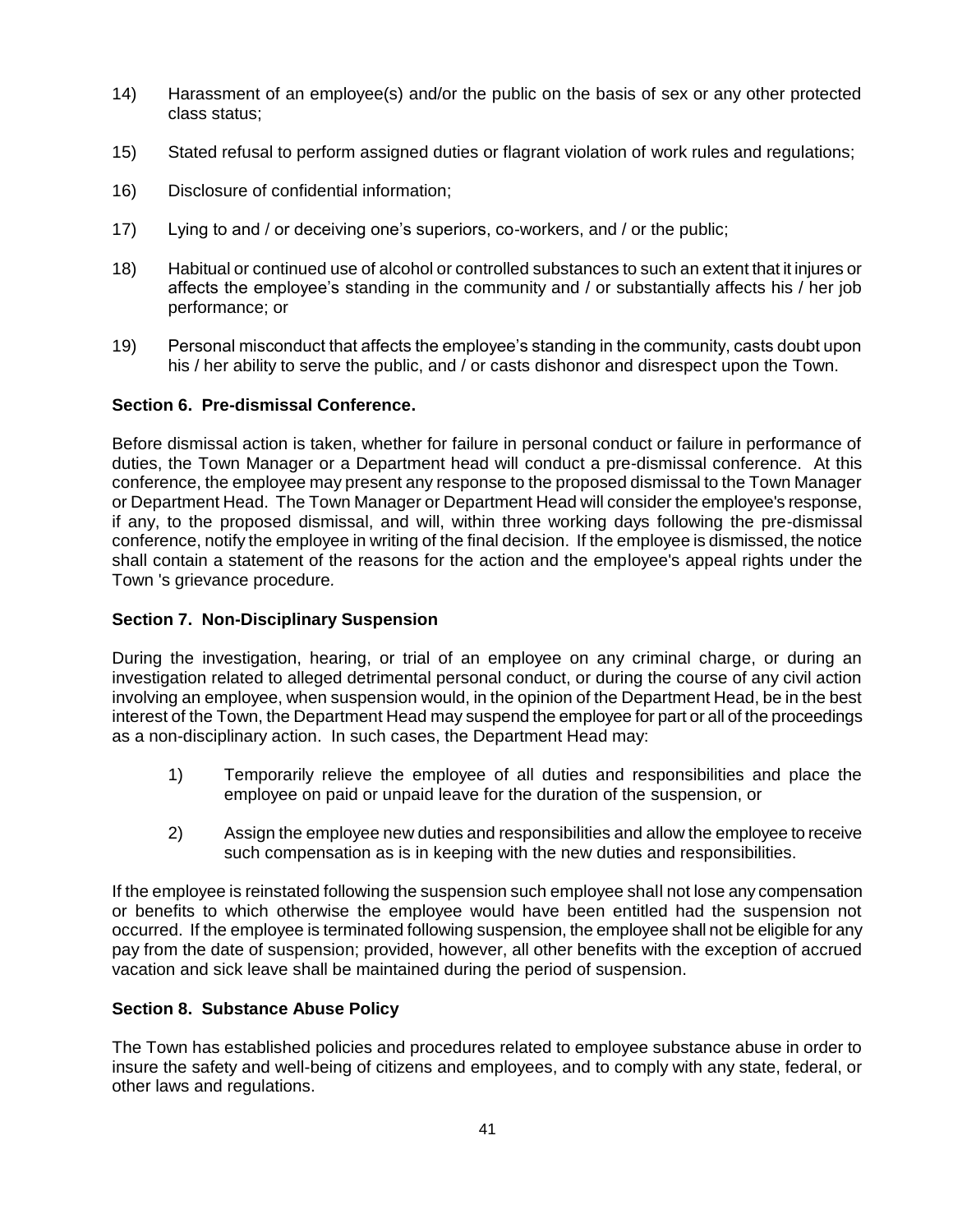## **ARTICLE X. GRIEVANCE PROCEDURE AND ADVERSE ACTION APPEAL**

#### **Section 1. Policy**

It is the policy of the Town to provide a just procedure for the presentation, consideration, and disposition of employee grievances. The purpose of this article is to outline the procedure and to assure all employees that a response to their complaints and grievances will be prompt and fair.

Employees utilizing the grievance procedures shall not be subjected to retaliation or any form of harassment from supervisors or employees for exercising their rights under this policy. Supervisors or other employees who violate this policy shall be subject to disciplinary action up to and including dismissal from Town service.

### **Section 2. Grievance Defined**

A grievance is a claim or complaint by an employee based upon an event or condition which affects the circumstances under which an employee works and is allegedly caused by misinterpretation, unfair application, or lack of established policy pertaining to employment conditions.

#### **Section 3. Purposes of the Grievance Procedure**

The purposes of the grievance procedure include, but are not limited to:

- 1) Providing employees with a procedure by which their complaints can be considered promptly, fairly, and without reprisal;
- 2) Encouraging employees to express themselves about the conditions of work which affect them as employees;
- 3) Promoting better understanding of policies, practices, and procedures which affect employees;
- 4) Increasing employees' confidence that personnel actions taken are in accordance with established, fair, and uniform policies and procedures;
- 5) Increasing the sense of responsibility exercised by supervisors in dealing with their employees.
- 6) Encouraging conflicts to be resolved between employees and supervisors who must maintain an effective future working relationship, and therefore, encouraging conflicts to be resolved at the lowest level possible of the chain of command through collaboration and/or mediation; and
- 7) Creating a work environment free of continuing conflicts, disagreements, and negative feelings about the Town or its leaders, thus freeing up employee motivation, productivity, and creativity.

#### **Section 4. Procedure**

When an employee has a grievance, the following successive steps are to be taken. The number of calendar days indicated for each step should be considered the maximum unless otherwise provided, and every effort should be made to expedite the process. However, the time limits set forth may be extended by mutual consent. The last step initiated by an employee shall be considered to be the step at which the grievance is resolved. A decision to rescind a disciplinary suspension, demotion or dismissal must be approved by the Town Manager before the decision becomes effective.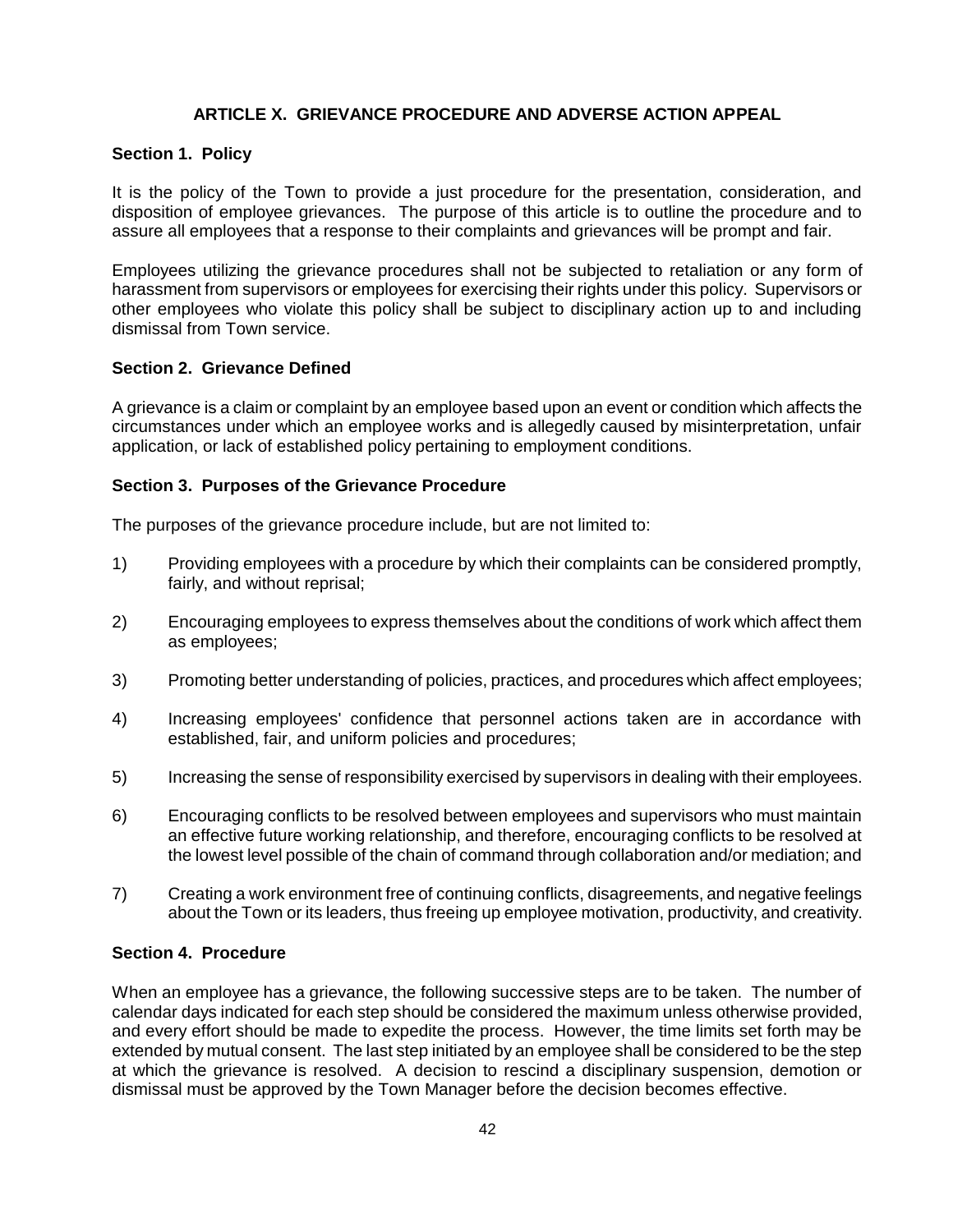**Informal Resolution.** Prior to the submission of a formal grievance, the employee and supervisor should meet to discuss the problem and seek to resolve it informally. Mediation may be used at any step in the process and is encouraged. Mediation is the neutral facilitation of the conflict between or among parties where the facilitator helps the parties find a mutually agreeable outcome. The mediator should be a party agreed upon by all parties to the grievance.

**Step 1.** If no resolution to the grievance is reached informally, the employee who wishes to pursue a grievance shall present the grievance to the appropriate supervisor (the person who took the action which created the grievance issue, could be immediate supervisor, division head, department head, etc.) in writing. The grievance must be presented within seven calendar days of the event or within seven calendar days of learning of the event or condition. The written grievance should identify the action that is deemed unfair and the reason the grieving employee believes it to be unfair. The supervisor shall respond to the grievance within seven calendar days after receipt of the grievance. The supervisor should, and is encouraged to, consult with any employee of the Town in order to reach a correct, impartial, fair and equitable determination or decision concerning the grievance. Any employee consulted by the supervisor is required to cooperate to the fullest extent possible.

The response from the supervisor for each step in the formal grievance process shall be in writing and signed by the supervisor. In addition, the employee shall sign a copy to acknowledge receipt thereof. The responder at each step shall send copies of the grievance and response to the Town Manager.

**Step 2.** If the grievance is not resolved by the first level supervisor to the satisfaction of the employee by the supervisor, the employee may appeal in writing to the next level supervisor (Division Head, Department Head, Town Manager, etc.) within seven calendar days after receipt of the response from Step 1. The next level supervisor shall respond to the appeal stating the determination of decision within seven calendar days after receipt of the appeal.

**Step 3.** If the grievance is not resolved to the satisfaction of the employee at the end of Step 2, the employee may appeal, in writing, to the Town Manager within seven calendar days after receipt of the response from Step 2. The Town Manager shall respond to the appeal, stating the determination of decision within ten calendar days after receipt of the appeal. The Town Manager's decision shall be the final decision. The Town Manager will notify the Town Commissioners of any impending legal action.

**Department Heads.** In the case of department heads or other employees where the Town Manager has been significantly involved in determining disciplinary action, including dismissal, the Town may wish to obtain a neutral outside party to either:

- 1) provide mediation between the grieving department head and the Town Manager (see definition of mediation in informal resolution above); or
- 2) consider the appeal and make recommendations back to the Town Manager concerning the appeal. Such parties might consist of human resource professionals, attorneys, mediators, or other parties appropriate to the situation.

The Town Manager's decision shall be the final decision. The Town Manager will notify the Town Commissioners of any impending legal action.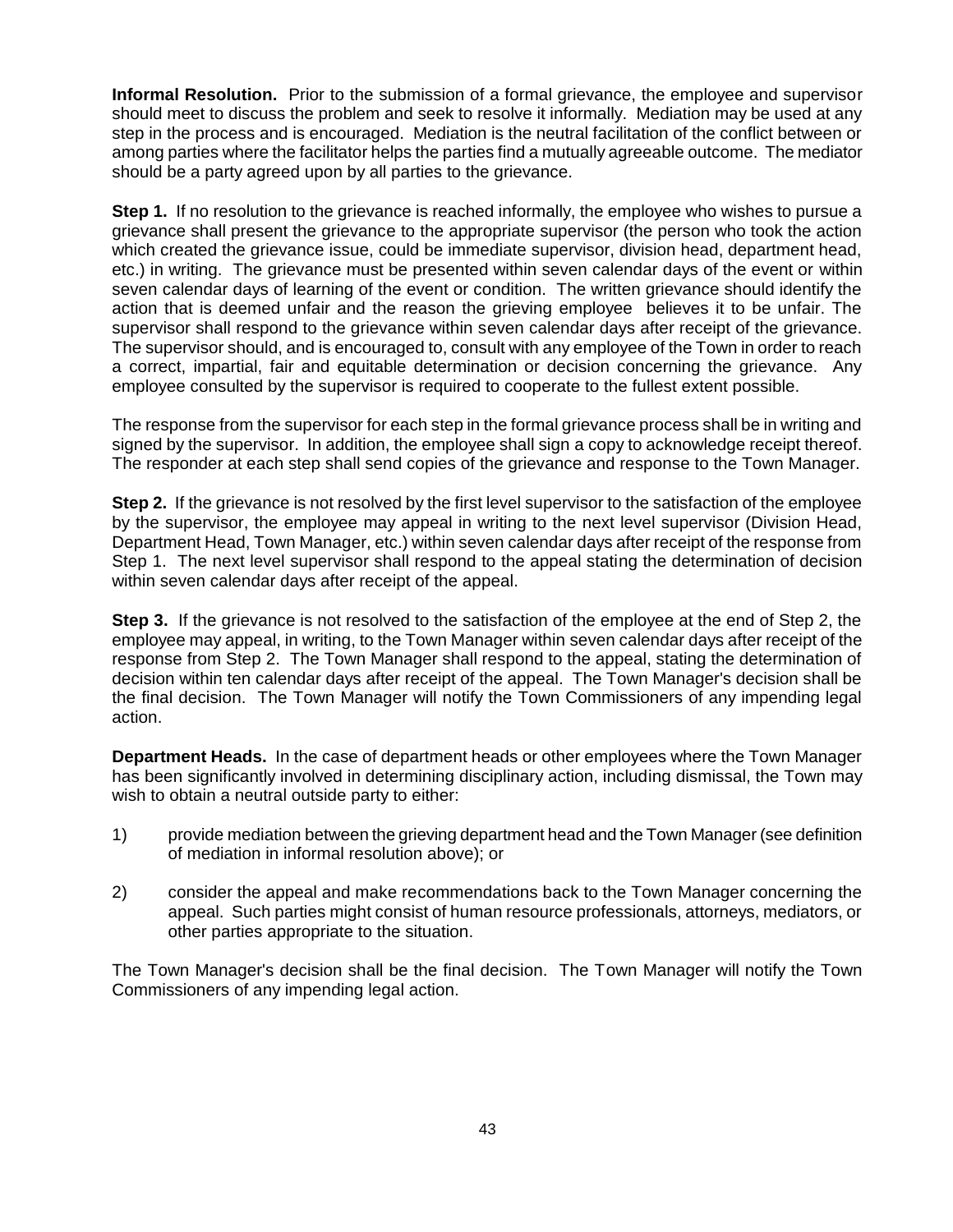## **Section 5. Grievance and Adverse Action Appeal Procedure for Discrimination**

When an employee, former employee, or applicant, believes that any employment action discriminates illegally (i.e. is based on age, sex, race, color, national origin, religion, creed, political affiliation, sexual orientation or non-job related handicap), he or she has the right to appeal such action using the grievance procedure outlined in this Article (Section 4 above). While such persons are encouraged to use the grievance procedure, they shall also have the right to appeal directly to Town Manager. Employment actions subject to appeal because of discrimination include promotion, training, classification, pay, disciplinary action, transfer, layoff, failure to hire, or termination of employment. An employee or applicant should appeal an alleged act of discrimination within thirty calendar days of the alleged discriminatory action, but may appeal for up to six months following the action.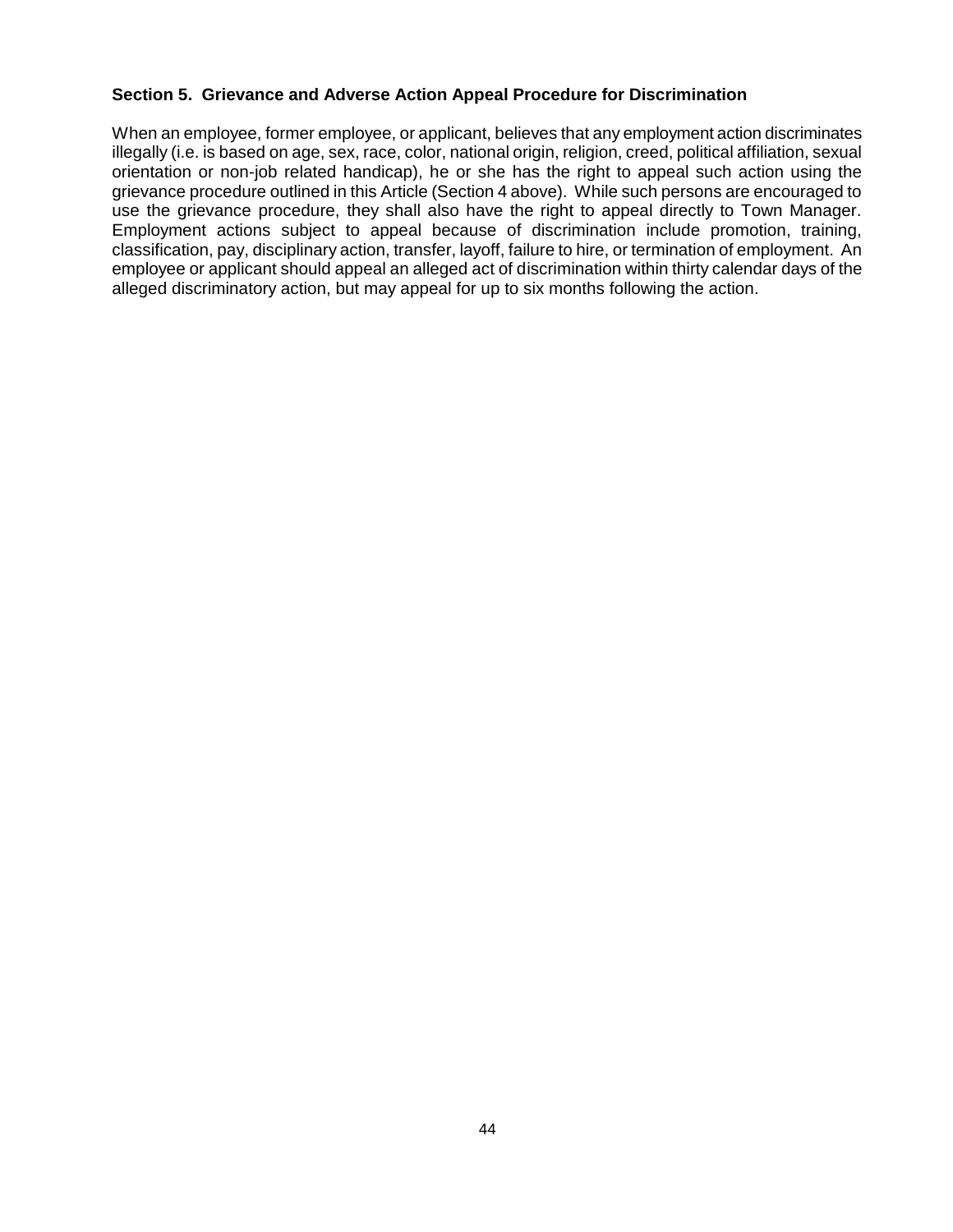# **ARTICLE XI. RECORDS AND REPORTS**

## **Section 1. Public Information**

In compliance with GS 160A-168, the following information with respect to each Town employee is a matter of public record: name; age; date of original employment or appointment to the service; current position; title; current salary; date and amount of each increase or decrease in salary; date and type of each promotion, demotion, transfer, suspension, separation, or other change in position classification; and the office to which the employee is currently assigned; date and general description of the reasons for each promotion; date and type of each dismissal, suspension, or demotion for disciplinary reasons taken by the municipality. If the disciplinary action was a dismissal, a copy of the written notice of the final decision of the municipality setting forth the specific acts or omissions that are the basis of the dismissal is a matter of public record. Any person may have access to this information for the purpose of inspection, examination, and copying, during regular business hours, subject only to such rules and regulations for the safekeeping of public records as the Town may adopt. For the purposes of this subsection, the term "salary" includes pay, benefits, incentives, bonuses, and deferred and all other forms of compensation paid by the Town. (Amended 8-11-2009; Amended 9-14-2010)

## **Section 2. Access to Confidential Records**

All information contained in a Town employee's personnel file, other than the information mentioned above is confidential and shall be open to inspection only in the following instances:

- 1) The employee or his/her duly authorized agent may examine all portions of his/her personnel file except letters of reference solicited prior to employment, and information concerning a medical disability, mental or physical, that a prudent physician would not divulge to the patient.
- 2) A licensed physician designated in writing by the employee may examine the employee's medical record.
- 3) A Town employee having supervisory authority over the employee may examine all material in the employee's personnel file.
- 4) By order of a court of competent jurisdiction, any person may examine all material in the employee's personnel file.
- 5) An official of an agency of the State or Federal Government, or any political subdivision of the State, may inspect any portion of a personnel file when such inspection is deemed by the Town Manager to be necessary and essential to the pursuit of a proper function of the inspecting agency, but no information shall be divulged for the purpose of assisting in a criminal prosecution of the employee, or for the purpose of assisting in an investigation of the employee's tax liability. However, the official having custody of the personnel records may release the name, address, and telephone number from a personnel file for the purpose of assisting in a criminal investigation.
- 6) An employee may sign a written release to be placed in his/her personnel file that permits the record custodian to provide, either in person, by telephone, or by mail, information specified in the release to prospective employers, educational institutions, or other persons specified in the release.
- 7) The Town Manager, with the concurrence of the Town Commissioners, may inform any person of the employment, non-employment, promotion, demotion, suspension or other disciplinary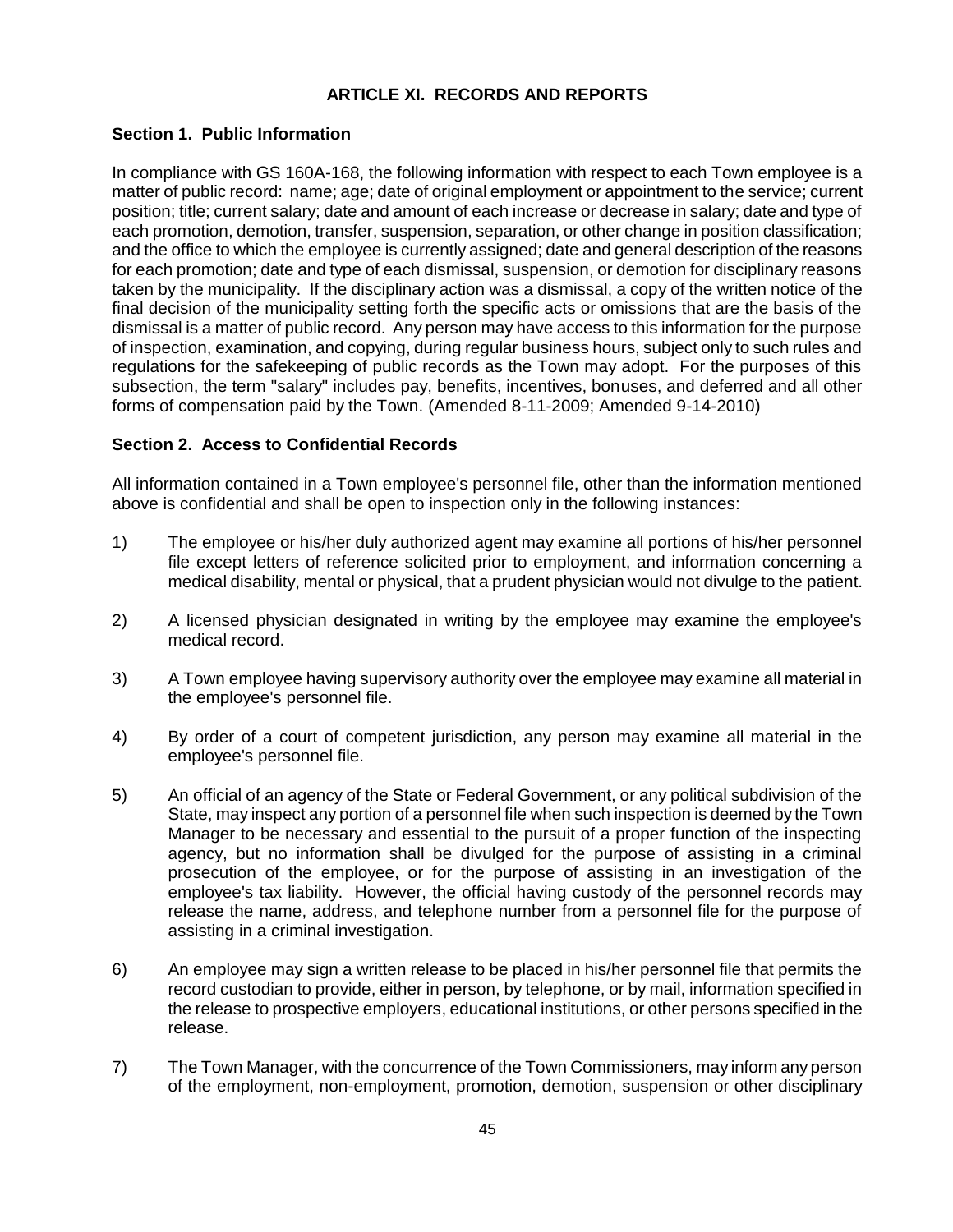action, reinstatement, transfer, or termination of a Town employee, and the reasons for that action. Before releasing that information, the Town Manager shall determine in writing that the release in essential to maintaining the level and quality of Town services. The written determination shall be retained in the Town Manager's office, is a record for public inspection, and shall become a part of the employee's personnel file.

- 8) Even if considered part of an employee's personnel file, the following information regarding any sworn law enforcement officer shall not be disclosed to an employee or any other person, unless disclosed in accordance with G.S. 132 - 1.4, or in accordance with G.S. 132 - 1.10, or for the personal safety of that sworn law enforcement officer or any other person residing in the same residence:
	- (1) Information that might identify the residence of a sworn law enforcement officer.
	- (2) Emergency contact information.
	- (3) Any identifying information as defined in G.S. 14‑ 113.20. (Amended 10-13-2015)

#### **Section 3. Personnel Actions**

The Town Manager will prescribe necessary forms and reports for all personnel actions and will retain records necessary for the proper administration of the personnel system. The official personnel files are those which are maintained as directed by the Town Manager. These files shall contain documents such as employment applications and related materials, records of personnel actions, documentation of employee warnings, disciplinary actions, performance evaluations, retirement and insurance records, letters of recommendation, and other personnel-related documents. Any documents not contained in these files or maintained as designated by the Town Manager is not an official part of the personnel file.

### **Section 4. Records of Former Employees**

The provisions for access to records apply to former employees as they apply to present employees.

### **Section 5. Remedies of Employees Objecting to Material in File**

An employee who objects to material in his/her file may place a statement in the file relating to the material considered to be inaccurate or misleading. The employee may seek removal of such material in accordance with established grievance procedures.

#### **Section 6. Examining and/or Copying Confidential Material without Authorization**

Section 160A-168 of the General Statutes of North Carolina provides that any person, not specifically authorized to have access to a personnel file designated as confidential, who shall knowingly and willfully examine in its official filing place, remove or copy any portion of a confidential personnel file shall be guilty of a misdemeanor and upon conviction shall be fined consistent with the General Statutes.

#### **Section 7. Destruction of Records Regulated**

No public official may destroy, sell, loan, or otherwise dispose of any public record, except in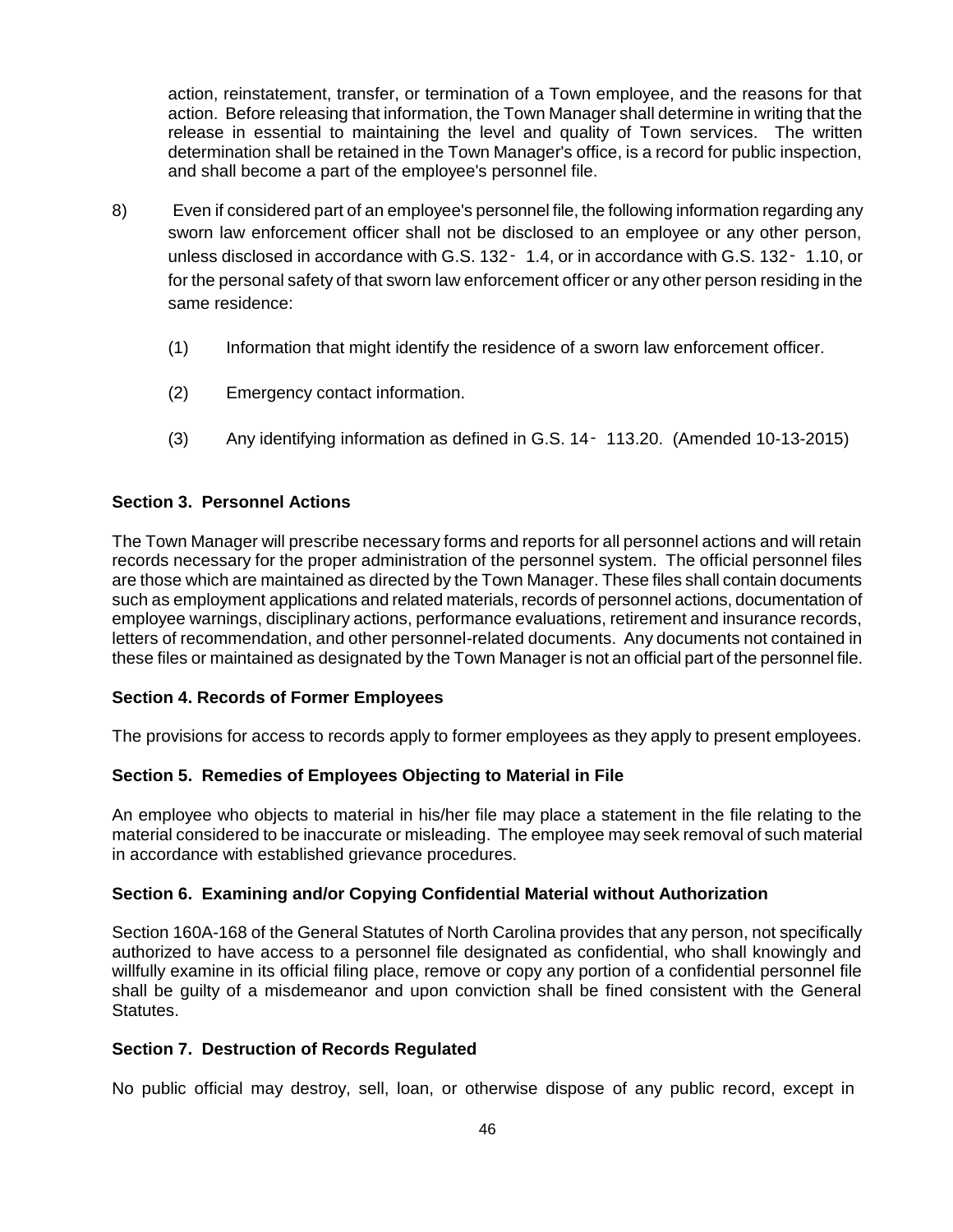accordance with GS 121.5, without the consent of the State Department of Cultural Resources Whoever unlawfully removes a public record from the office where it is usually kept, or whoever alters, defaces, mutilates or destroys it will be guilty of a misdemeanor and upon conviction will be fined in an amount provided in Chapter 132.3 of the North Carolina General Statutes.